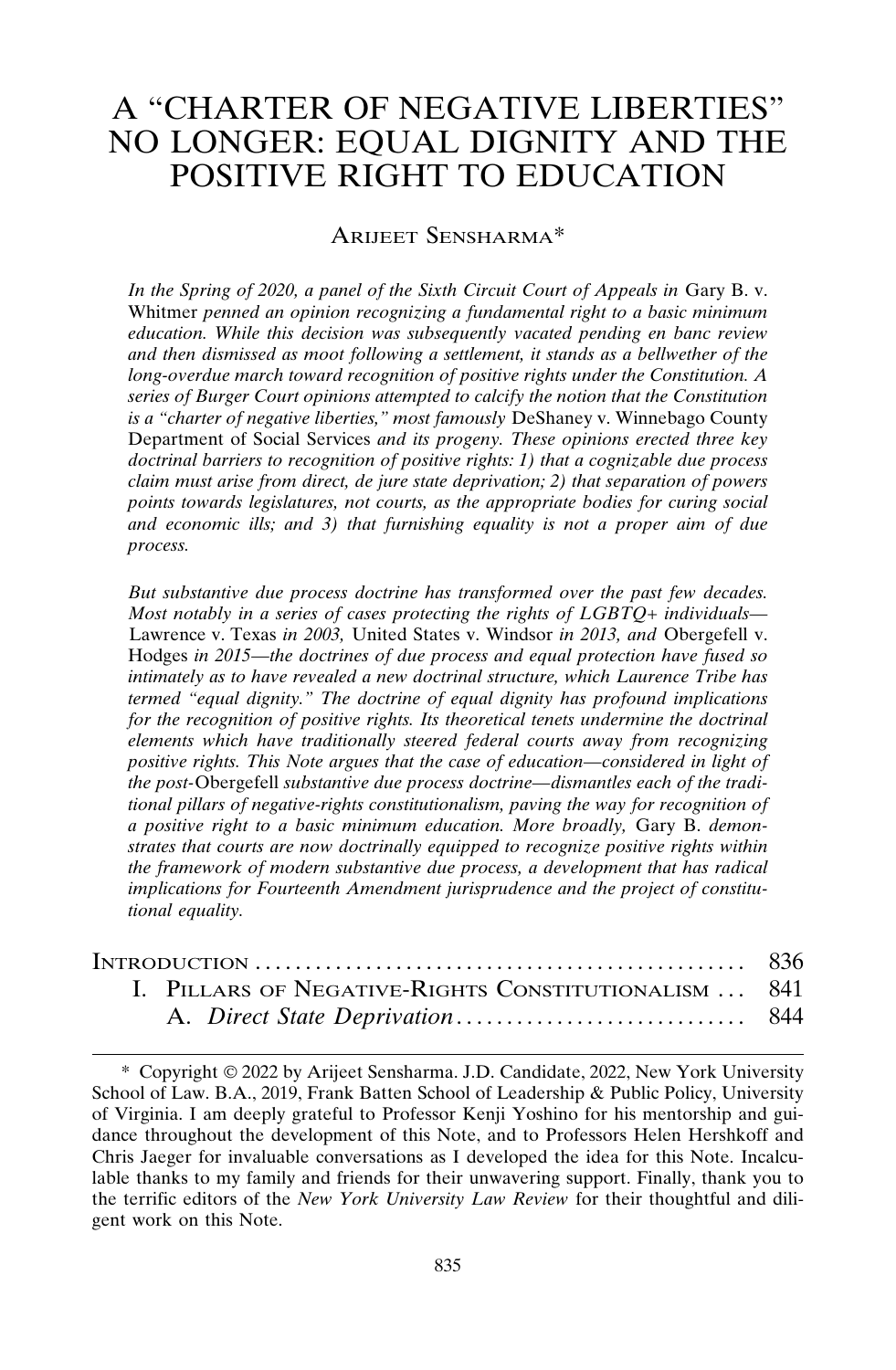| B. Separation of Powers: To the Legislatures 848   |  |
|----------------------------------------------------|--|
|                                                    |  |
| II. OBERGEFELL, EQUAL DIGNITY, AND SUBSTANTIVE DUE |  |
|                                                    |  |
| III. GARY B. V. WHITMER AND THE POSITIVE RIGHT TO  |  |
|                                                    |  |
|                                                    |  |
|                                                    |  |
|                                                    |  |
| ് വ                                                |  |
|                                                    |  |

#### **INTRODUCTION**

The fundamental right to a basic minimum education enjoyed a fleeting breath in the spring of 2020. Less than a month elapsed between the landmark Sixth Circuit decision in *Gary B. v. Whitmer* and its demise, when the decision was vacated pending en banc review<sup>1</sup> and subsequently dismissed as moot after the parties settled.<sup>2</sup> Courts have long resisted the notion that the Due Process Clause of the Fourteenth Amendment guarantees positive substantive rights<sup>3</sup> affirmative governmental duties to provide for certain basic needs.4 Nevertheless, the *Gary B.* decision may have been a bellwether of a march toward the long-overdue recognition of such positive rights.

The normative case for finding positive rights within the Constitution has been persuasively but unavailingly argued by scholars for decades<sup>5</sup> and by civil rights attorneys in the pre-*Brown* era.6 These arguments, however, have risen and fallen against a

3 *See infra* Part I.

<sup>1</sup> 957 F.3d 616 (6th Cir. 2020), *vacated pending reh'g en banc*, 958 F.3d 1216 (6th Cir. 2020) (mem.).

<sup>2</sup> Press Release, Off. of Governor Gretchen Whitmer, Governor Whitmer and Plaintiffs Announce Settlement in Landmark Gary B. Literacy Case (May 14, 2020), https://www.michigan.gov/whitmer/news/press-releases/2020/05/14/governor-whitmer-andplaintiffs-announce-settlement-in-landmark-gary-b—literacy-case [https://perma.cc/ XK9M-G4DH]; Colter Paulson, *Sixth Circuit Vacates Right-to-Literacy Ruling*, NAT'L L. REV. (June 11, 2020), https://www.natlawreview.com/article/sixth-circuit-vacates-right-toliteracy-ruling [https://perma.cc/LRG5-JSSX].

<sup>4</sup> Using this as the operational definition of positive rights, this Note defines negative rights as rights framed as limitations on governmental action; that is, liberties upon which governments cannot infringe.

<sup>5</sup> *See, e.g*., Frank I. Michelman, *The Supreme Court, 1968 Term—Foreword: On Protecting the Poor Through the Fourteenth Amendment*, 83 HARV. L. REV. 7 (1969) (advocating for a theory of "minimum protection" adjacent to but distinct from conventional equal protection doctrine).

<sup>6</sup> *See* RISA L. GOLUBOFF, THE LOST PROMISE OF CIVIL RIGHTS 150 (2007) (describing the "transformation in conceptualizing and enforcing civil rights" that emerged out of New Deal notions of economic security whereby "the *Lochner*-era conception of civil rights as a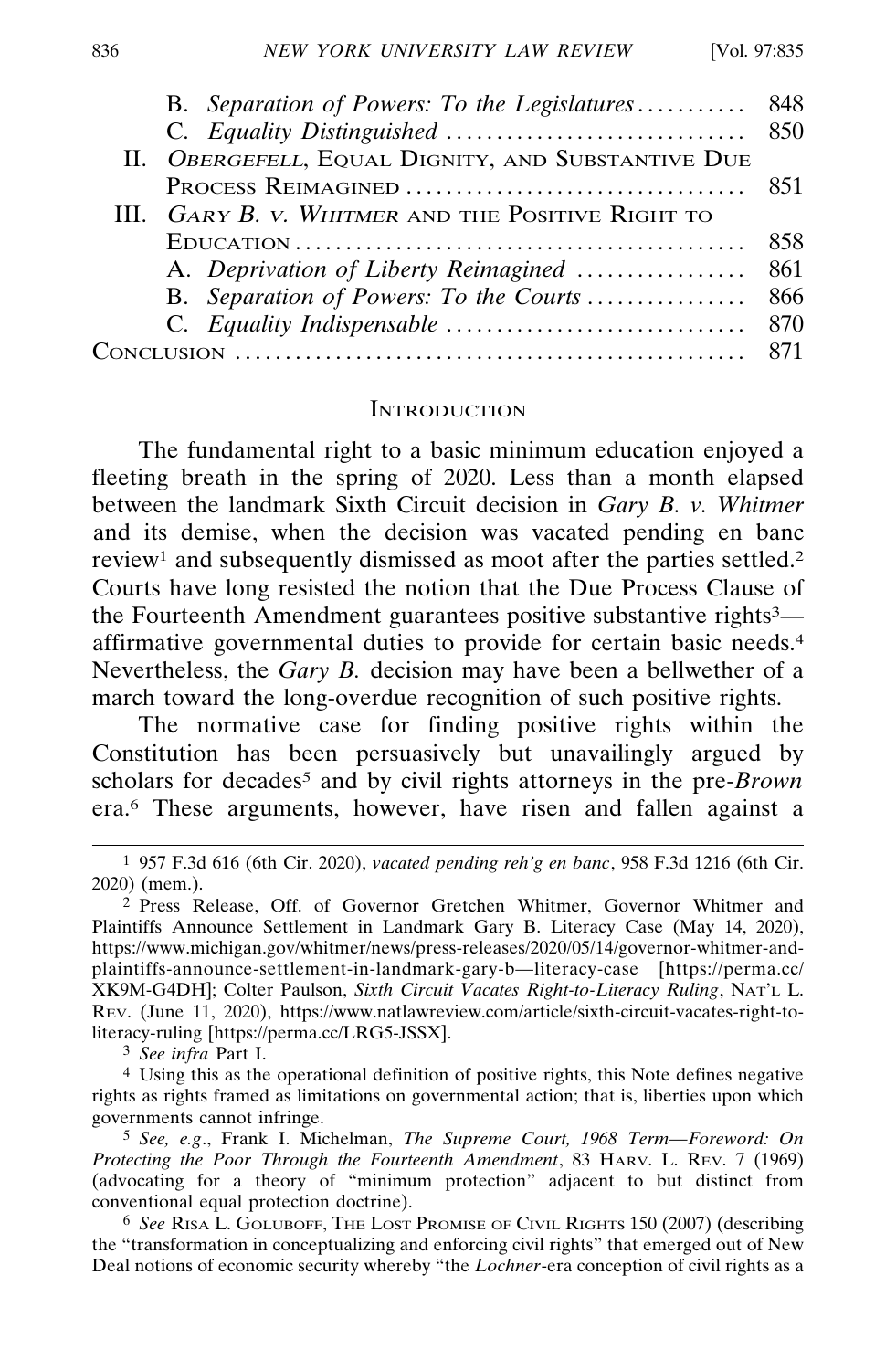remarkably consistent background of federal court jurisprudence adhering to the general notion that "the Constitution is a charter of negative rather than positive liberties."7 For proponents of positive rights, Supreme Court caselaw paints a grim picture—a series of Burger Court decisions in the 1970s and 1980s implicitly or explicitly declined to recognize any such entitlements as fundamental due process rights in a variety of settings, including welfare,<sup>8</sup> housing,<sup>9</sup> reproductive healthcare,<sup>10</sup> and education.<sup>11</sup> A bifurcated Due Process Clause has emerged—treating life, liberty, and property interests as fundamental for those already in possession of such interests and dispensable for those striving to acquire them.12

Education is perhaps the field that best exemplifies the failure of our negative-rights model to afford equality. When the Supreme Court forbade de jure segregation of public schools in *Brown v. Board of Education*, it gave much lip service to the fundamentality of education. Chief Justice Warren's opinion explained:

Today, education is perhaps the most important function of state and local governments. . . . In these days, it is doubtful that any child may reasonably be expected to succeed in life if he is denied the opportunity of an education. Such an opportunity, where the state has undertaken to provide it, is a right which must be made available to all on equal terms.13

By adding the nested clause, "where the state has undertaken to provide it," Warren situated even such an essential "right" as education within a negative-rights framework in the same breath that he recognized that "it is doubtful that any child may reasonably be expected to succeed in life if he is denied the opportunity of an education." Nineteen years later, *San Antonio Independent School District v. Rodriguez* further entrenched the negative-rights vision of education by declining to recognize a due process right to education.14

The implications of these decisions have been, and continue to be, striking—to provide a small sampling of the vast data on education disparities, "[i]n 2015, the average reading score for white students on

- 11 San Antonio Indep. Sch. Dist. v. Rodriguez, 411 U.S. 1, 35 (1973).
- 12 *See infra* Part I.
- 13 Brown v. Bd. of Educ., 347 U.S. 483, 493 (1954).
- 14 411 U.S. at 35.

constraint on government action no longer occupied the field," and a "new positive liberty in which the federal government acted as wielder of the sword had grown up beside it").

<sup>7</sup> Jackson v. City of Joliet, 715 F.2d 1200, 1203 (7th Cir. 1983); *see also infra* notes 8–11 and accompanying text.

<sup>8</sup> Dandridge v. Williams, 397 U.S. 471, 484 (1970).

<sup>9</sup> Lindsey v. Normet, 405 U.S. 56, 74 (1972).

<sup>10</sup> Harris v. McRae, 448 U.S. 297, 317–18 (1980).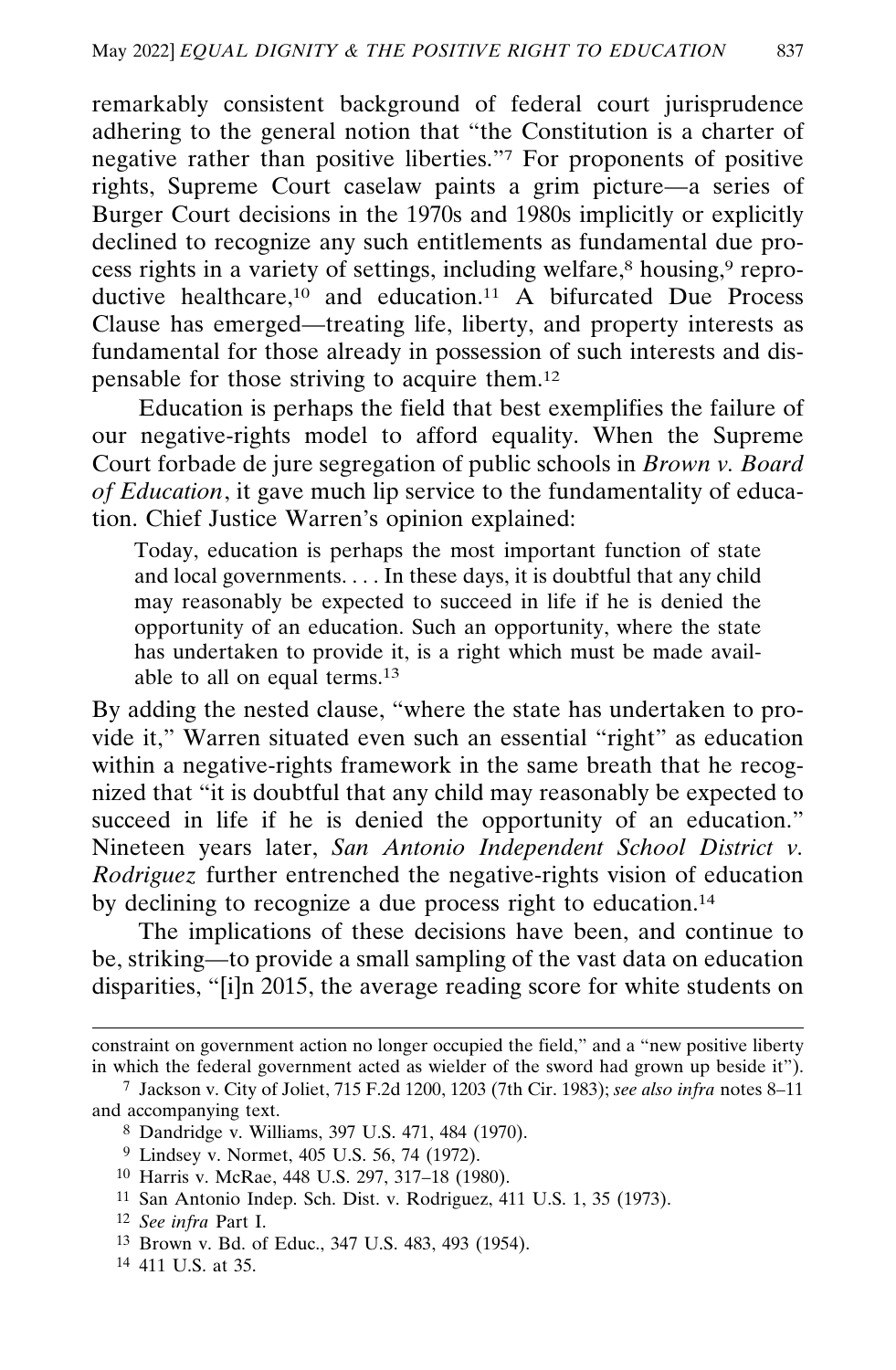the National Assessment of Educational Progress (NAEP) 4th and 8th grade exam was 26 points higher than [B]lack students."15 Segregation itself has continued relatively unscathed—"only about one in eight white students (12.9%) attends a school where a majority of students are black, Hispanic, Asian, or American Indian. . . . In contrast, nearly seven in 10 black children (69.2%) attend such schools."16 Racial segregation intersects with economic segregation and concomitant resource disparities: "Less than one in three white students (31.3%) attend a high-poverty school, compared with more than seven in 10 black students (72.4%)."17 Erwin Chemerinsky has chastised the federal judiciary for not only failing to advance prompt desegregation, but also, even after advances had been made, contributing to the resegregation of schools in the 1970s and 1990s that continues to render schooling separate and unequal today.18 While *Brown* certainly marked a groundbreaking moment in rejecting de jure segregation, its practical impact on disparities in education has been far more meager—bluntly, "American public schools remain largely separate and unequal – with profound consequences for students, especially students of color."<sup>19</sup>

Against this backdrop, and facing a record which laid bare the utter failure of Detroit public schools to afford its children even a basic education,<sup>20</sup> a Sixth Circuit panel became the first federal court

<sup>15</sup> *K-12 Disparity Facts and Statistics*, UNCF, https://uncf.org/pages/k-12-disparity-factsand-stats [https://perma.cc/4XRL-4VFV] (citing *No Significant Change in Racial/Ethnic Score Gaps for Fourth-Graders in Reading Compared to 2013*, THE NATION'S REPORT CARD, 2015 MATHEMATICS & READING ASSESSMENTS: NATIONAL SCORE GAPS, https:// www.nationsreportcard.gov/reading\_math\_2015/#reading/gaps?grade=4 [https://perma.cc/ FSZ8-QN9N]) (reporting that white fourth-grade students recorded an average score of 232 and Black students recorded an average of 206, on a scale in which the overall average score was 223).

<sup>&</sup>lt;sup>16</sup> Emma García, *Schools Are Still Segregated, and Black Children Are Paying a Price*, ECON. POL'Y INST. (Feb. 12, 2020), https://www.epi.org/publication/schools-are-stillsegregated-and-black-children-are-paying-a-price [https://perma.cc/26P4-XREE].

<sup>17</sup> *Id.*

<sup>18</sup> *See* Erwin Chemerinsky, *The Segregation and Resegregation of American Public Education: The Courts' Role*, 81 N.C. L. REV. 1597, 1600 (2003) ("[C]ourts could have done much more to bring about desegregation, and instead, the judiciary has created substantial obstacles to remedying the legacy of racial segregation in schools.").

<sup>19</sup> Keith Meatto, *Still Separate, Still Unequal: Teaching About School Segregation and Educational Inequality*, N.Y. TIMES (May 2, 2019), https://www.nytimes.com/2019/05/02/ learning/lesson-plans/still-separate-still-unequal-teaching-about-school-segregation-andeducational-inequality.html [https://perma.cc/3M3K-XP37]; *see also* Linda Darling-Hammond, *Unequal Opportunity: Race and Education*, BROOKINGS (Mar. 1, 1998), https:// www.brookings.edu/articles/unequal-opportunity-race-and-education [https://perma.cc/ YKG9-A4YN] ("[E]ducational experiences for minority students have continued to be substantially separate and unequal.").

<sup>20</sup> *See infra* notes 121–22 and accompanying text.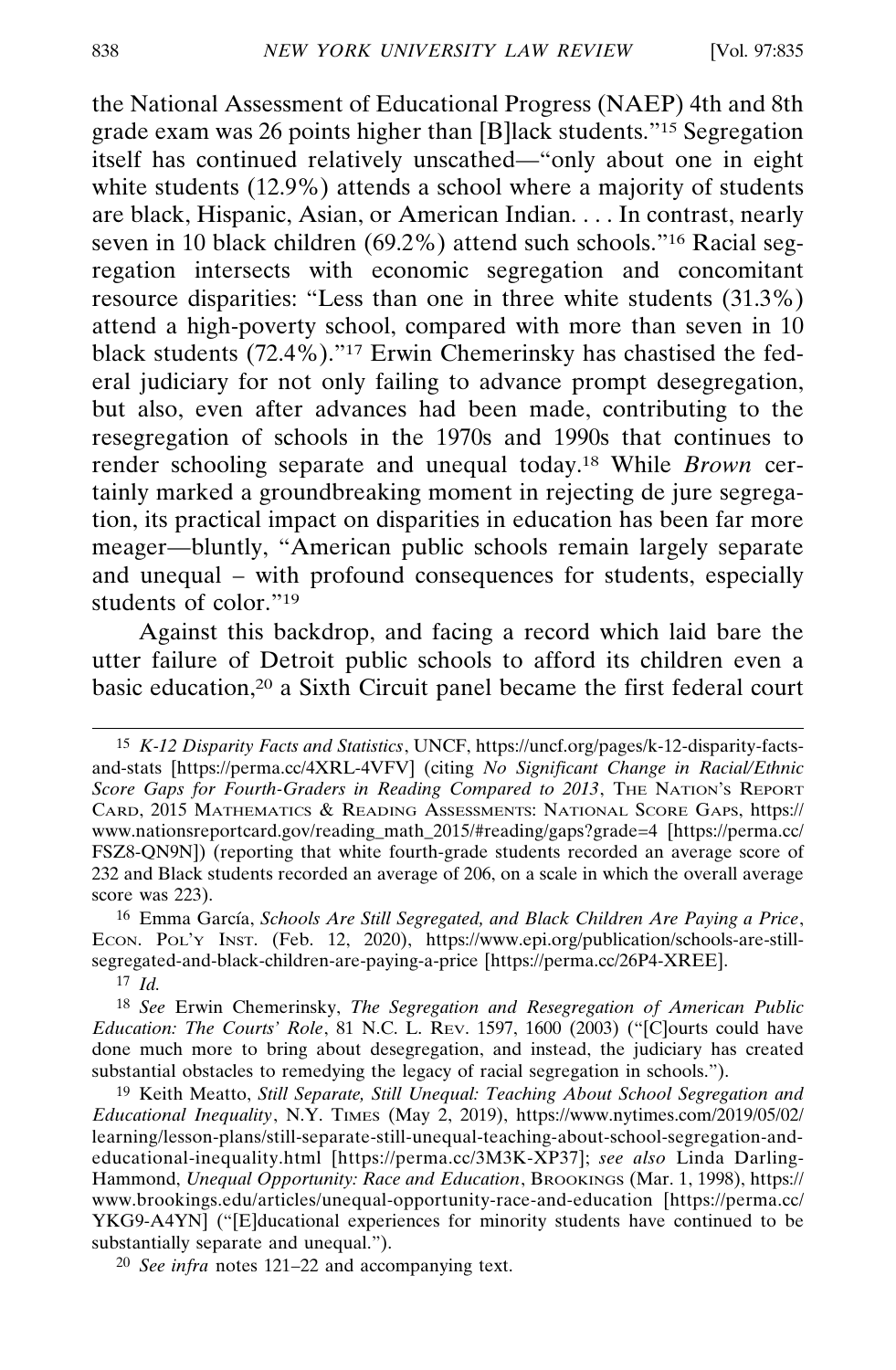to recognize a positive fundamental right to a basic education under the Due Process Clause of the Fourteenth Amendment in *Gary B. v. Whitmer*. Judge Eric L. Clay, writing for a two-to-one majority, defined that right as "one that plausibly provides access to literacy."21 While the case was awaiting en banc rehearing, Michigan Governor Gretchen Whitmer entered into a settlement with the *Gary B.* plaintiffs, agreeing, inter alia, to propose legislation devoting at least \$94.4 million to literacy-related programs in the Detroit public school system.<sup>22</sup> Following settlement, the case was dismissed as moot,<sup>23</sup> leaving the now-vacated opinion by Judge Clay standing as a symbolic landmark.

Given the longstanding reticence of federal courts to recognize positive constitutional rights, together with the rightward lurch of the federal judiciary in recent years and indeed decades,24 one might reasonably wonder whether the symbolism of *Gary B.* is just that—symbolism, and no more. But the substantive due process doctrine has transformed over the past few decades. Most notably in a series of cases protecting the rights of LGBTQ+ individuals—*Lawrence v. Texas* in 2003, *United States v. Windsor* in 2013, and *Obergefell v. Hodges* in 2015—the doctrines of due process and equal protection have fused so intimately as to have revealed a new doctrinal structure. In Laurence Tribe's formulation, "*Obergefell*'s chief jurisprudential achievement is to have tightly wound the double helix of Due Process and Equal Protection into a doctrine of equal dignity."25 This doctrine lays out a new framework for recognizing fundamental liberty inter-

<sup>21</sup> Gary B. v. Whitmer, 957 F.3d 616, 648 (6th Cir. 2020); *see infra* Part III.

<sup>22</sup> Press Release, Off. of Governor Gretchen Whitmer, *supra* note 2.

<sup>23</sup> *Id.*; Paulson, *supra* note 2.

<sup>24</sup> *See* John Gramlich, *How Trump Compares with Other Recent Presidents in Appointing Federal Judges*, PEW RSCH. CTR. (Jan. 13, 2021), https://www.pewresearch.org/ fact-tank/2021/01/13/how-trump-compares-with-other-recent-presidents-in-appointingfederal-judges [https://perma.cc/VBS7-QGUY] ("Trump appointed 54 federal appellate judges in four years, one short of the 55 Obama appointed in twice as much time. In the process, Trump 'flipped' the balance of several appeals courts from a majority of Democratic appointees to a majority of Republican appointees."); *see also* Julian E. Zelizer, *How Conservatives Won the Battle over the Courts*, ATLANTIC (July 7, 2018), https://www.theatlantic.com/ideas/archive/2018/07/how-conservatives-won-the-battle-overthe-courts/564533 [https://perma.cc/U5N3-NRZT] (describing the sustained efforts of political actors beginning in the 1980s to build up a conservative judiciary); Rebecca R. Ruiz, Robert Gebeloff, Steve Eder & Ben Protess, *A Conservative Agenda Unleashed on the Federal Courts*, N.Y. TIMES (Mar. 14, 2020), https://www.nytimes.com/2020/03/14/us/ trump-appeals-court-judges.html [https://perma.cc/36NA-WPJJ] (detailing the conservative bona fides of Trump-appointed judges).

<sup>25</sup> Laurence H. Tribe, *Equal Dignity: Speaking Its Name*, 129 HARV. L. REV. F. 16, 17 (2015) (emphasis omitted). While he notably applied this phrase to characterize the doctrine emergent in *Obergefell* and its predecessors, Tribe did not invent the concept of equal dignity—as Tribe himself notes, the concept has a "robust doctrinal pedigree." *Id.*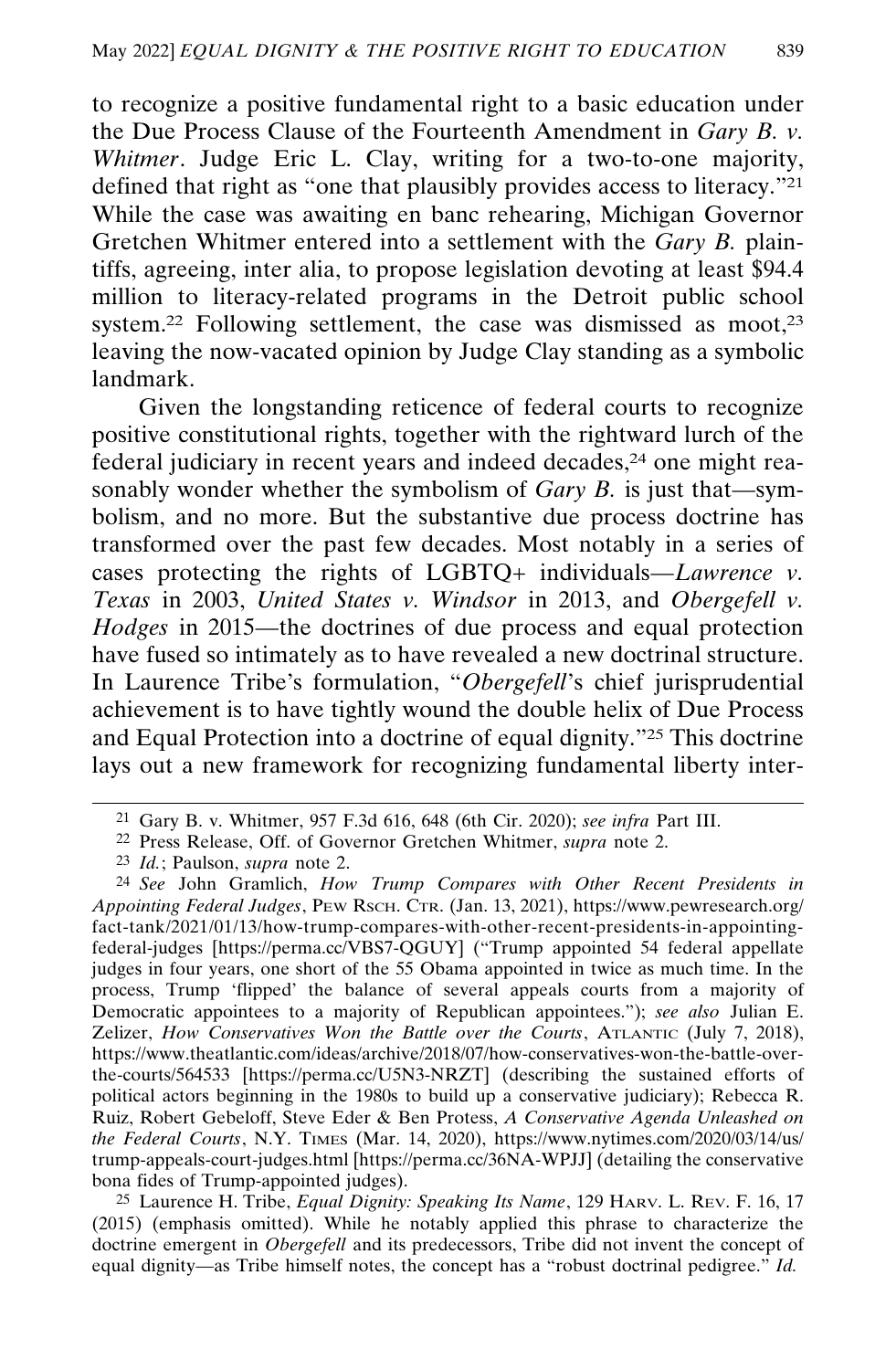ests that is grounded in notions of dignity as both individual autonomy and collective equality, foregrounding an antisubordination ethos that has too often remained muted in Fourteenth Amendment jurisprudence.<sup>26</sup>

Negative-rights constitutionalism is not the only stricture that has limited fundamental rights jurisprudence under substantive due process—the rigid doctrinal test of *Washington v. Glucksberg*, decided in 1997, limits recognition to those rights that are "'deeply rooted in this Nation's history and tradition,' . . . 'implicit in the concept of ordered liberty," and given a "careful description."<sup>27</sup> Kenji Yoshino has discussed the ways in which *Obergefell* loosened—and perhaps abrogated—the prongs of this test, and this alone has significant implications for substantive due process doctrine.28 Yet even with a more capacious test in place, negative-rights constitutionalism threatens to limit the reach of fundamental rights; that is the limitation against which this Note seeks to intervene.

The doctrine of equal dignity has profound implications for the recognition of positive rights. Its theoretical tenets undermine the doctrinal elements which have traditionally steered federal courts away from recognizing positive rights,29 and the *Gary B. v. Whitmer* opinion demonstrates a concrete application of this doctrinal transformation, applying the new substantive due process framework to recognize a positive fundamental right to a basic minimum education.30 While this Note channels its analysis through the lens of the right to education, the list of positive rights that may flow from the emergent doctrine does not end with education; that elaboration will be left to future scholarship.

Part I of this Note will lay out the traditional justifications for negative-rights constitutionalism. Part II will briefly describe the evolution of substantive due process leading up to the modern era. Part III will describe the circumstances of and the landmark decision in *Gary B. v. Whitmer*, and argue that the case of education, under

<sup>26</sup> *See id.*; Michael C. Dorf, *Equal Protection Incorporation*, 88 VA. L. REV. 951, 1009 (2002) ("Current Supreme Court doctrine understands equal protection as an antidiscrimination principle rather than an antisubordination principle . . . .").

<sup>27</sup> 521 U.S. 702, 721 (1997) (citations omitted).

<sup>28</sup> *See* Kenji Yoshino, *A New Birth of Freedom?:* Obergefell v. Hodges, 129 HARV. L. REV. 147, 162 (2015) ("After *Obergefell*, it will be much harder to invoke *Glucksberg* as binding precedent. As Chief Justice Roberts's dissent observed, 'the majority's position requires it to effectively overrule *Glucksberg* . . . .' *Obergefell* pressed against or past the three *Glucksberg* constraints more definitively than *Lawrence* did." (quoting Obergefell v. Hodges, 576 U.S. 644, 702 (2015) (Roberts, C.J., dissenting))).

<sup>29</sup> *See infra* Part II.

<sup>30</sup> *See infra* Part III.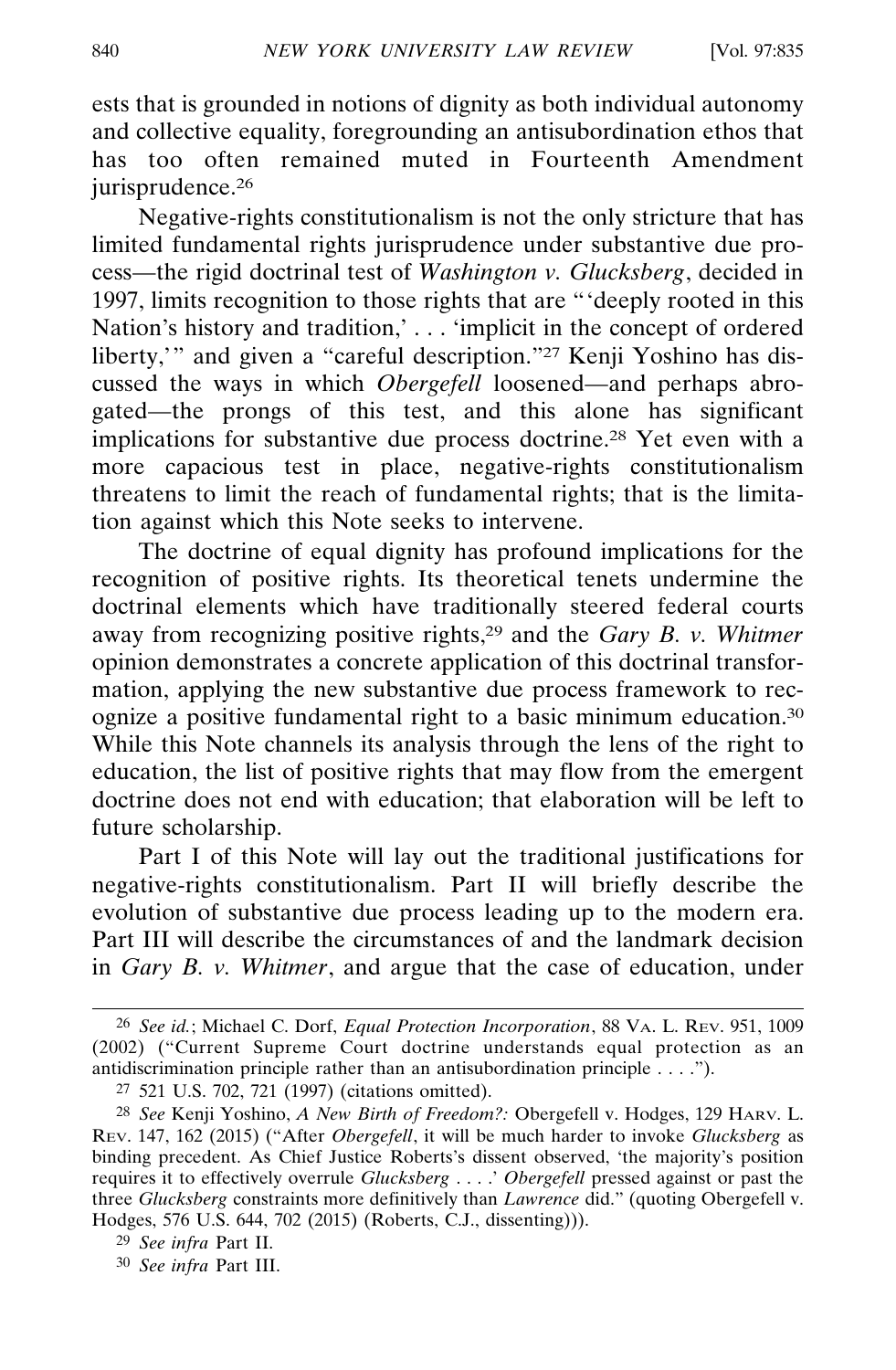modern substantive due process doctrine, refutes each of the key pillars of negative-rights constitutionalism outlined in Part I. Finally, this Note will tentatively assess the implications of this argument for positive rights beyond education, offer a very brief normative case for positive rights, and conclude.

I

### PILLARS OF NEGATIVE-RIGHTS CONSTITUTIONALISM

A positive right to education would seem beyond reach under the negative-rights constitutionalism of the late twentieth century. The Supreme Court in 1989 delivered its clearest statement that the Due Process Clause does not house positive rights in *DeShaney v. Winnebago County Department of Social Services*. 31 The facts were nightmarish—the Winnebago County Department of Social Services first learned that a young boy by the name of Joshua DeShaney was potentially the victim of child abuse in 1982.32 When he was admitted to a hospital with bruising and abrasions, a Wisconsin juvenile court temporarily placed him in the custody of the hospital.33 A "Child Protection Team" recommended protective measures, but allowed Joshua to be returned to the custody of his father.34 In the ensuing two years, officials on multiple occasions observed severe injuries indicative of further abuse and noticed that the recommended protective measures were not being complied with.<sup>35</sup> They took no action.<sup>36</sup>

36 *Id.* at 193.

<sup>31</sup> 489 U.S. 189 (1989). One might wonder why the Due Process Clause of the Fourteenth Amendment is the proper home in which to search for positive rights. The answer is likely much the same as the answer to the question of how "substantive due process" itself came to exist—the strangling of the Privileges or Immunities Clause of the Fourteenth Amendment in the *Slaughter-House Cases*, 83 U.S. 36, 76–80 (1873) (confining "the privileges and immunities of citizens of the several States" to a narrow set of alreadyrecognized federal interests). Scholars have suggested that a different outcome could have set constitutional interpretation more broadly on a course towards recognizing positive rights. *See, e.g.*, Michael J. Gerhardt, *The Ripple Effects of* Slaughter-House*: A Critique of a Negative Rights View of the Constitution*, 43 VAND. L. REV. 409, 412–13 (1990). The Equal Protection Clause may also seem a more natural home for positive rights, but the Supreme Court has effectively foreclosed this possibility through its imposition of the "state action" requirement, *see* The Civil Rights Cases, 109 U.S. 3, 17–18 (1883), and further doctrinal restrictions limiting the relief available through equal protection, *see* Michelman, *supra* note 5, at 17 ("[T]o the extent that the Court were disposed to exploit the equal protection clause to enforce some affirmative duties of protection, it could hardly help noticing that it would be 'equal,' not minimum protection which had to be extended."). *See generally* Reva Siegel, *Why Equal Protection No Longer Protects: The Evolving Forms of Status-Enforcing State Action*, 49 STAN. L. REV. 1111 (1997).

<sup>32</sup> *DeShaney*, 489 U.S. at 192.

<sup>33</sup> *Id.*

<sup>34</sup> *Id.*

<sup>35</sup> *Id.* at 192–93.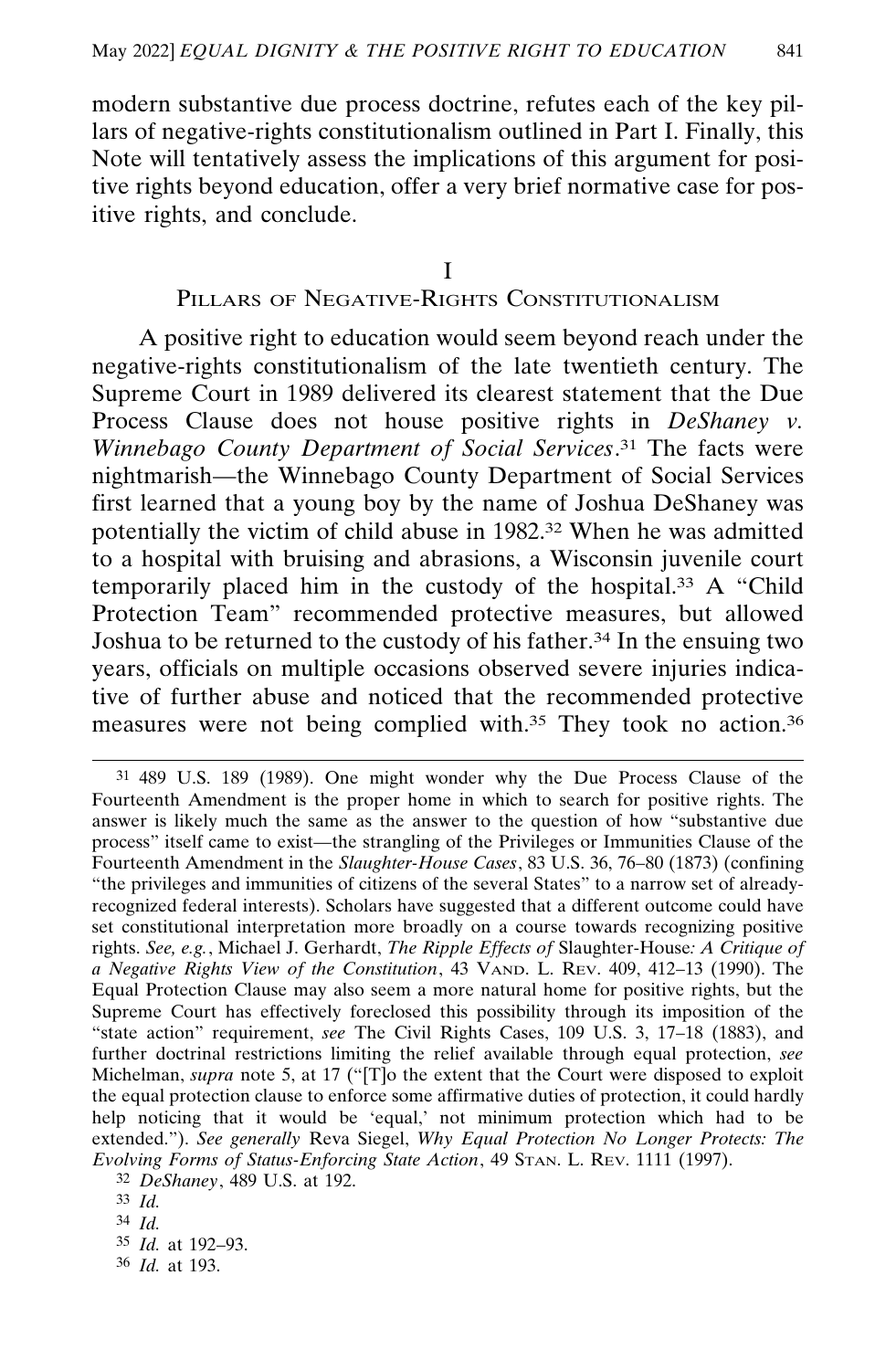Joshua's father subsequently beat him, then four years old, to the point of falling into a "life-threatening coma," leaving him with "brain damage so severe that he [was] expected to spend the rest of his life confined to an institution" for the intellectually disabled.37 Joshua passed away in 2015 at the age of 36.38

Joshua and his mother brought an action under 42 U.S.C. § 1983 alleging that the county and its officials "deprived Joshua of his liberty without due process of law, in violation of his rights under the Fourteenth Amendment, by failing to intervene to protect him against a risk of violence at his father's hands of which they knew or should have known."<sup>39</sup> Writing for the six-member majority affirming a grant of summary judgment for the county, Chief Justice Rehnquist found that "the Due Process Clauses generally confer no affirmative right to governmental aid, even where such aid may be necessary to secure life, liberty, or property interests of which the government itself may not deprive the individual."40 Rehnquist could have limited the implications of *DeShaney* by confining the holding to the distinction between public and private harms—that "nothing in the language of the Due Process Clause itself requires the State to protect the life, liberty, and property of its citizens against invasion by private actors."41 But Rehnquist's language is far more sweeping. He immediately followed with language assuring that the anti-positive rights principle extends beyond the boundary of private harm: "The [Due Process] Clause is phrased as a limitation on the State's power to act, not as a guarantee of certain minimal levels of safety and security."42

The *DeShaney* opinion placed the Supreme Court's imprimatur on the notion that the Fourteenth Amendment is content with a bifurcated Due Process Clause—one which treats life, liberty, and property interests as fundamental for those already in possession of such protectable interests, but treats the same interests as wholly dispensable for those unable to fully realize them in the first place. This evinces manifest inequality even in the abstract, and the devastating *human*

<sup>37</sup> *Id.*

<sup>38</sup> Linda Greenhouse, *The Supreme Court and a Life Barely Lived*, N.Y. TIMES (Jan. 7, 2016), https://www.nytimes.com/2016/01/07/opinion/the-supreme-court-and-a-life-barelylived.html [https://perma.cc/7BDT-KMPR].

<sup>39</sup> *DeShaney*, 489 U.S. at 193.

<sup>40</sup> *Id.* at 196.

<sup>41</sup> *Id.* at 195. Indeed, Judge Clay of the Sixth Circuit, writing the majority opinion in *Gary B.*, attempted to characterize *DeShaney* as such, suggesting that it could be distinguished, although he proceeded to recognize the right to a basic minimum education even assuming that *DeShaney* did control. Gary B. v. Whitmer, 957 F.3d 616, 658–59 (6th Cir. 2020).

<sup>42</sup> *DeShaney*, 489 U.S. at 195.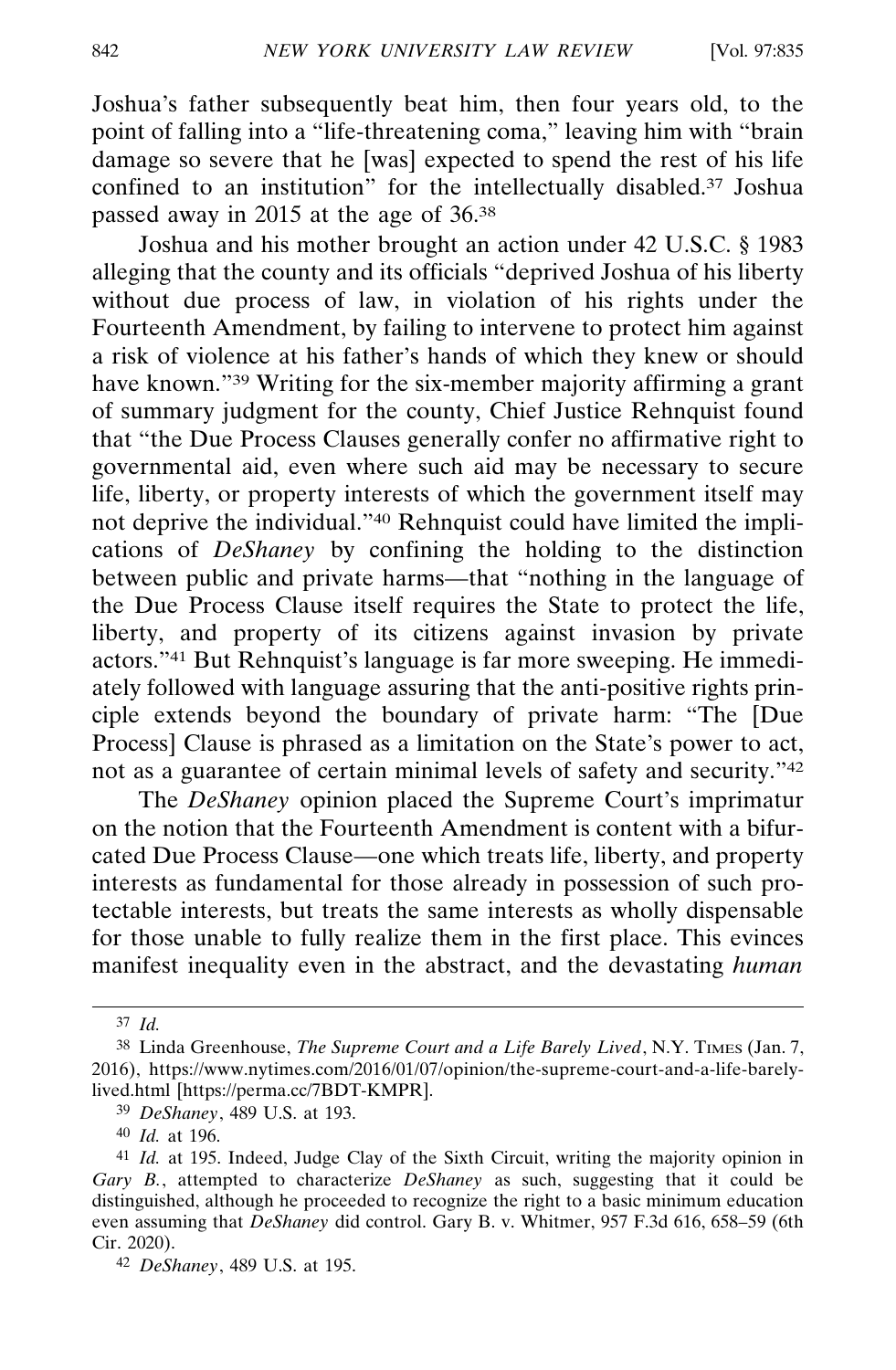implications of this inequality can be concretized by reference to Maslow's hierarchy of needs.<sup>43</sup>

Abraham Maslow posited a theory that "the basic human needs are organized into a hierarchy of relative prepotency."44 His "hierarchy" places the five categories of needs he identifies into an order; lower, more foundational needs dominate the consciousness until they are satisfied, and only then do "higher" needs emerge more potently into the psyche. The most foundational needs are the "physiological needs"—such as food, water, and sleep—followed by safety needs physical safety and stability.45 Needs for love and esteem follow.46 These categories of basic needs are "deficiency needs"—needs arising from deprivation that grow stronger the longer they go unmet and must generally be at least somewhat satisfied before higher order, "growth needs" can take over the consciousness.<sup>47</sup> "Growth needs" encompass the highest category of needs in Maslow's hierarchy: selfactualization needs. The need for self-actualization, in simple terms, is the need to pursue happiness and satisfaction in life—inherent in even the notion of fundamental rights embodied in the Declaration of Independence.48 "A musician must make music, an artist must paint, a poet must write, if [they are] to be ultimately happy. What a [person] *can* be, [they] *must* be."49

Once people enter the "mainstream" economic and social fold such that they possess protectable interests, *negative* due process rights generally prevent the State from impeding their paths to selfactualization. When one has secure possession of basic life, liberty, and property interests, they are free to seek happiness and satisfaction without undue governmental interference. On the other hand, the

49 Maslow, *supra* note 44, at 382.

<sup>43</sup> *See* Robert S. Lawrence, Iris Chan & Emily Goodman, *Poverty, Food Security, and the Right to Health*, 15 GEO. J. POVERTY L. & POL'Y 583, 600 (2008) (referring to Maslow's hierarchy of needs in "emphasiz[ing] the importance of securing . . . 'positive' rights through action by governments to respect, protect, and fulfill the right to food and the right to health"); Frank B. Cross, *The Error of Positive Rights*, 48 UCLA L. REV. 857, 858–59 (2001) (referencing Maslow's hierarchy in describing "basic sustenance" or "minimum welfare" as potentially constituting "a prerequisite to the realistic meaningfulness of the rights guaranteed by the Constitution").

<sup>44</sup> *See* Abraham H. Maslow, *A Theory of Human Motivation*, 50 PSYCH. REV. 370, 375 (1943).

<sup>45</sup> *See id.* at 372–80.

<sup>46</sup> *See id.* at 380–82.

<sup>47</sup> *See generally* Saul McLeod, *Maslow's Hierarchy of Needs*, SIMPLY PSYCH. (Mar. 20, 2020), https://www.simplypsychology.org/maslow.html [https://perma.cc/Y6Q8-RPFW].

<sup>48</sup> *See* THE DECLARATION OF INDEPENDENCE para. 2 (U.S. 1776) ("We hold these truths to be self-evident, that all men are created equal, that they are endowed by their Creator with certain unalienable Rights, that among these are Life, Liberty and the pursuit of Happiness.—That to secure these rights, Governments are instituted among Men . . . .").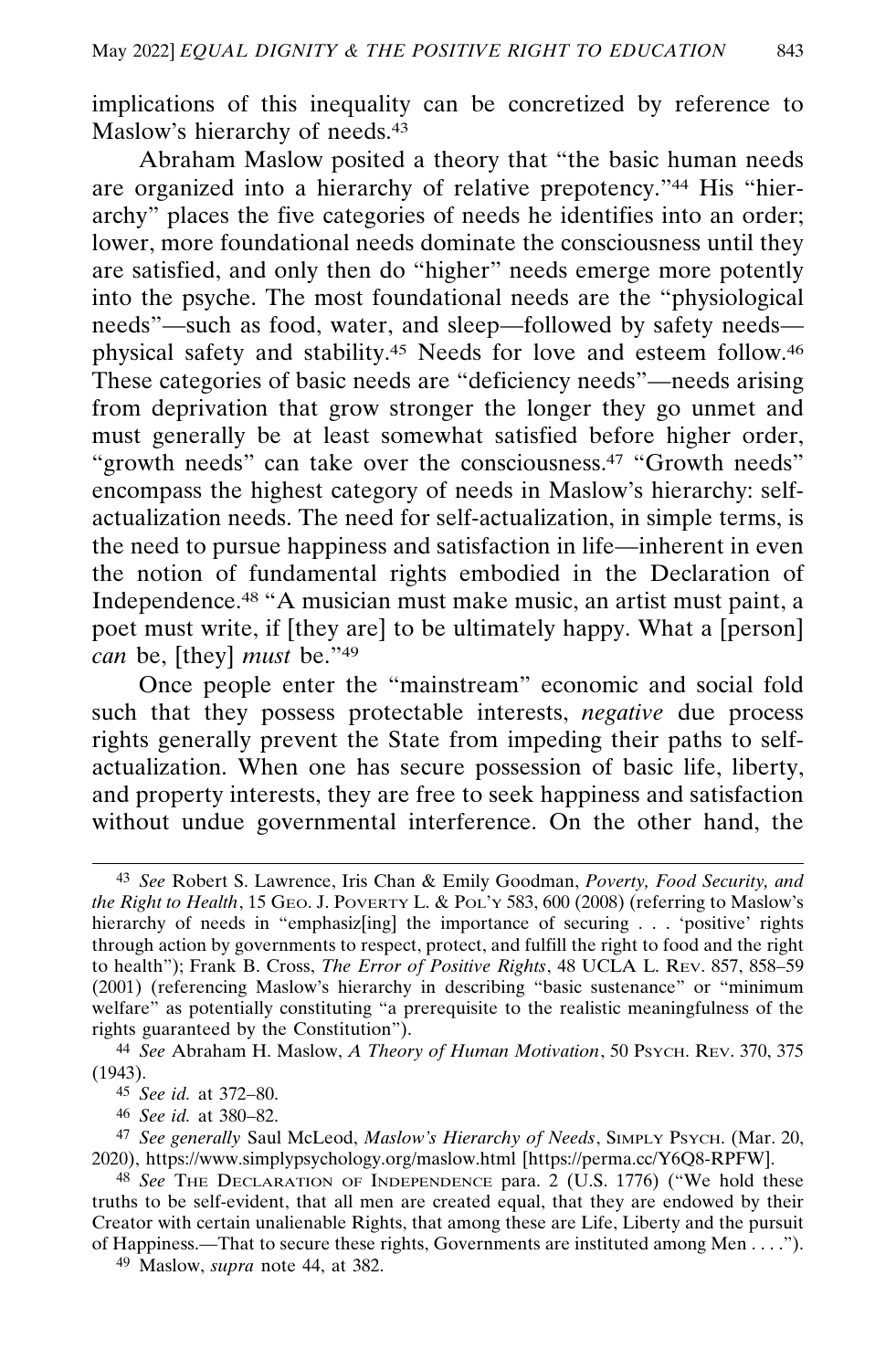absence of *positive* due process rights means that those unable to meet deficiency needs—due to, for example, lack of food, water, health, or housing—effectively possess no protectable interests, as the path to self-actualization itself has high barriers to entry. This deep-seated inequality defines the bifurcated Due Process Clause.

From the *DeShaney* line of cases and the accompanying literature emerge three key justificatory principles underlying the longstanding judicial aversion to recognizing positive constitutional rights: 1) the purpose of the Due Process Clause was to prevent governments from using their power as a means of oppression, and thus a cognizable due process claim can only arise from direct state deprivation; 2) structural and pragmatic considerations regarding separation of powers point towards legislatures, not courts, as the appropriate bodies for curing social and economic ills; and 3) furnishing equality is not a proper aim of due process.

### *A. Direct State Deprivation*

The first key principle underlying the negative-liberties constitutional formulation is that the Due Process Clause was intended to guard against oppressive governmental action, and cognizable due process violations must therefore be directly attributable to active state deprivation. This state action requirement is familiar to constitutional theory, and its equal protection counterpart has similarly functioned to limit the remedial potential of the Fourteenth Amendment.<sup>50</sup> It is nonetheless worth examining in this context to help guide understanding of how doctrinal changes affect its role in modern substantive due process.

Justice Thomas, dissenting in *Obergefell*, argued that this limitation on the reach of due process derives from notions of natural rights intertwined with founding-era philosophy, $51$  with the result being that "our Constitution is a 'collection of "Thou shalt nots,"' . . . not 'Thou

<sup>50</sup> *See* Michael J. Klarman, *An Interpretive History of Modern Equal Protection*, 90 MICH. L. REV. 213, 291–95 (1991) (describing how the Burger and Rehnquist Courts curtailed equal protection jurisprudence by bolstering the state action requirement). *See generally* Siegel, *supra* note 31 (arguing that a formal and historically static conception of equal protection limits the scope of equal protection law).

<sup>51</sup> Justice Thomas recited a history of the Due Process Clauses drawn, for instance, from the Magna Carta and William Blackstone's writing to argue that the original vision of these Clauses was to restrict the content of the concept of "liberty" to "freedom from physical restraint." Obergefell v. Hodges, 576 U.S. 644, 723–25 (2015) (Thomas, J., dissenting). This analysis only attempts to explain the Fifth Amendment's Due Process Clause; Justice Thomas pens a rather conclusory paragraph asserting that the Fourteenth Amendment's Due Process Clause likely uses the same concept of "liberty" as that of the Fifth Amendment. *Id.* at 725–26.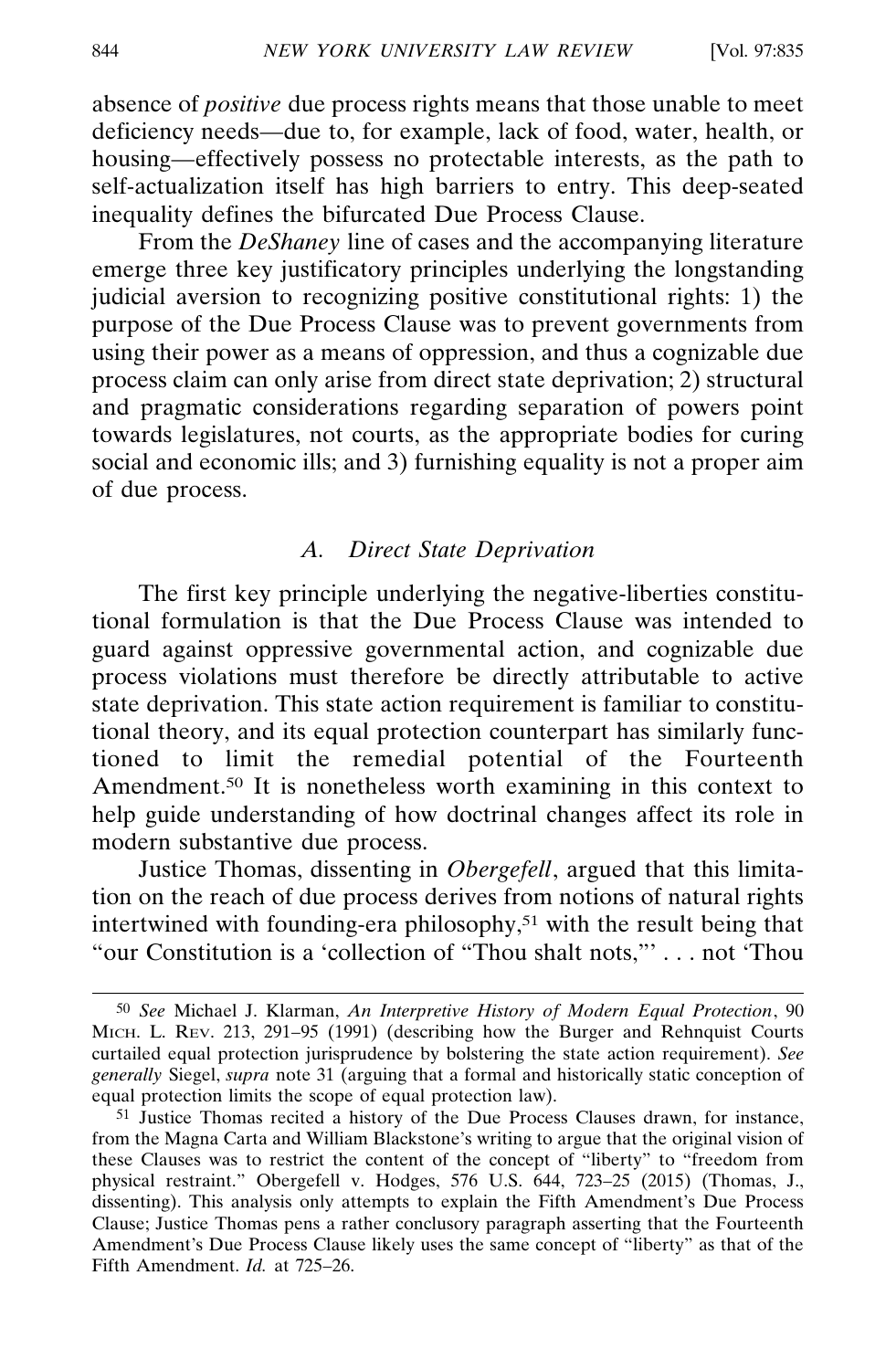shalt provides.'"52 He invoked a Lockean social contract theory to contend that from a state of natural liberty, people surrender some small portion of that natural liberty in exchange for increased security. The result is a system of "civil liberty," or liberty "to be under no other legislative power but that established by consent in the commonwealth; nor under the dominion of any will or restraint of any law, but what that legislative shall enact according to the trust put in it."53

The *DeShaney*-era caselaw bears out Justice Thomas's view. The *DeShaney* Court itself recited the historical view that the Due Process Clauses were "intended to prevent government 'from abusing [its] power, or employing it as an instrument of oppression.'"54 In *Maher v. Roe*, the Court held that a Connecticut regulation limiting Medicaid benefits for first trimester abortions to those that are medically necessary "places no obstacles absolute or otherwise in the pregnant woman's path to an abortion. . . . The indigency that may make it difficult and, in some cases perhaps, impossible for women to have abortions is neither created nor in any way affected by the Connecticut regulation."55 Here there was plainly state action, but no constitutionally cognizable state *deprivation* because Connecticut did not actively impose direct restrictions on the right to choose an abortion.

Contrasting *Maher* with the Court's decision in *Youngberg v. Romeo* is instructive. In *Youngberg*, Justice Powell, while affirming the principle that states generally have no duty to provide services to their citizens, found that such a duty may arise "[w]hen a person is institutionalized—and wholly dependent on the State . . . ."56 The State in fact conceded that Romeo was entitled to adequate food, shelter, clothing, and medical care while institutionalized.57 Only by

55 Maher v. Roe, 432 U.S. 464, 474 (1977).

57 *Id.* at 315.

<sup>52</sup> *Id.* at 732 (quoting Reid v. Covert, 77 S. Ct. 1222, 1226 (1957)). Justice Thomas's dissent was joined by Justice Scalia.

<sup>53</sup> *Id.* at 726 (quoting JOHN LOCKE, SECOND TREATISE OF CIVIL GOVERNMENT, § 22, at 13 (J.W. Gough ed., 1947)). Consider, however, that such a social contract theory could easily point in the other direction—that people cede some degree of natural liberty in exchange for security could in fact suggest that a core *duty* of any government is to provide for the basic security of all those who enter into this contract. *See, e.g.*, Liliya Abramchayev, *A Social Contract Argument for the State's Duty to Protect from Private Violence*, 18 ST. JOHN'S J. LEGAL COMMENT. 849 (2004).

<sup>54</sup> DeShaney v. Winnebago Cnty. Dep't of Soc. Servs., 489 U.S. 189, 196 (1989) (quoting Davidson v. Cannon, 474 U.S. 344, 348 (1986)).

<sup>56</sup> 457 U.S. 307, 317 (1982). *Youngberg v. Romeo* involved a young man named Nicolas Romeo with developmental disabilities resulting in his institutionalization—Romeo's mother brought a section 1983 suit on his behalf asserting due process rights to "(i) safe conditions of confinement; (ii) freedom from bodily restraints; and (iii) training or 'habilitation.'" *Id.* at 309.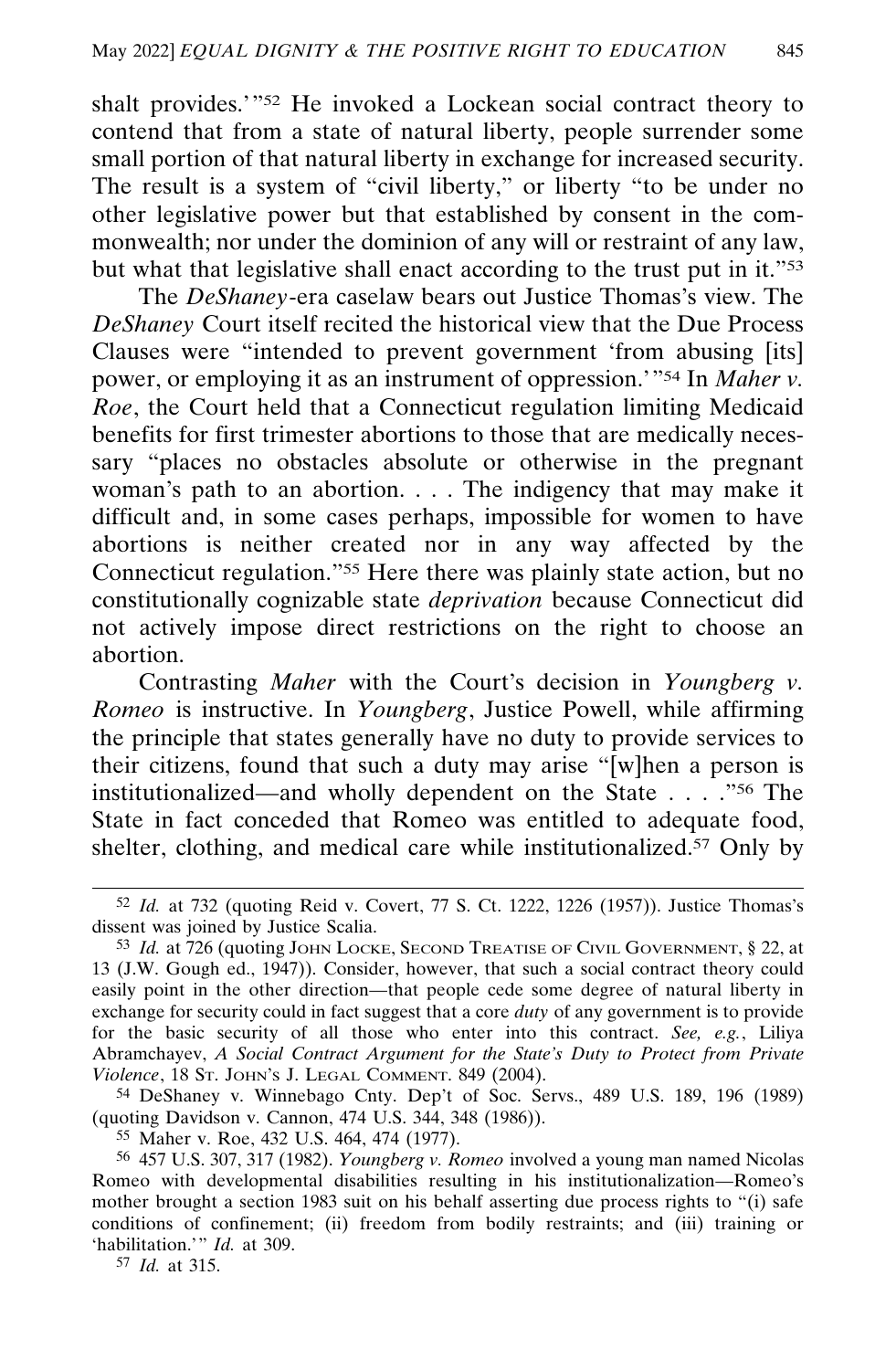virtue of the State first *depriving* Romeo of his liberty could it be compelled to take affirmative steps to protect him. Indeed, Frank Cross argues that these rights can functionally be defined as negative rights since they would not manifest absent the state's initial act of confinement.58 He posits that the appropriate test for distinguishing between positive and negative rights is to ask: "[I]f there was no government in existence, would the right be automatically fulfilled?"59 This test seems descriptively true in assessing the *DeShaney*-era substantive due process doctrine—the relevant comparator in judging whether a state deprivation occurred is what the state of things would be in the absence of any state action at all. Thus in *Rust v. Sullivan*, the Court upheld federal regulations limiting the ability of family-planning services funding recipients to engage in abortion-related activities because "Congress' refusal to fund abortion counseling and advocacy leaves a pregnant woman with the same choices as if the Government had chosen not to fund family-planning services at all."<sup>60</sup>

A corollary to this is that financial barriers that cause de facto deprivations of due process interests are not cognizable harms because indigency is a condition not created by the state.<sup>61</sup> State action must erect direct, de jure inhibitions on a protected right to raise constitutional concern. Indigency, in this view, is simply irrelevant to a due process inquiry—one has not been deprived of their rights so long as they could theoretically exercise them if they had the economic means to do so. This principle is perhaps best illustrated by the progression of abortion rights jurisprudence. Even as the Supreme Court repeatedly affirmed the right to choose an abortion, albeit with limitations to that right, it also affirmed, most notably in *Harris v. McRae* and *Maher v. Roe*, that there is no governmental duty to fund abortion care. Consequently, a person unable to access abortion due to indigency may, consistent with the Constitution, be effectively denied the right to choose abortion.62 Susan Frelich Appleton has

<sup>58</sup> Cross, *supra* note 43, at 870. This conception allows courts and commentators to recast those affirmative duties that have been recognized in our constitutional regime as something short of a true positive rights canon. For an overview of these extant affirmative duties, see *infra* notes 151–60 and accompanying text.

<sup>59</sup> Cross, *supra* note 43, at 866.

<sup>60</sup> 500 U.S. 173, 202 (1991).

<sup>61</sup> *See* Harris v. McRae, 448 U.S. 297, 316 (1980) ("The financial constraints that restrict an indigent woman's ability to enjoy the full range of constitutionally protected freedom of choice are the product not of governmental restrictions on access to abortions, but rather of her indigency.").

<sup>62</sup> Maher v. Roe, 432 U.S. 464, 473–74 (1977) (holding that a Connecticut regulation was not unconstitutional despite acknowledging that under such regulation, a person's indigency "may make it difficult and in some cases, perhaps, impossible . . . to have abortions").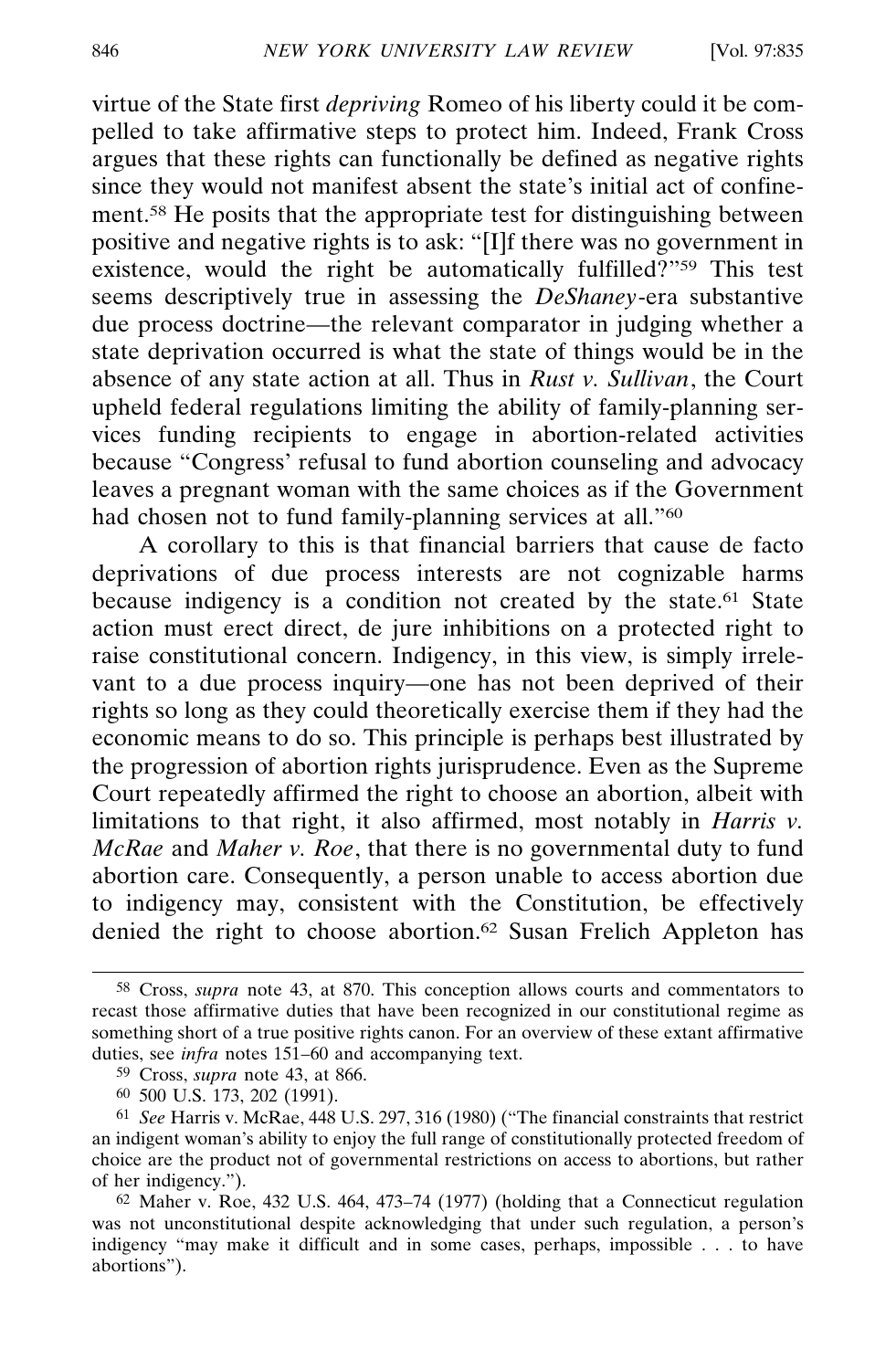characterized decisions such as *Maher* as "implying that poor women are free to *decide* to obtain abortions even if they cannot *effectuate* their decisions."63 The emptiness of such a freedom should seem evident, and indeed the Court has directly recognized that its failure to consider indigency can mean that some people will simply not be able to exercise the full panoply of even judicially recognized due process rights: "Although the liberty protected by the Due Process Clause affords protection against unwarranted government interference with freedom of choice . . . , it does not confer an entitlement to such funds as may be necessary to realize all the advantages of that freedom."64 This illustration of the bifurcated Due Process Clauses has left a gap which commentators have repeatedly tried to fill.<sup>65</sup>

The abortion context also demonstrates the far-reaching effects of limiting substantive due process rights to their negative form—not only are states not obliged to affirmatively ensure access, but they are also constitutionally permitted to institute choice architecture that dissuades exercise of the right to choose an abortion. In *Webster v. Reproductive Health Services*, the Court upheld a Missouri restriction prohibiting public employees from performing abortions in public hospitals, on the grounds that this restriction leaves pregnant individuals in no worse a position than they would be in absent *any* state involvement in providing healthcare.<sup>66</sup> The Court went further, acknowledging—and accepting as constitutional—that the State was attempting, through policy, to discourage abortion.67 Thus, within the paradigm of requiring direct state deprivation, due process is powerless to address state action that affirmatively erects indirect financial barriers rather than direct legal ones. In our market-driven society, financial barriers often play the largest role in impeding economic access and mobility.68 Negative-rights constitutionalism gives states

66 492 U.S. 490, 509 (1989).

67 *Id.* at 510; *see also Maher*, 432 U.S. at 474 ("The State may have made childbirth a more attractive alternative, thereby influencing the woman's decision, but it has imposed no restriction on access to abortions that was not already there.").

68 *See* Jared Bernstein & Ben Spielberg, *Outcomes and Opportunity: How Inequality and Income Stagnation Are Limiting Opportunity in America* ("[T]he direct effects of inequality—lower incomes and wealth levels themselves—may be the most significant obstacle to equality of opportunity."), *in* PETER G. PETERSON FOUND., POLICY OPTIONS

<sup>63</sup> Susan Frelich Appleton, *Beyond the Limits of Reproductive Choice: The Contributions of the Abortion-Funding Cases to Fundamental-Rights Analysis and to the Welfare-Rights Thesis*, 81 COLUM. L. REV. 721, 730 (1981).

<sup>64</sup> *Harris*, 448 U.S. at 317–18.

<sup>65</sup> *See, e.g.*, Mary Ziegler, *The New Negative Rights: Abortion Funding and Constitutional Law After* Whole Women's Health, 96 NEB. L. REV. 577 (2018) (tracing distinctions between positive and negative rights in the Hyde Amendment debate); Appleton, *supra* note 63 (analyzing the impacts of abortion right decisions on fundamental rights analysis more broadly).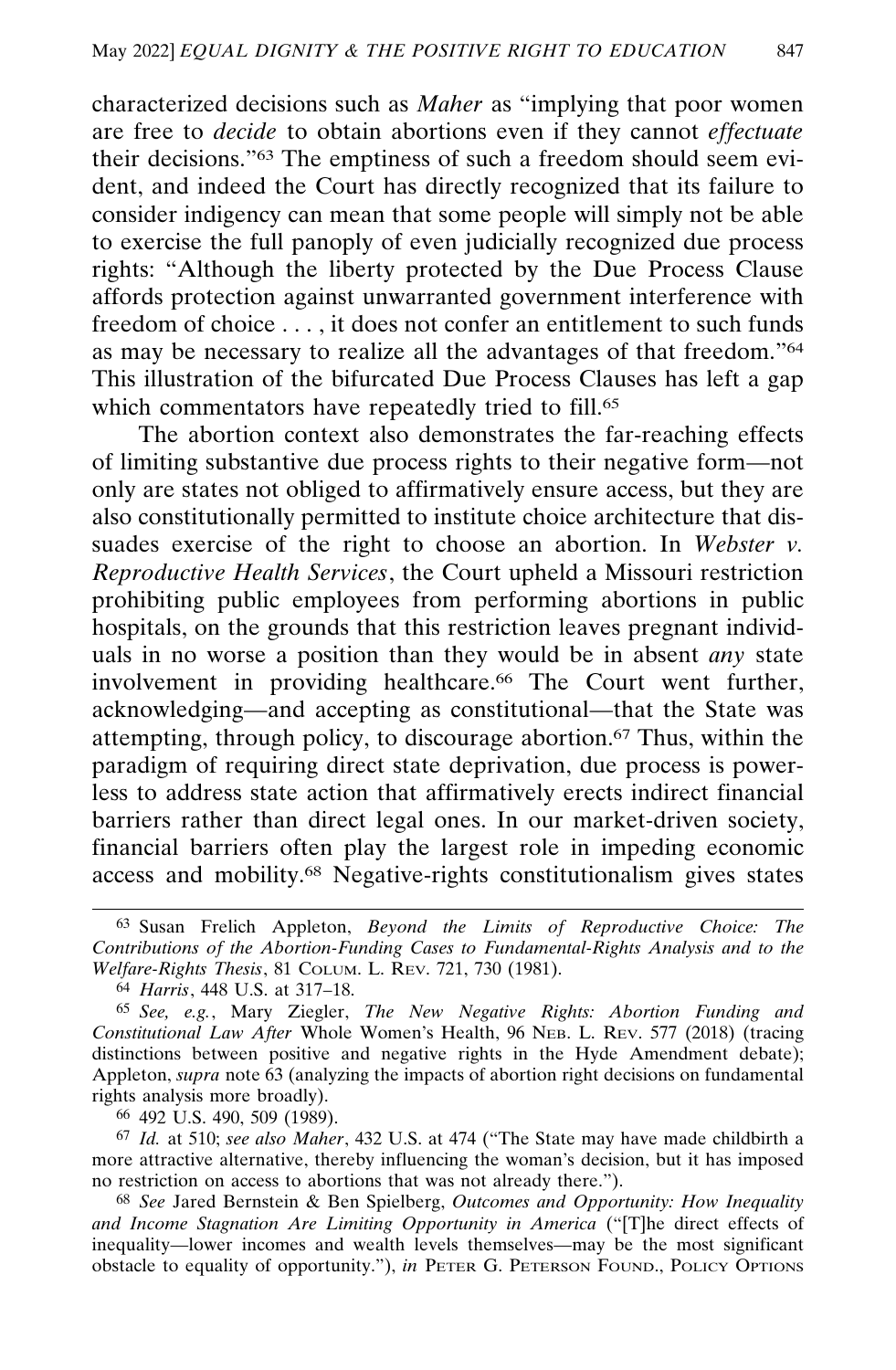the go-ahead to actively manipulate these barriers and functionally interfere with people's liberties without raising any constitutional flags.

### *B. Separation of Powers: To the Legislatures*

Amidst concerns regarding manageable standards and justiciability,69 the principle of separation of powers has been often invoked to discourage judicial recognition of positive rights. This concern has two strands: structural separation of powers concerns and pragmatic, institutional capacity concerns.

The Supreme Court has leaned into the structural strand of this concern, repeatedly affirming the view that it is simply not the role of courts to remedy social and economic maladies, placing the responsibility for this task squarely on the shoulders of legislatures.<sup>70</sup> In *Lindsey v. Normet*, rejecting the contention that the "need for decent shelter" and the "right to retain peaceful possession of one's home" are fundamental rights, the Court threw its hands in the air: "We do not denigrate the importance of decent, safe, and sanitary housing. But the Constitution does not provide judicial remedies for every social and economic ill. . . . Absent constitutional mandate, the assurance of adequate housing and the definition of landlord-tenant relationships are legislative, not judicial, functions."71 This language demonstrates the potency of the structural separation of powers argument to assuage the judicial conscience, allowing judges to resist action without discrediting the immense practical harms underlying

69 *See* Christine M. O'Neill, *Closing the Door on Positive Rights: State Court Use of the Political Question Doctrine to Deny Access to Educational Adequacy Claims*, 42 COLUM. J.L. & SOC. PROBS. 545 (2009) (evaluating how states, importing the justiciability factors from the Supreme Court's decision in *Baker v. Carr*, 369 U.S. 186 (1962), have used a purported lack of manageable standards to dispel claims seeking positive rights to adequate education); Nat Stern, *Don't Answer That: Revisiting the Political Question Doctrine in State Courts*, 21 U. PA. J. CONST. L. 153, 204 (2018) (noting that given the federal courts' general disavowal of positive rights, "the susceptibility of positive rights claims to political question challenges arises only in the state context").

70 *See, e.g.*, Harris v. McRae, 448 U.S. 297, 318 (1980) ("Whether freedom of choice that is constitutionally protected warrants federal subsidization is a question for Congress to answer, not a matter of constitutional entitlement.").

71 405 U.S. 56, 73–74 (1972).

FOR IMPROVING ECONOMIC OPPORTUNITY AND MOBILITY 4, 5 (2015), https://www. pgpf.org/sites/default/files/grant\_cbpp\_manhattaninst\_economic\_mobility.pdf [https:// perma.cc/4XA8-S8HV]; *cf.* Caitlin Connolly, *Creating Barriers to Public Assistance Is Not the Pathway to Work*, NAT'L EMP. L. PROJECT (July 17, 2018), https://www.nelp.org/blog/ creating-barriers-public-assistance-not-pathway-work [https://perma.cc/V925-RM5X] (arguing that imposing work requirements on public assistance programs is counterproductive to the end of helping people gain employment, and strips away benefits that are often the only avenue for indigent individuals and families to access basic needs such as housing and healthcare).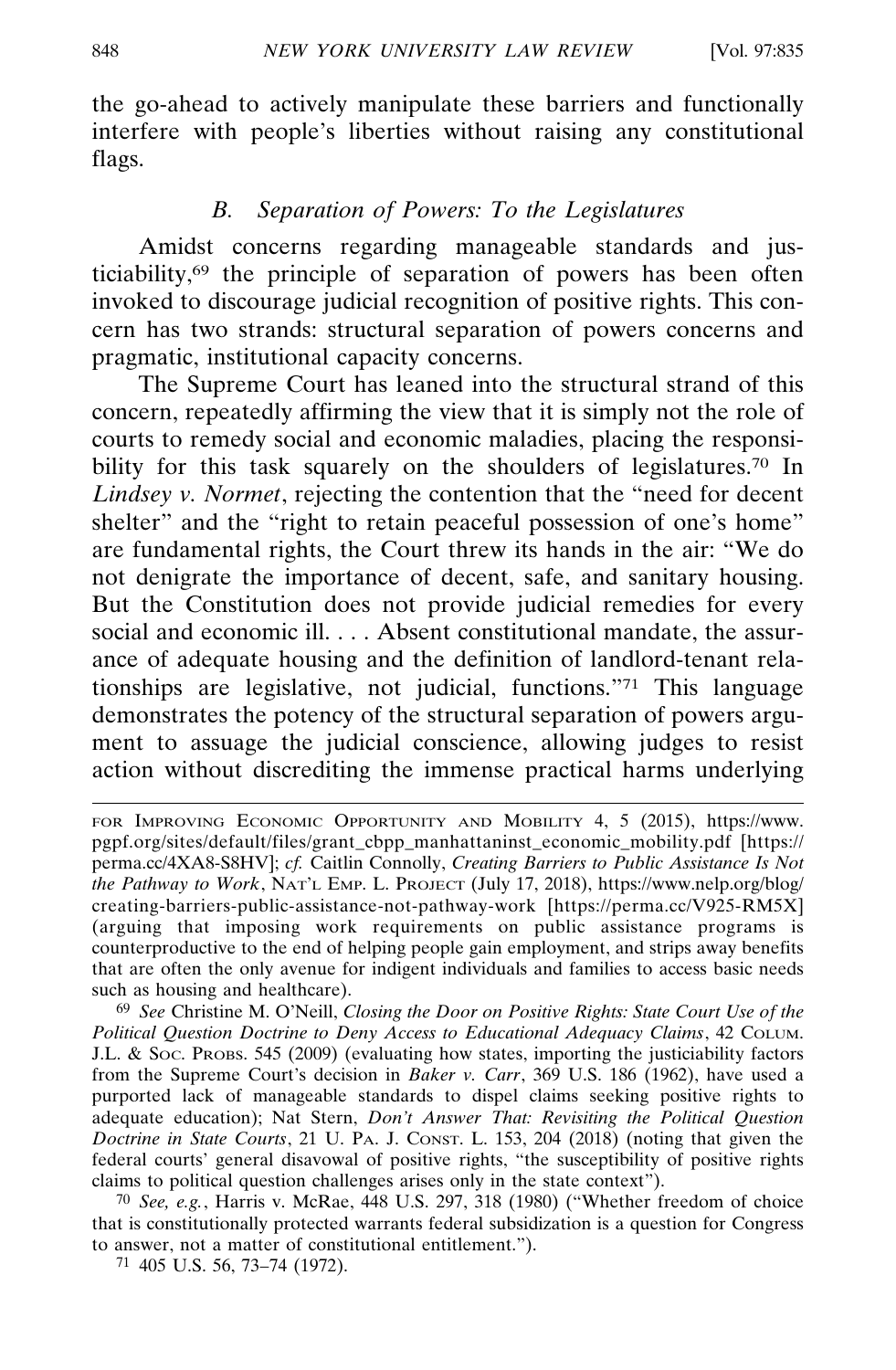the challenges before them. This principle has the effect of absolving the judiciary from responsibility even when legislatures do not, in fact, take the actions that courts suggest they may. Returning to Justice Thomas's dissent in *Obergefell*, the structural separation of powers argument finds its purest form: "As a general matter, when the States act through their representative governments or by popular vote, the liberty of their residents is fully vindicated. . . . What matters is that the process established by those who created the society has been honored."72

Turning to the institutional capacity strand of the separation of powers principle, commentators have suggested that courts are largely ineffectual when it comes to guaranteeing social welfare. Frank Cross has written what he classifies as a pragmatic critique of positive rights, arguing that the legislative and executive branches have historically been more able protectors of the poor than courts have.73 He concludes that "the case for positive rights implicitly presumes that judges are benevolent magicians, willing and able to wave a wand and thereby dispel the sad conditions of poverty."74 Steven Calabresi argues that the judiciary is too enmeshed in the political system to be able to independently promote social welfare absent the corresponding majoritarian support of the political branches.<sup>75</sup> Courts enforcing rights writ large is itself a puzzle—witness the aftermath of *Brown v. Board of Education*, in which the Court largely neglected to actually enforce its own desegregation mandate76—and adding positive rights into the mix, critics argue, merely complicates this puzzle.<sup>77</sup>

77 *See* Antonio Carlos Pereira-Menaut, *Against Positive Rights*, 22 VAL. UNIV. L. REV. 359, 379–81 (1988) (drawing on foreign constitutional experiences to argue for the impracticability of judicially enforcing positive rights); David P. Currie, *Positive and Negative Constitutional Rights*, 53 U. CHI. L. REV. 864, 889, 889 n.129 (1986) (arguing that

<sup>72</sup> Obergefell v. Hodges, 576 U.S. 644, 732 (2015) (Thomas, J., dissenting).

<sup>73</sup> Cross, *supra* note 43, at 921–22. There is a certain circularity to this argument. Given a jurisprudential model where positive rights are generally not permitted, it should not come as a surprise that courts have been less effective in protecting the poor than other branches. This does not support the conclusion that courts *should* not have a role in protecting the poor, only that they *have* not.

<sup>74</sup> *Id.* at 923.

<sup>75</sup> *See* Steven G. Calabresi, *The Crisis in Constitutional Theory*, 83 VA. L. REV. 247, 263 (1997).

<sup>76</sup> *See* Brown v. Bd. of Educ. (*Brown II*), 349 U.S. 294, 301 (1955) (instructing only that lower courts take action "with all deliberate speed" to implement the desegregation mandate of the Court's landmark decision a year earlier); Doug Rendleman, Brown II*'s "All Deliberate Speed" at Fifty: A Golden Anniversary or A Mid-Life Crisis for the Constitutional Injunction as a School Desegregation Remedy?*, 41 SAN DIEGO L. REV. 1575, 1588 (2004) (describing the aftermath of *Brown II*, in which the Court failed to "establish[] a positive desegregation remedies program" and individual litigants bore the burden of enforcing the desegregation mandate "on a piecemeal basis"); *see also supra* notes 13–19 and accompanying text.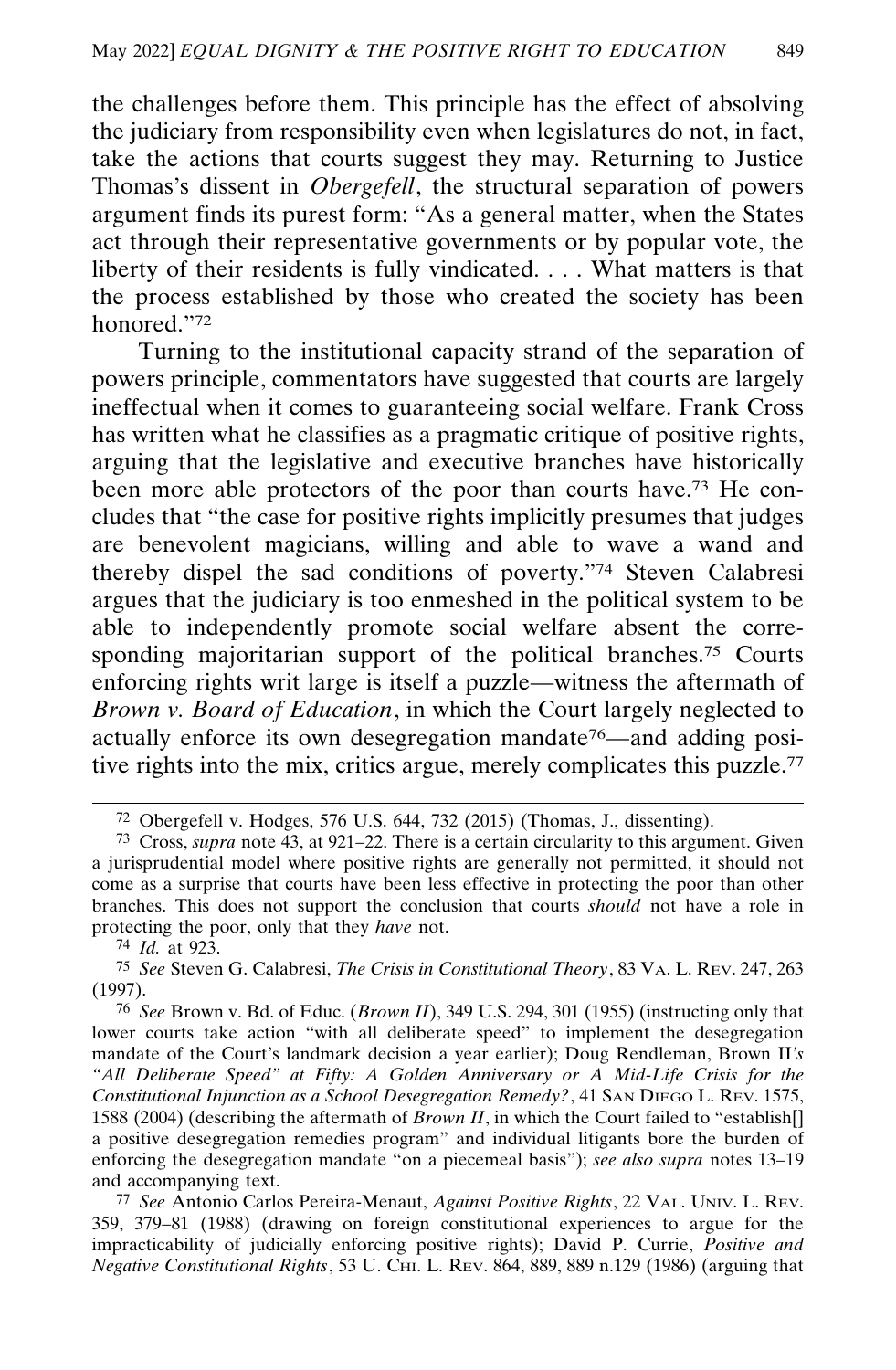# *C. Equality Distinguished*

The final key principle justifying negative-rights constitutionalism in the substantive due process context posits simply that promoting equality is not a legitimate end of the Due Process Clauses. The Supreme Court stated this principle most directly in *San Antonio Independent School District v. Rodriguez*, declining to recognize a due process right to education: "It is not the province of this Court to create substantive constitutional rights in the name of guaranteeing equal protection of the laws."78 The Court relied on *Lindsey v. Normet* and *Dandridge v. Williams* in support of this conclusion; in this pair of cases, the Court acknowledged the crucial importance of housing and social welfare, respectively, but found this insufficient reason to diverge from standard modes of constitutional analysis.79 Responding to arguments that education is a necessary precondition for enjoyment of other rights, such as First Amendment speech and voting, Justice Powell wrote that while promoting the ability of the citizenry to exercise "the most effective speech or the most informed electoral choice" may be desirable, "the[se] are not values to be implemented by judicial intrusion into otherwise legitimate state activities."80

Justice Thomas in his *Obergefell* dissent attempted to provide a normative explanation of why equality concerns lie outside the purview of the Due Process Clauses. He deployed natural rights philosophy to argue that "[h]uman dignity has long been understood in this country to be innate. . . . The government cannot bestow dignity, and it cannot take it away."81 Under this view, dignity is inherently equal; when government deprives a person of their material life, liberty, or property interests, it does not deprive that person of their dignity because it *cannot*. And, it follows, one who lacks some protectable interests to begin with cannot have their dignity equalized by government intervention. Due process, in the view of Justice Thomas, is con-

81 Obergefell v. Hodges, 576 U.S. 644, 735 (2015) (Thomas, J., dissenting).

state and international constitutional positive rights provisions have largely been rendered null by lack of enforcement).

<sup>78</sup> 411 U.S. 1, 33 (1973). The bluntness of this distinction is peculiar given that the inverse of this proposition has been recognized in the fundamental rights strand of equal protection jurisprudence. That is, infringement of a fundamental right can trigger strict scrutiny of a governmental classification under the Equal Protection Clause. *See* Russel W. Galloway, Jr., *Basic Equal Protection Analysis*, 29 SANTA CLARA L. REV. 121, 148–63 (1989).

<sup>79</sup> *See* Lindsey v. Normet, 405 U.S. 56, 74 (1972); Dandridge v. Williams, 397 U.S. 471, 485 (1970) (recognizing that the "administration of public welfare assistance . . . involves the most basic economic needs of impoverished human beings").

<sup>80</sup> *Rodriguez*, 411 U.S. at 36.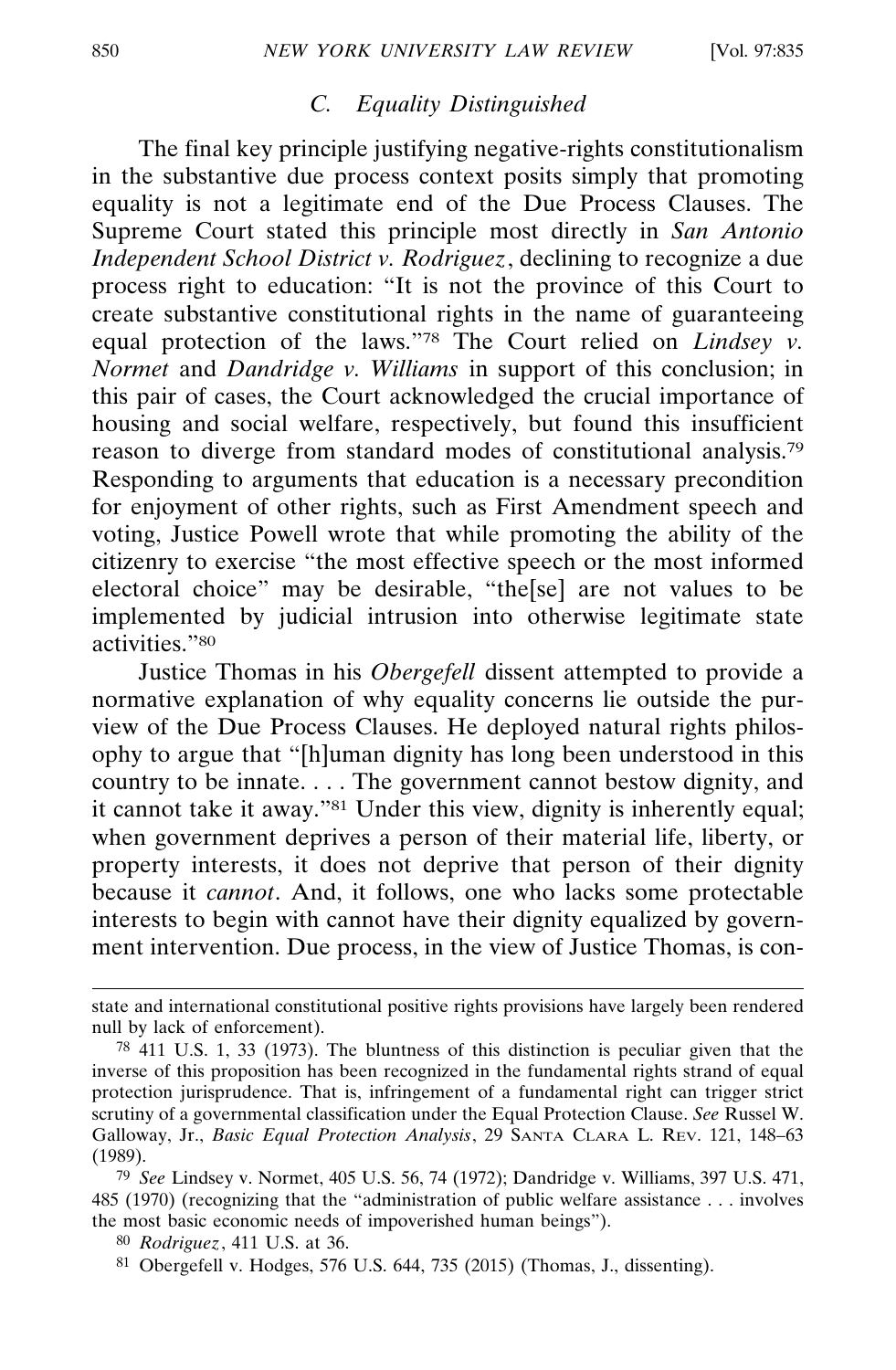cerned with preventing government from interfering with the natural order, and whatever inequalities that order may entail;82 due process cannot be in the business of equalizing dignity because human dignity is unchangeably equal and therefore no government action, good or bad, can affect one's dignity. This is a reductive view of dignity, to be sure, or at least it is just one of many possible conceptualizations of dignity.83 But it offers a theoretical justification for keeping equality interests out of due process doctrine.

These three principles—requiring direct state deprivation, separation of powers pointing away from judicially recognized positive rights, and keeping equality interests out of due process doctrine underpin the bifurcated Due Process Clause and negative-rights constitutionalism as they *have been*, most strongly in the era of *DeShaney*. But substantive due process doctrine has evolved. Part II will describe this evolution and suggest that it undermines each of the principles just discussed, removing doctrinal barriers to recognition of positive due process rights.

### II

## OBERGEFELL, EQUAL DIGNITY, AND SUBSTANTIVE DUE PROCESS REIMAGINED

The doctrinal evolution of substantive due process has a lengthy history and profound implications. This Part will synthesize caselaw and scholarship to elucidate the Supreme Court's developing consciousness of the equality dimensions of substantive due process, revealing a doctrinal structure long waiting to emerge to the surface of the Court's jurisprudence. This development uproots the doctrinal barriers to recognition of positive rights discussed in Part I and clears the way for Part III, which will analyze the implications of emergent doctrine for negative-rights constitutionalism and the right to education.

At the time *DeShaney* was handed down in 1989, the Court's substantive due process jurisprudence had only begun to show signs of explicitly internalizing equality interests. To be sure, important sub-

<sup>82</sup> *Cf. id.* at 727 ("The founding-era idea of civil liberty as natural liberty constrained by human law necessarily involved only those freedoms that existed *outside of* government.").

<sup>83</sup> Neomi Rao, for example, has conceptualized three versions of the legal concept of dignity: inherent dignity (similar to Justice Thomas's view), substantive conceptions of dignity (standing for "what is valuable for individuals and society at large," including social welfare), and dignity as recognition (requiring "esteem and respect for the particularity of each individual"). Neomi Rao, *Three Concepts of Dignity in Constitutional Law*, 86 NOTRE DAME L. REV. 183, 196, 221, 243 (2011); *see also* Elizabeth B. Cooper, *The Power of Dignity*, 84 FORDHAM L. REV. 3, 16 (2015) ("Dignity . . . is neither a new nor uniform concept employed by the Court.").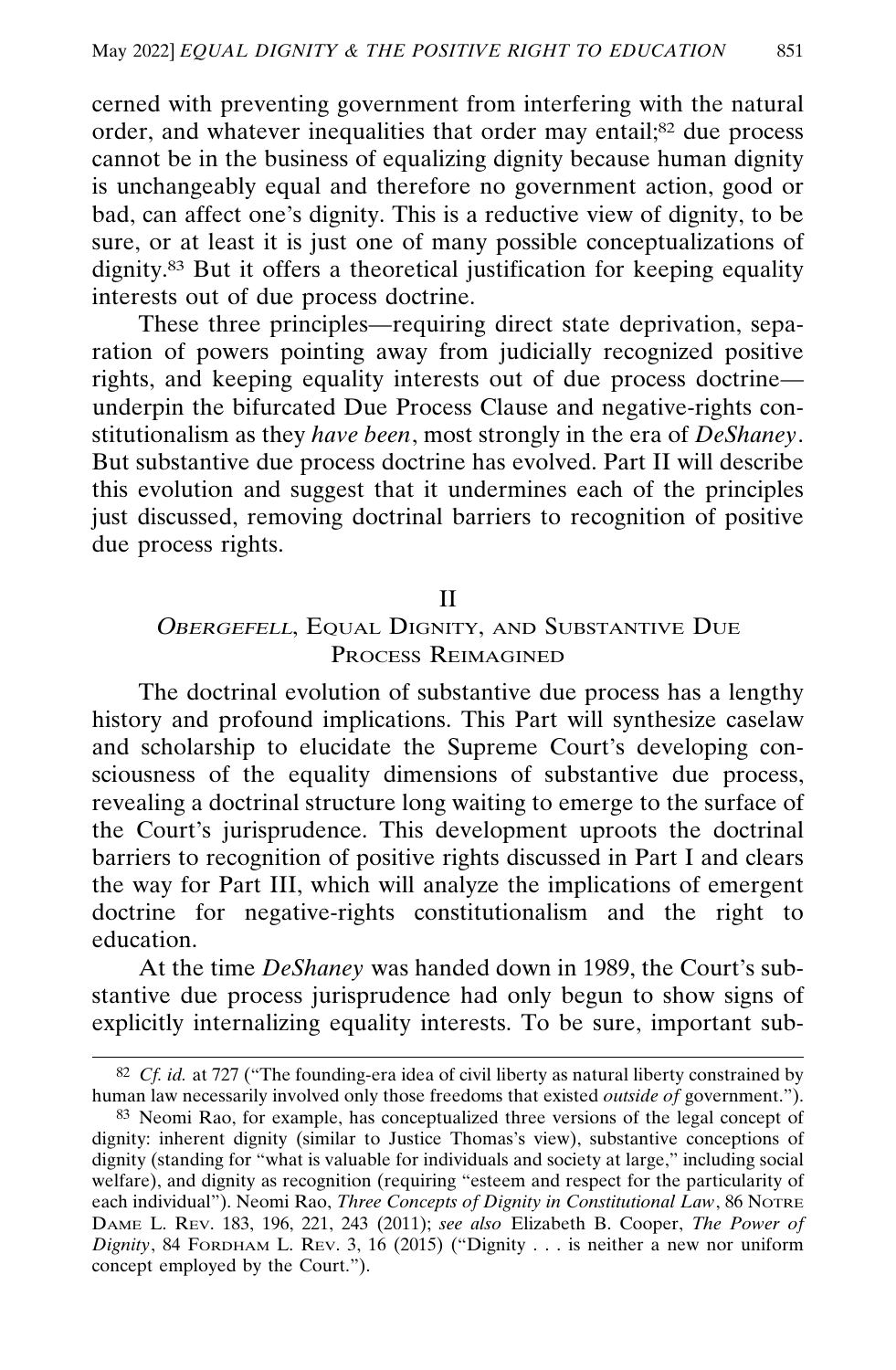stantive due process cases dating back to the early twentieth century can be conceived of as equality-promoting decisions, as commentators have noted.<sup>84</sup> A prominent set of decisions in the 1960s and 1970s clearly served gender equality interests, most notably *Griswold v. Connecticut*85 and *Eisenstadt v. Baird*, 86 affirming a right to use contraception as part of a "zone[] of privacy" divined from the "penumbras" and "emanations" of the specific rights guarantees in the Bill of Rights,87 and *Roe v. Wade*, 88 affirming the right to choose abortion. Scholars in the decades surrounding *DeShaney* suggested various relationships between the Due Process Clause and the Equal Protection Clause,89 but the relationship between due process and equal protection had largely remained unspoken, even if lurking close below the surface. Just over a decade before *DeShaney*, the Court gutted equal protection doctrine by requiring a showing of discriminatory intent to prove a violation in *Washington v. Davis*; 90 only four years before *DeShaney*, the Court effectively foreclosed granting heightened scrutiny to any further protected classes under equal protection in *City of Cleburne v. Cleburne Living Center, Inc.*91 The diminished potency of equal protection to actually serve equality interests had just begun to

- 87 *Griswold*, 381 U.S. at 484.
- 88 410 U.S. 113 (1973).

89 *See, e.g.*, Pamela S. Karlan, *Equal Protection, Due Process, and the Stereoscopic Fourteenth Amendment*, 33 MCGEORGE L. REV. 473, 474 (2002) ("Like the two hands that emerge from the sheet of paper to draw one another in M.C. Escher's famous 1948 lithograph, *Drawing Hands*, the ideas of equality and liberty expressed in the equal protection and due process clauses each emerge from and reinforce the other." (footnote omitted)); Cass R. Sunstein, *Sexual Orientation and the Constitution: A Note on the Relationship Between Due Process and Equal Protection*, 55 U. CHI. L. REV. 1161, 1163 (1988) (arguing that the two clauses "operate along different tracks" because the Due Process Clause is backwards looking while the Equal Protection Clause is forward looking).

90 426 U.S. 229, 240 (1976) ("The school desegregation cases have also adhered to the basic equal protection principle that the invidious quality of a law claimed to be racially discriminatory must ultimately be traced to a racially discriminatory purpose.").

91 473 U.S. 432, 445–46 (1985) ("[I]f the large and amorphous class of the [intellctually disabled] were deemed quasi-suspect . . . , it would be difficult to find a principled way to distinguish a variety of other groups . . . . We are reluctant to set out on that course, and we decline to do so.").

<sup>84</sup> *See* Kenji Yoshino, *The New Equal Protection*, 124 HARV. L. REV. 747, 788–90 (2011) (discussing Meyer v. Nebraska, 262 U.S. 390 (1923), Pierce v. Soc'y of Sisters, 268 U.S. 510 (1925), Bolling v. Sharpe, 347 U.S. 497 (1954), and Loving v. Virginia, 388 U.S. 1 (1967)).

<sup>85</sup> 381 U.S. 479 (1965).

<sup>86</sup> 405 U.S. 438 (1972).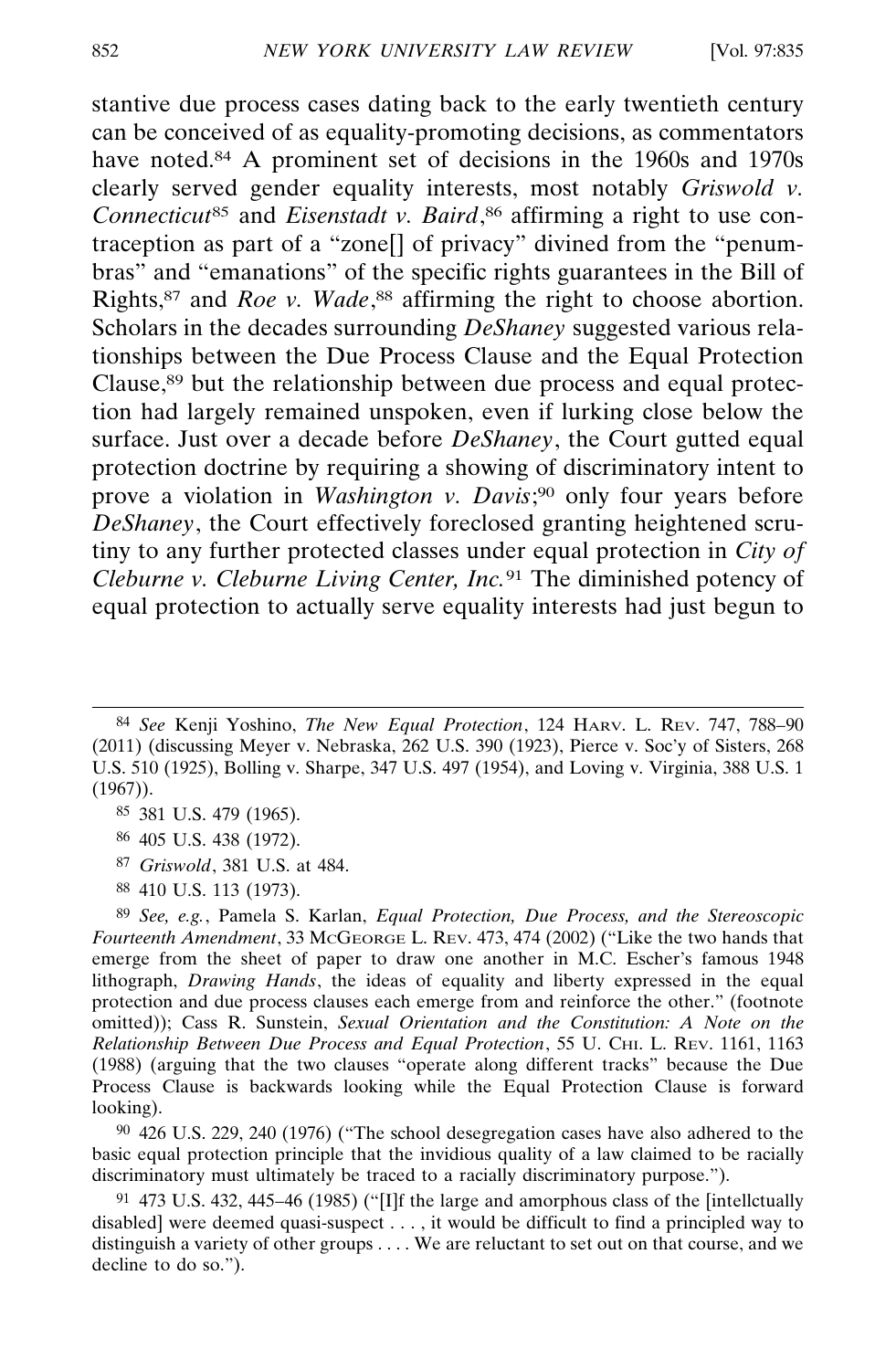become apparent, and the Due Process Clause would begin to pick up the banner of equality.92

Most notably since the Court's 2003 opinion in *Lawrence v. Texas* prohibiting the criminalization of sodomy,<sup>93</sup> scholars recognized that substantive due process doctrine was being infused with considerations more akin to those traditionally associated with equal protection doctrine,94 with Laurence Tribe describing the two doctrines as "profoundly interlocked in a legal double helix."95 Justice Kennedy, writing for the Court in *Lawrence*, explicitly recognized that their decision on liberty grounds served simultaneously to vindicate the equal protection interests at stake.96 Emergent also from this opinion was an understanding that constitutional liberty, particularly when merged with equality, is imbued with values of autonomy and dignity which transcend concrete spatial notions of privacy.<sup>97</sup> This transcendental approach extended to Justice Kennedy's vision of defining rights, untethering due process from the history-bound test of *Washington v. Glucksberg* in writing that "[a]s the Constitution

95 Laurence H. Tribe, Lawrence v. Texas*: The "Fundamental Right" that Dare Not Speak Its Name*, 117 HARV. L. REV. 1893, 1898 (2004).

96 *Lawrence*, 539 U.S. at 575 ("Equality of treatment and the due process right to demand respect for conduct protected by the substantive guarantee of liberty are linked in important respects, and a decision on the latter point advances both interests."); *see also* Tribe, *supra* note 95, at 1934 ("The Lawrence Court's explicit recognition of the 'due process right to demand respect for conduct protected by the substantive guarantee of liberty' and of the way in which that right is linked to '[e]quality of treatment' was an obviously important doctrinal innovation." (alteration in original)).

97 *Lawrence*, 539 U.S. at 562 ("Freedom extends beyond spatial bounds. Liberty presumes an autonomy of self that includes freedom of thought, belief, expression, and certain intimate conduct."); *see also* Paul M. Secunda, Lawrence*'s Quintessential Millian Moment and Its Impact on the Doctrine of Unconstitutional Conditions*, 50 VILL. L. REV. 117, 127–28 (2005) (characterizing the *Lawrence* Court as recognizing "that both the complementary concepts of equality and liberty embrace a robust notion of individual autonomy and human dignity").

<sup>92</sup> *See* Yoshino, *supra* note 84, at 750 (setting forth a comprehensive "descriptive claim that the Court has shut doors in its equality jurisprudence in the name of pluralism anxiety and opened doors in its liberty jurisprudence to compensate").

<sup>93</sup> 539 U.S. 558, 578 (2003) (overruling Bowers v. Hardwick, 478 U.S. 186 (1986)).

<sup>94</sup> *See, e.g.*, Matthew Coles, Lawrence v. Texas *& the Refinement of Substantive Due Process*, 16 STAN. L. & POL'Y REV. 23, 37 (2005) ("I suspect that the Court is in the process of collapsing the two lines of case law into one."); Pamela S. Karlan, *Foreword: Loving* Lawrence, 102 MICH. L. REV. 1447, 1454–55 (2004) (describing how the *Lawrence* opinion "shows the centrality of an equal protection sensibility to the Court's due process analysis"); Deborah Hellman, *The Epistemic Function of Fusing Equal Protection and Due Process*, 28 WM. & MARY BILL RTS. J. 383, 396 (2019) (asserting that the fusion of equal protection and due process "resurfaces with added oomph in *Lawrence v. Texas*").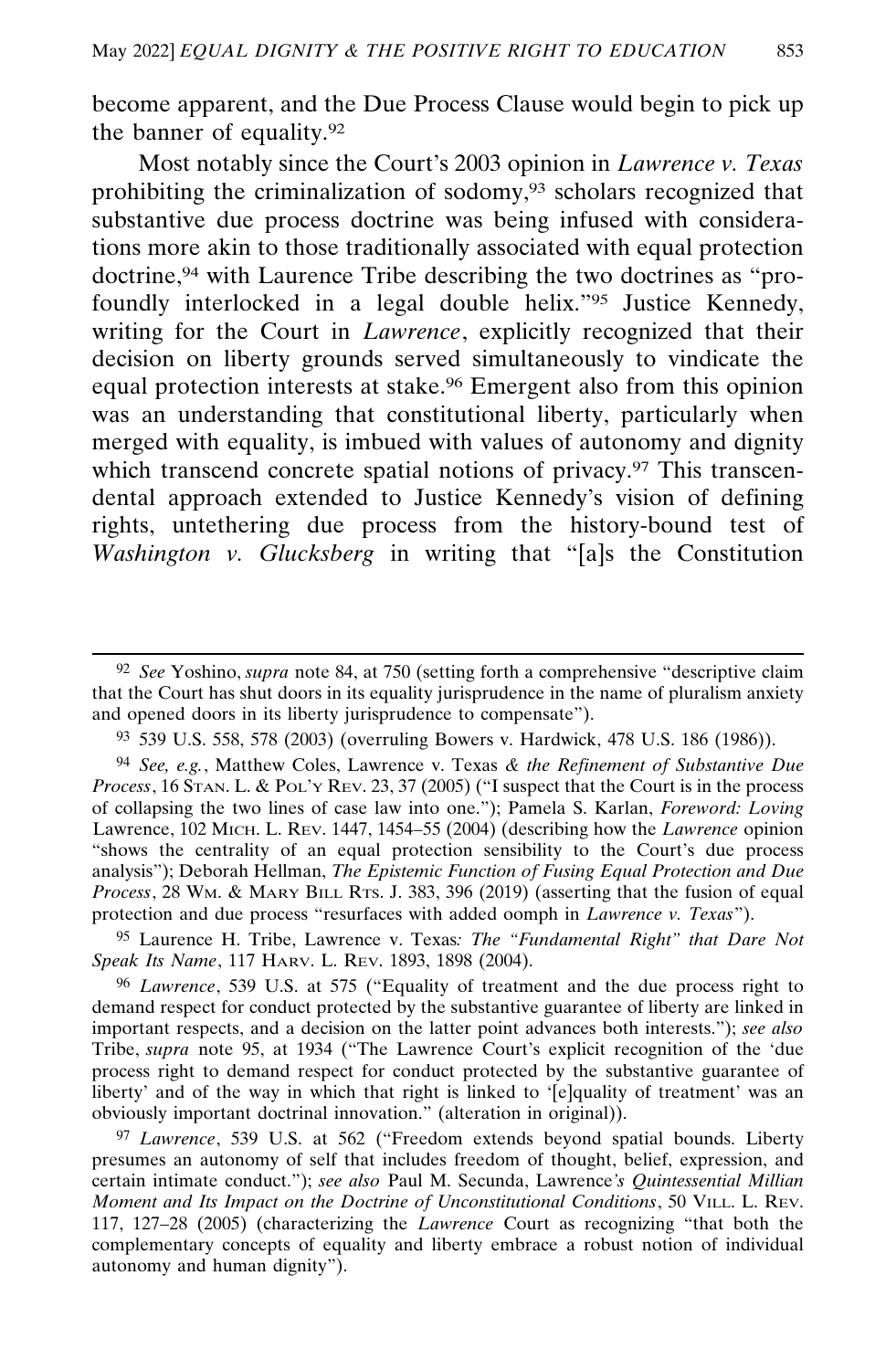endures, persons in every generation can invoke its principles in their own search for greater freedom."98

The drumbeat of liberty as equal dignity intensified in *United States v. Windsor*, holding that the Defense of Marriage Act's provision defining marriage, for purposes of federal law, as between a man and a woman, was unconstitutional because it "violate[d] basic due process and equal protection principles applicable to the Federal Government."99 With Justice Kennedy once again at its helm, the Court found that refusing to recognize same-sex marriages valid under state law deprived those couples of liberty guaranteed by due process and equality guaranteed by equal protection, interfering with "the equal dignity of same-sex marriages."100 Justice Scalia in dissent chastised the majority for breaking with traditional equal protection and due process jurisprudence<sup>101</sup> and predicted that an outright requirement that states recognize same-sex marriages was inevitable after *Windsor*. 102 Fortunately, both of these observations were accurate.

*Windsor* paved the way not only for the result in *Obergefell v. Hodges*, but also arguably the doctrine that would emerge fully in *Obergefell*—as one commentator noted, "[t]he *Windsor* decision creates a bridge between past cases that embraced equal liberty principles and future equal liberty cases for which it provides additional precedential support."103 The potential doctrinal implications of *Obergefell* are sweeping. In recognizing that same-sex couples have a right to get married, the Court—with Justice Kennedy yet again writing for the majority—cut the substantive due process inquiry loose from the strictures of *Glucksberg*, implicitly abrogating the dual requirements of tradition and specificity and adopting a more openended, forward-looking inquiry:

101 *See id.* at 793–94 (Scalia, J., dissenting) (arguing the majority's "nonspecific handwaving" fails to justify its holding on either equal protection or due process grounds).

102 *See id.* at 798 ("It takes real cheek for today's majority to assure us, as it is going out the door, that a constitutional requirement to give formal recognition to same-sex marriage is not at issue here  $\dots$ .").

103 Nancy C. Marcus, *Deeply Rooted Principles of Equal Liberty, Not "Argle Bargle": The Inevitability of Marriage Equality After* Windsor, 23 TUL. J.L. & SEXUALITY 17, 27 (2014); *see also id.* at 45 ("*Windsor* represents the continued evolution of the liberty interest in intimate life choices 'from a negative right to be left alone [right to privacy] to a more comprehensive affirmative liberty interest in self-determination, autonomy, and respect.'" (quoting Nancy C. Marcus, *Beyond* Romer *and* Lawrence*: The Right to Privacy Comes Out of the Closet*, COLUM. J. GENDER & L. 355, 357 (2006))).

<sup>98</sup> *Lawrence*, 539 U.S. at 579; *see also* Yoshino, *supra* note 84, at 781 (arguing that after *Lawrence*, "[l]iberty and equality became—or were revealed to be—horses that ran in tandem rather than in opposite directions").

<sup>99</sup> 570 U.S. 744, 769 (2013).

<sup>100</sup> *Id.* at 746.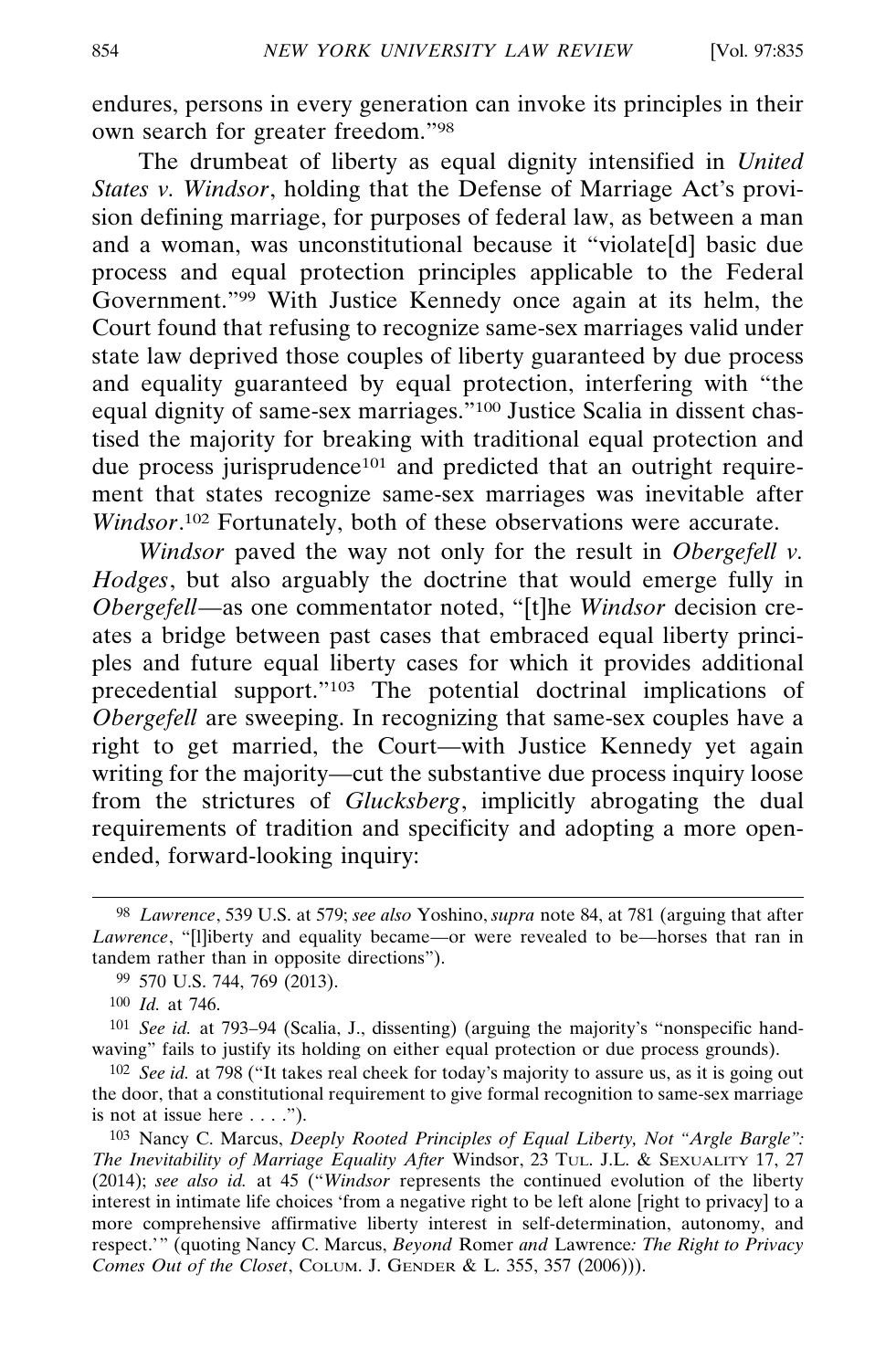The nature of injustice is that we may not always see it in our own times. The generations that wrote and ratified the Bill of Rights and the Fourteenth Amendment did not presume to know the extent of freedom in all of its dimensions, and so they entrusted to future generations a charter protecting the right of all persons to enjoy liberty as we learn its meaning. When new insight reveals discord between the Constitution's central protections and a received legal stricture, a claim to liberty must be addressed.104

Justice Kennedy was unabashed in surfacing both liberty and equality. The opinion cites a history of discrimination against samesex couples in support of the proposition that denying them the right to marry "works a grave and continuing harm" and "serves to disrespect and subordinate them."<sup>105</sup> As a result, "the Equal Protection" Clause, like the Due Process Clause, prohibits this unjustified infringement of the fundamental right to marry."106 The infusion of Equal Protection concerns, made explicit in the above-cited passages from Justice Kennedy's opinion, also provides a framework for identifying those injustices and harms which should be within the purview of substantive due process.107 Indeed, Justice Kennedy emphasized the degree to which the doctrines of due process and equal protection had palpably fused. Discussing *Zablocki v. Redhail*, 108 in which the Court's equal protection analysis centered around the fundamental nature of the right to marriage, Justice Kennedy remarked, "[i]t was the essential nature of the marriage right . . . that made apparent the law's incompatibility with requirements of equality. Each concept—liberty and equal protection—leads to a stronger understanding of the other."109

The magnitude of *Obergefell*'s doctrinal implications led Laurence Tribe to declare:

105 *Obergefell*, 576 U.S. at 675.

<sup>104</sup> Obergefell v. Hodges, 576 U.S. 644, 664 (2015). This mode of inquiry harkens back to the open-ended common law approach suggested by Justice Harlan in his dissent in *Poe v. Ullman* and given precedential value in *Planned Parenthood of Southeastern Pennsylvania v. Casey*—"Due process has not been reduced to any formula . . . . The balance . . . [is] having regard to what history teaches are the traditions from which it developed as well as the traditions from which it broke. That tradition is a living thing." Poe v. Ullman, 367 U.S. 497, 542 (1961) (Harlan, J., dissenting); Planned Parenthood of Se. Pa. v. Casey, 505 U.S. 833, 849–50 (1992) ("[A]djudication of substantive due process claims may call upon the Court in interpreting the Constitution to exercise . . . reasoned judgment. Its boundaries are not susceptible of expression as a simple rule.").

<sup>106</sup> *Id.*

<sup>107</sup> *Id.* at 673 ("Indeed, in interpreting the Equal Protection Clause, the Court has recognized that new insights and societal understandings can reveal unjustified inequality within our most fundamental institutions that once passed unnoticed and unchallenged.").

<sup>108</sup> 434 U.S. 374 (1978).

<sup>109</sup> *Obergefell*, 576 U.S. at 673.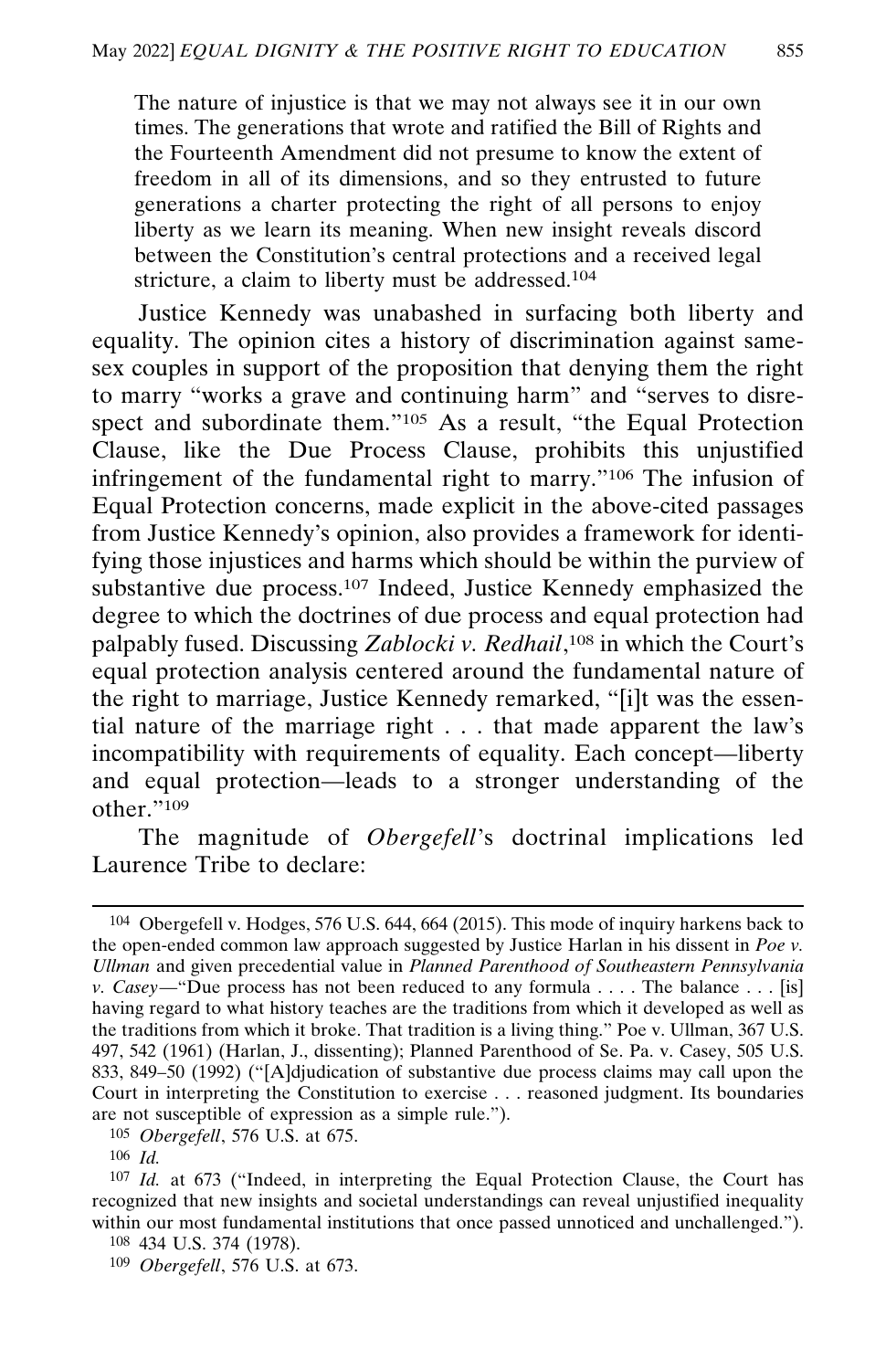*Obergefell*'s chief jurisprudential achievement is to have tightly wound the double helix of Due Process and Equal Protection into a doctrine of *equal dignity*—and to have located that doctrine in a tradition of constitutional interpretation as an exercise in public education. Equal dignity, a concept with a robust doctrinal pedigree, does not simply look back to purposeful past subordination, but rather lays the groundwork for an ongoing constitutional dialogue about fundamental rights and the meaning of equality.<sup>110</sup>

While the precise contours of equal dignity as constitutional doctrine have not yet been developed and firmed up, an evolutive process for any nascent doctrine, some clear foundational principles are readily identifiable.<sup>111</sup> Antisubordination is the lodestar of equal dignity.<sup>112</sup> This antisubordination principle can serve as a limiting boundary for equal dignity, distinguishing the perils of Lochnerian substantive due process,113 but it serves an even more crucial *positive* role, guiding the future development of the doctrine. The notion of dignity itself has deep roots in antisubordination norms, with a robust pedigree in international human rights discourse centering fundamental rights as touchstones of free and equal societies.114 Where equal protection and due process doctrines have separately fallen short of living up to the antisubordination ethos of the Fourteenth Amendment, equal dignity

113 *See* Tribe, *supra* note 25, at 17–19 (discussing how the antisubordination principle inherent to equal dignity provides a principled way to distinguish *Lochner*); Yoshino, *supra* note 28, at 175 (responding to Chief Justice Roberts's admonition, dissenting in *Obergefell*, that the majority's analysis would risk "repeating the error of *Dred Scott* and *Lochner*," by arguing that "[t]o apprehend a liberty principle inflected with a notion of antisubordination, however, is to meet his most immediate concerns" (citing *Obergefell*, 576 U.S. at 695–98)).

114 *See* Tribe, *supra* note 25, at 20–21 (describing how dignity was conceptualized in post-World War II constitutions and in South Africa's post-apartheid constitution). Consider, for example, the Universal Declaration of Human Rights, which begins: "Whereas recognition of the inherent dignity and of the equal and inalienable rights of all members of the human family is the foundation of freedom, justice, and peace in the world

. . . ." G.A. Res. 217 (III) A, Universal Declaration of Human Rights (Dec. 10, 1948). Importantly, for the purposes of this Note, these paradigmatic formulations of human rights fully embrace positive rights and indeed command governments to provide affirmative benefits to those under their protection such that their "rights and freedoms . . . can be fully realized." *Id.* art. 28; *see also* William A. Fletcher, *International Human Rights and the Role of the United States*, 104 NW. U. L. REV. 293, 297 (2010) (noting that the "enormously influential" Declaration enumerates affirmative rights).

<sup>110</sup> Tribe, *supra* note 25, at 17.

<sup>111</sup> *See* Note, *Equal Dignity—Heeding Its Call*, 132 HARV. L. REV. 1323, 1323–34 (2019) (articulating the core principles underlying equal dignity).

<sup>112</sup> *See* Yoshino, *supra* note 28, at 174 ("[O]ne of the major inputs into [the new substantive due process] analysis will be the impact of granting or denying such liberties to historically subordinated groups."); Tribe, *supra* note 25, at 18 ("[T]he freedom to marry championed in *Obergefell* was understood by all to directly redress the subordination of LGBT individuals.").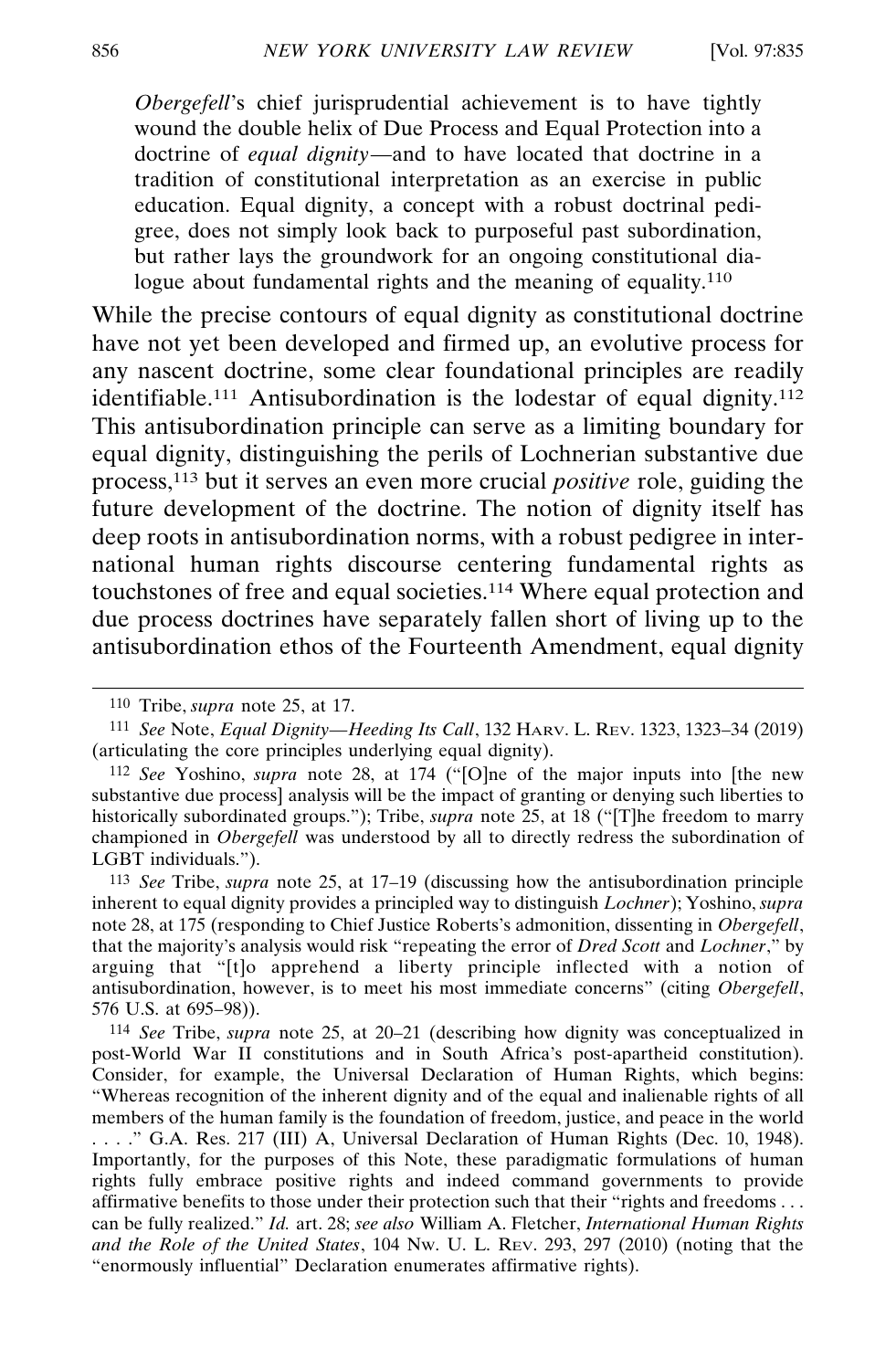allows for a rejuvenation and liberation of this ethos.<sup>115</sup> To that end, the doctrinal methodologies of equal protection and due process interact with one another, such that marked histories of subordination can inform the contours of fundamental liberty and understandings of fundamental freedoms can inform the meaning of constitutional equality.116 Finally, and importantly, equal dignity is not bound up in any rigid temporal dimension—considerations of past harm, present injustice, and constant social evolution are all legitimate and indeed necessary components of the equal dignity inquiry.117

So how does this doctrine of equal dignity, revealed by *Obergefell*, affect the viability of positive rights claims? Kenji Yoshino suggests that by choosing to credit both liberty and equality claims in *Obergefell*, Justice Kennedy "deliberately elid[ed] the negative/positive liberty distinction," a decision that "may reflect his desire to revamp the substantive due process inquiry *tout court*."118 As the next Part will demonstrate, the new substantive due process, inextricably bound up with equal protection interests, undermines or reimagines each of the principles supporting negative-rights constitutionalism identified in Part I.

Equal dignity undermines the requirement of direct state deprivation by reconceptualizing liberty itself from a formalistic zone of privacy free from state interference to a more autonomous form of freedom rooted in human flourishing. History of state-sanctioned discrimination, typically considered part of equal protection analysis, can substantially inform which liberty interests require protection in order to further equality interests. The strong antisubordination norm of equal dignity brings into focus the relevance of *Carolene Products*

<sup>115</sup> *See* Tribe, *supra* note 25, at 19 ("[R]ecognizing that even *unintended* effects can render a traditional practice or definition inconsistent with the Fourteenth Amendment, *Obergefell* may well have laid the foundation for reexamining a longstanding but always controversial doctrinal obstacle, . . . requiring proof of *intentional* discrimination as an element of an asserted Fourteenth Amendment violation.").

<sup>116</sup> *See Obergefell*, 576 U.S. at 672 ("In any particular case one Clause may be thought to capture the essence of the right in a more accurate and comprehensive way, even as the two Clauses may converge in the identification and definition of the right.").

<sup>117</sup> *See* Tribe, *supra* note 25, at 24 ("Justice Kennedy describes the multitude of ways in which 'new dimensions of freedom become apparent to new generations, often through perspectives that begin in pleas or protests and then are considered in the political sphere and the judicial process.'" (quoting *Obergefell*, 576 U.S. at 660)); *see also* Steve Sanders, *Dignity and Social Meaning:* Obergefell*,* Windsor*, and* Lawrence *as Constitutional Dialogue*, 87 FORDHAM L. REV. 2069, 2104–05 (2019) (arguing that the Court's focus on dignity primarily serves a dialogic function, allowing judicial review to stay in touch with social mores).

<sup>118</sup> Yoshino, *supra* note 28, at 168.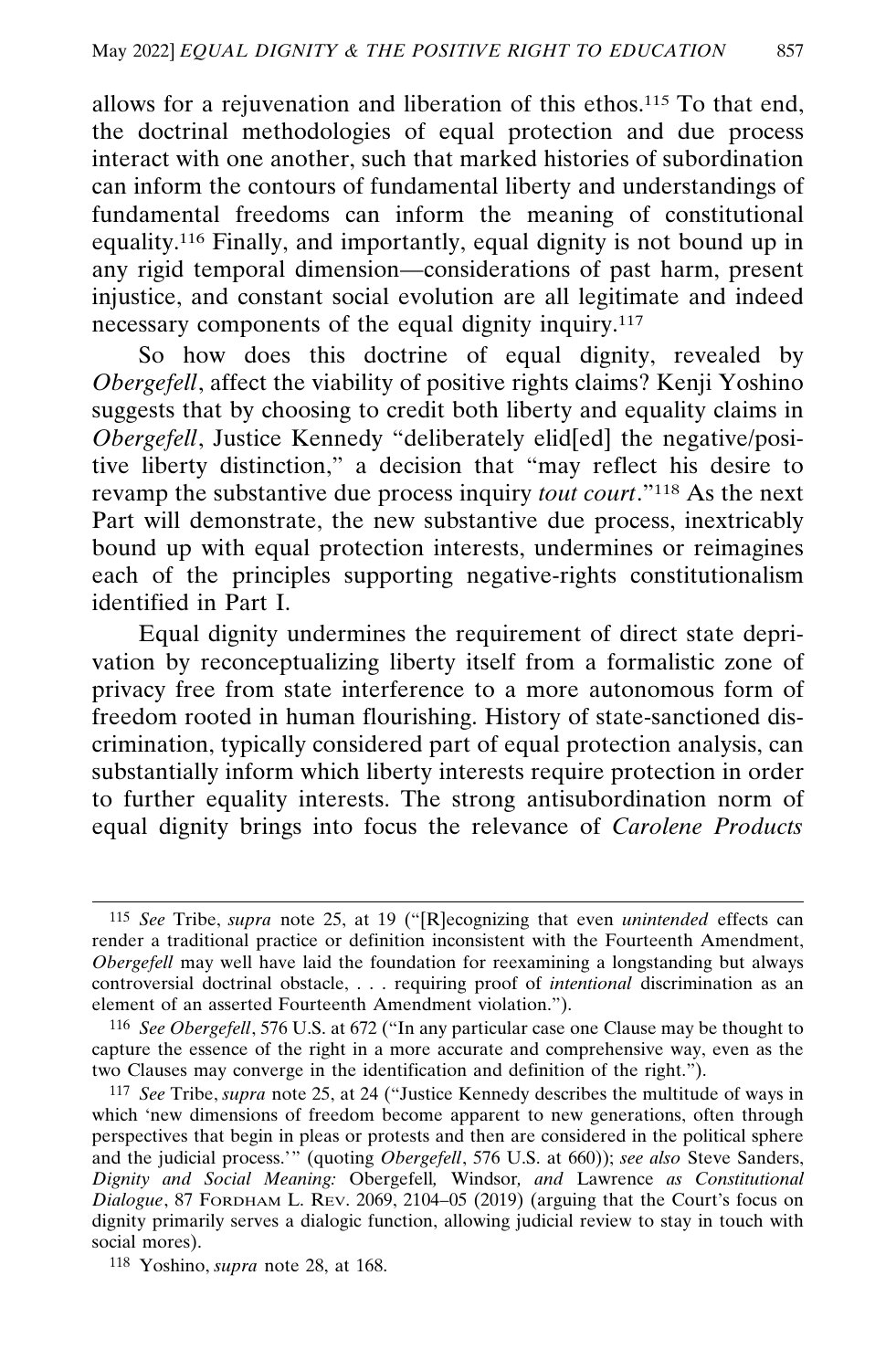Footnote Four<sup>119</sup> in rebalancing the separation of powers calculus. Finally, most simply yet most emphatically, equal dignity upends *DeShaney*-era substantive due process by commanding, contrary to the *Rodriguez* notion that due process should not be used to further equality, that courts *must* consider equality in determining what liberty is guaranteed under the Constitution. The following Part will introduce *Gary B. v. Whitmer* more fully and unpack the aforementioned doctrinal implications of equal dignity in the context of analyzing the positive right to education.

#### III

### GARY B. V. WHITMER AND THE POSITIVE RIGHT TO EDUCATION

The post-*Obergefell* substantive due process doctrine illuminates *Gary B. v. Whitmer*. Plaintiffs were several students from "five of the lowest performing schools in Detroit."120 They asked the court to recognize, among other forms of relief, "a fundamental right to a basic minimum education," one that would afford meaningful access to literacy.<sup>121</sup> As the *Gary B*. opinion describes, "[p]laintiffs attend 'schools in name only, characterized by slum-like conditions and lacking the most basic educational opportunities that children elsewhere in Michigan and throughout the nation take for granted.' '[T]hey wholly lack the capacity to deliver basic access to literacy, functionally delivering no education at all.'"122

The state of education in Detroit is dire. Data from 2015 revealed that only 16% of Detroit third-graders achieved a baseline level of reading proficiency.123 Between 2015 and 2019, racial disparities in this metric grew more pronounced: The percentage of white third-graders achieving reading proficiency grew from 20% to 31%, while the percentage of proficient Latinx third-graders shrunk from 21% to 19% and the percentage of proficient Black third-graders

<sup>119</sup> United States v. Carolene Prods. Co., 304 U.S. 144, 152 n.4 (1938) (suggesting that heightened judicial scrutiny might be warranted where the political processes ordinarily expected to protect "discrete and insular minorities" have malfunctioned); *see infra* notes 168–70 and accompanying text (discussing the political process theory that emerged from *Carolene Products* Footnote Four).

<sup>120</sup> Gary B. v. Whitmer, 957 F.3d 616, 624 (6th Cir. 2020) (quoting Complaint at 2, Gary B. v. Whitmer, No. 16-CV-13292 (E.D. Mich. Sept. 13, 2016), ECF No. 1).

<sup>121</sup> *Id.* at 621.

<sup>122</sup> *Id.* (alteration in original) (citations omitted).

<sup>123</sup> JESSICA PIZAREK, VICTOR RUBIN, CHRIS SCHILDT, SHEILA XIAO, PAMELA STEPHENS & JUSTIN SCOGGINS, POLICYLINK & PROGRAM FOR ENV'T AND REG'L EQUITY, AN EQUITY PROFILE OF THE CITY OF DETROIT 69 (2017), https://www.policylink.org/sites/ default/files/detroit-city-final.pdf [https://perma.cc/HYF8-JZ7Y].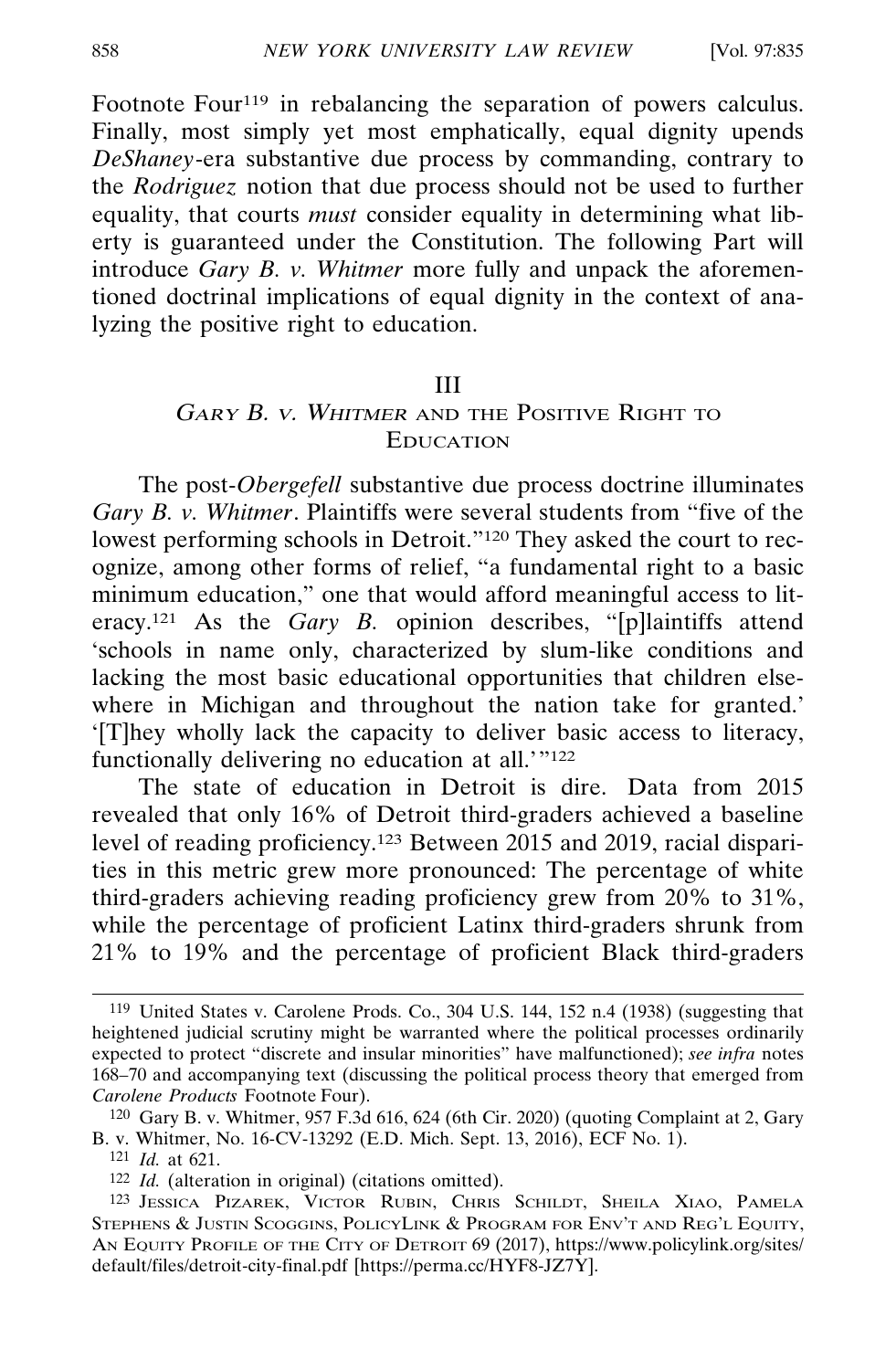remained largely constant, increasing only from 15% to 16%.124 These conditions are the embers of de jure segregation, and the "white flight" over the latter half of the twentieth century which calcified the disparities in educational opportunity.125 One Detroit parent described: "This is clearly discrimination against Black, brown and low-income children. Detroit schools . . . are the canary in the coal mine for kids across this state. As low-income Black and brown communities, we felt the divestment in public education in Michigan long before the predominantly White communities."126

Judge Clay's opinion for a two-to-one panel majority in *Gary B.* reaches the groundbreaking conclusion that "the Constitution provides a fundamental right to a basic minimum education."127 After dispensing with two alternative theories of relief, he delves into a substantive due process analysis.128 The influence of *Obergefell* and equal dignity in transforming the *Glucksberg* test is quite explicit. Clay cites *Obergefell* for the proposition that "[t]he Supreme Court has applied a holistic approach to [its] historical analysis, tracing the evolution of an asserted right through or even beyond the history of our country."129 He continues: "Even if a specific iteration of a right lacks substantial historical roots, this alone is not enough to foreclose recognition under the Due Process Clause. . . . *Obergefell* made clear that this historical inquiry may illuminate even newly recognized injustices that reveal a fundamental right."130

Laying this groundwork, the opinion marches through the substantive due process analysis to find the right to a basic minimum education a fundamental one under the Due Process Clause. Judge Clay concludes that the right to education is indeed "deeply rooted in our history and tradition, even under an originalist view" given the ubiq-

<sup>124</sup> EDWARD LYNCH, ASHLEY WILLIAMS CLARK, ANIKA GOSS, SHARI WILLIAMS & SEMA ABULHAB, CTR. FOR EQUITY, ENGAGEMENT, & RSCH., DETROIT FUTURE CITY, THE STATE OF ECONOMIC EQUITY IN DETROIT 76 (2021), https://detroitfuturecity.com/wpcontent/uploads/2021/05/May\_14\_Annual-Report-Detroit\_Future-City.pdf [https:// perma.cc/C5CR-5M4D].

<sup>125</sup> *See* MICH. CIV. RTS. COMM'N, EDUCATION EQUITY IN MICHIGAN 11 (2020), https:// www.michigan.gov/documents/mdcr/

Education\_Equity\_in\_Michigan\_MCRC\_11.23.2020\_710084\_7.pdf [https://perma.cc/7N53- KFBK] ("From the 1950s through the 1970s, Detroit lost over 30 percent of its White population to the suburbs . . . . By the 1970s, students of color comprised nearly 75 percent of a once majority-White system.").

<sup>126</sup> *Id.* at 28.

<sup>127</sup> *Gary B.*, 957 F.3d at 642.

<sup>128</sup> *See id.* at 633–42 (considering and rejecting equal protection and compulsory attendance-based due process claims).

<sup>129</sup> *Id.* at 643–44.

<sup>130</sup> *Id.* at 644; *see also id.* at 653 ("Suffice it to say that the practices of the 1700s cannot be the benchmark for what a democratic society requires.").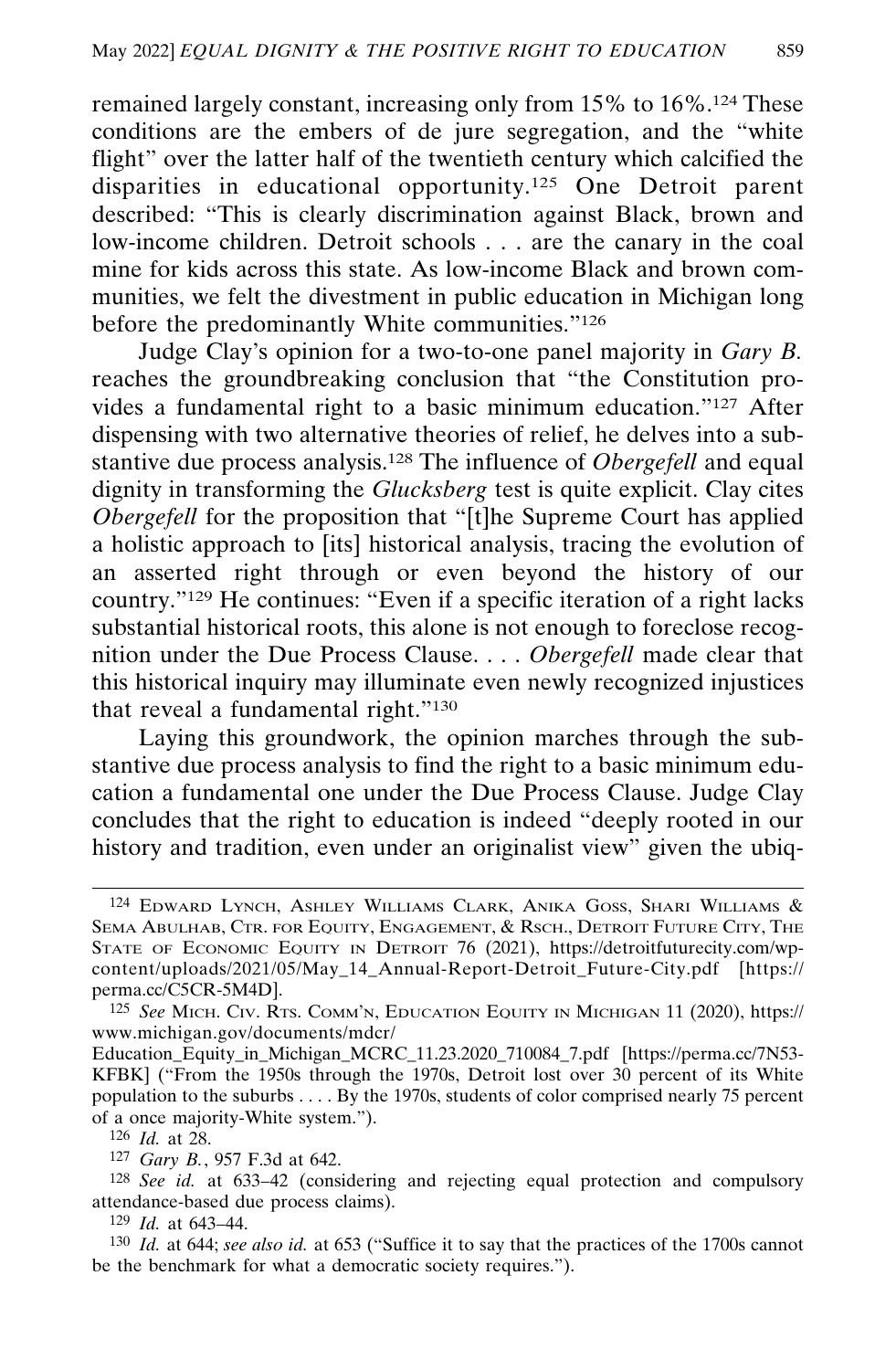uity of state-provided public education dating back to the birth of the Fourteenth Amendment.131 The historical importance of education in allowing citizens to access economic and political power, together with the violent history of depriving education as a means of racial subordination, lends education a potent pedigree.132 The robust tradition of state-sponsored education, Clay reasons, has also long generated a variety of reliance interests whereby "the people have come to expect and rely on this education . . . to provide the basic skills needed for our children to participate as members of American society and democracy."133

Clay undertakes a functional analysis to establish that the asserted right is "implicit in the concept of ordered liberty," pointing to the relationship between literacy and opportunities to meaningfully participate in our economy, polity, and society.<sup>134</sup> "[A]ccess to literacy 'is required in the performance of our most basic public responsibilities'" when "[e]ven things like road signs and other posted rules, backed by the force of law, are inaccessible without a basic level of literacy."135 Denying some children the opportunity to even have a chance to participate in society on an equal basis with others works an arbitrary denial of liberty that is so fundamental as to render literacy "essential to our concept of ordered liberty."136 The notion that the right to literacy falls within the penumbra of the constitutional guarantee of liberty is bolstered by the fact that literacy is a necessary precept to enjoyment of other, enumerated constitutional rights—for example, the rights of speech and press.137

Recognition of a new fundamental right under the Due Process Clause was significant in its own right, but even more significant was the nature of this right: a positive one. Even if one is able to satisfy the *Glucksberg* prongs, the implicit doctrinal barriers to recognition of a *positive* fundamental right, discussed in Part I, remain. The following Sections argue, building on Judge Clay's opinion in *Gary B.*, that the

135 *Id.* at 653 (quoting Brown v. Bd. of Educ., 347 U.S. 483, 493 (1954)).

136 *Id.* at 655.

<sup>131</sup> *Id.* at 649.

<sup>132</sup> *See id.* at 650–52 (describing the historical relationship between racial discrimination and education).

<sup>133</sup> *Id.* at 650.

<sup>134</sup> *Id.* at 652–53 (quoting Washington v. Glucksberg, 521 U.S. 702, 721 (1997)) ("Effectively every interaction between a citizen and her government depends on literacy.").

<sup>137</sup> *Id.* at 653 (citing Bd. of Educ. v. Pico, 457 U.S. 853, 867 (1982) (plurality opinion)) (describing how the ability to receive ideas and to communicate is necessary for meaningful freedom of speech and press).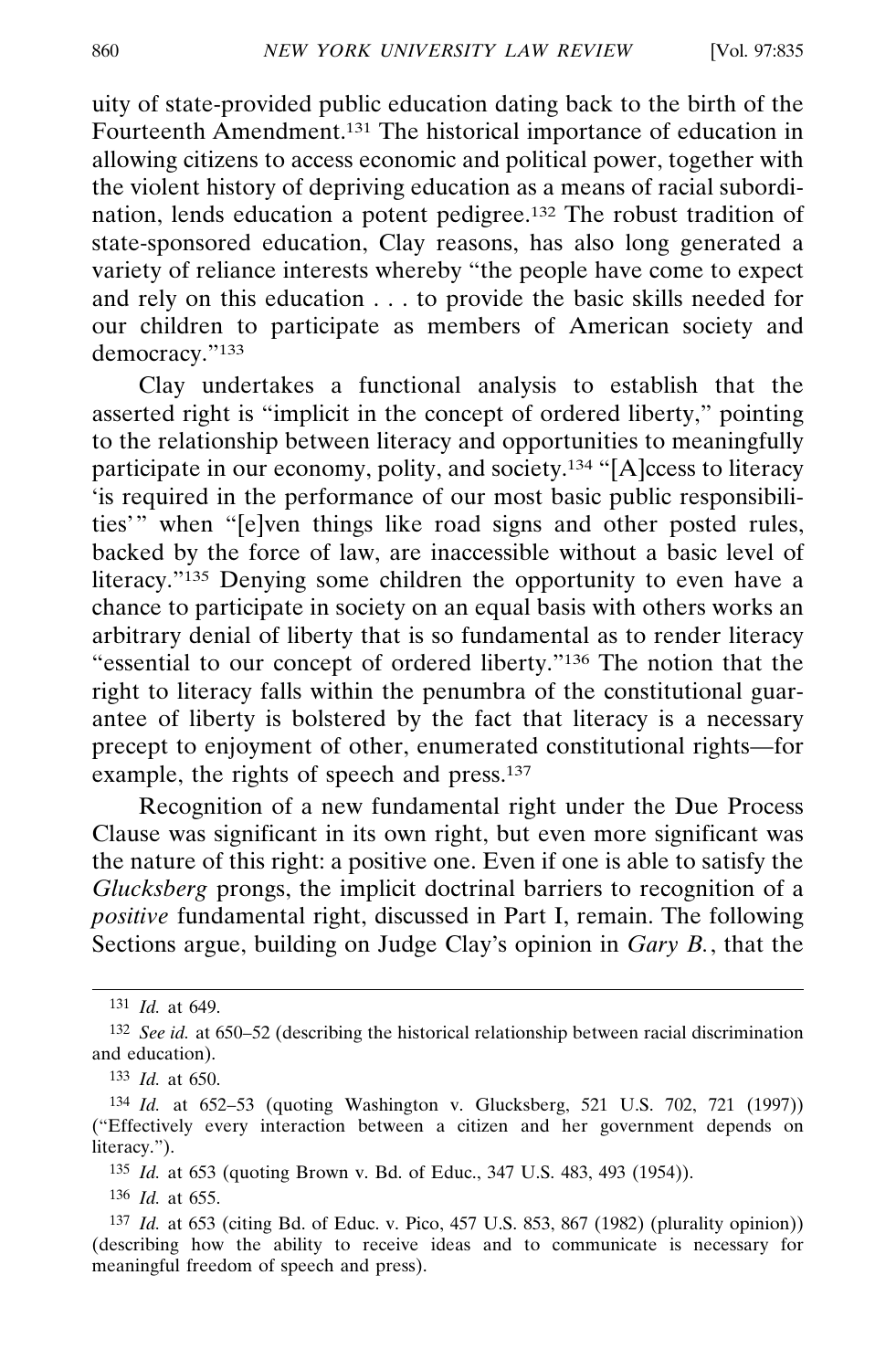case of education—considered in light of the post-*Obergefell* doctrine of equal dignity—emphatically tears down these barriers as well.

### *A. Deprivation of Liberty Reimagined*

Equal dignity, and the vision of liberty it entails, undermines the orthodoxy of requiring direct state deprivation in order to find a Fourteenth Amendment violation. Justice Kennedy eloquently announced this view of liberty in *Obergefell*: "[W]hile *Lawrence* confirmed a dimension of freedom that allows individuals to engage in intimate association without criminal liability, it does not follow that freedom stops there. *Outlaw to outcast may be a step forward, but it does not achieve the full promise of liberty*."138 Kenji Yoshino has recognized the transformative potential of this statement, and the assertions of liberty interests that could follow: "'Being denied education by virtue of your indigency rather than by the state may be a step forward,' a progressive might say, 'but it does not achieve the full promise of liberty.'"139

This Note enthusiastically accepts the role of such a hypothetical progressive. By recognizing that the constitutional promise of liberty transcends a mere promise of protection against the state, *Obergefell* suggests that the Fourteenth Amendment may provide redress for deprivations of liberty arising from any number of causes beyond discrete state action. Equal dignity posits that liberty *itself* is a promise; it is not a privilege for favored members of society, but rather a core tenet of free society that everyone must enjoy by right. Where affirmative governmental action is necessary to "achieve the full promise of liberty,"<sup>140</sup> positive rights emerge naturally from the doctrine of equal dignity.

The *Gary B.* opinion adopts the autonomous vision of liberty postulated by equal dignity, rejecting the notion of liberty solely as freedom from state interference—it frames education as a fundamental means of affirmatively empowering individuals to participate freely in democratic society. To support the finding that "basic literacy is foundational to our political process and society,"141 Judge Clay quotes the Supreme Court in *Wisconsin v. Yoder*—"some degree of education is necessary to prepare citizens to participate effectively and intelligently in our open political system if we are to preserve freedom

<sup>138</sup> Obergefell v. Hodges, 576 U.S. 644, 667 (2015) (emphasis added).

<sup>139</sup> Yoshino, *supra* note 28, at 168 (quoting in part *Obergefell*, 576 U.S. at 667).

<sup>140</sup> *Obergefell*, 576 U.S. at 667.

<sup>141</sup> *Gary B.*, 957 F.3d at 652.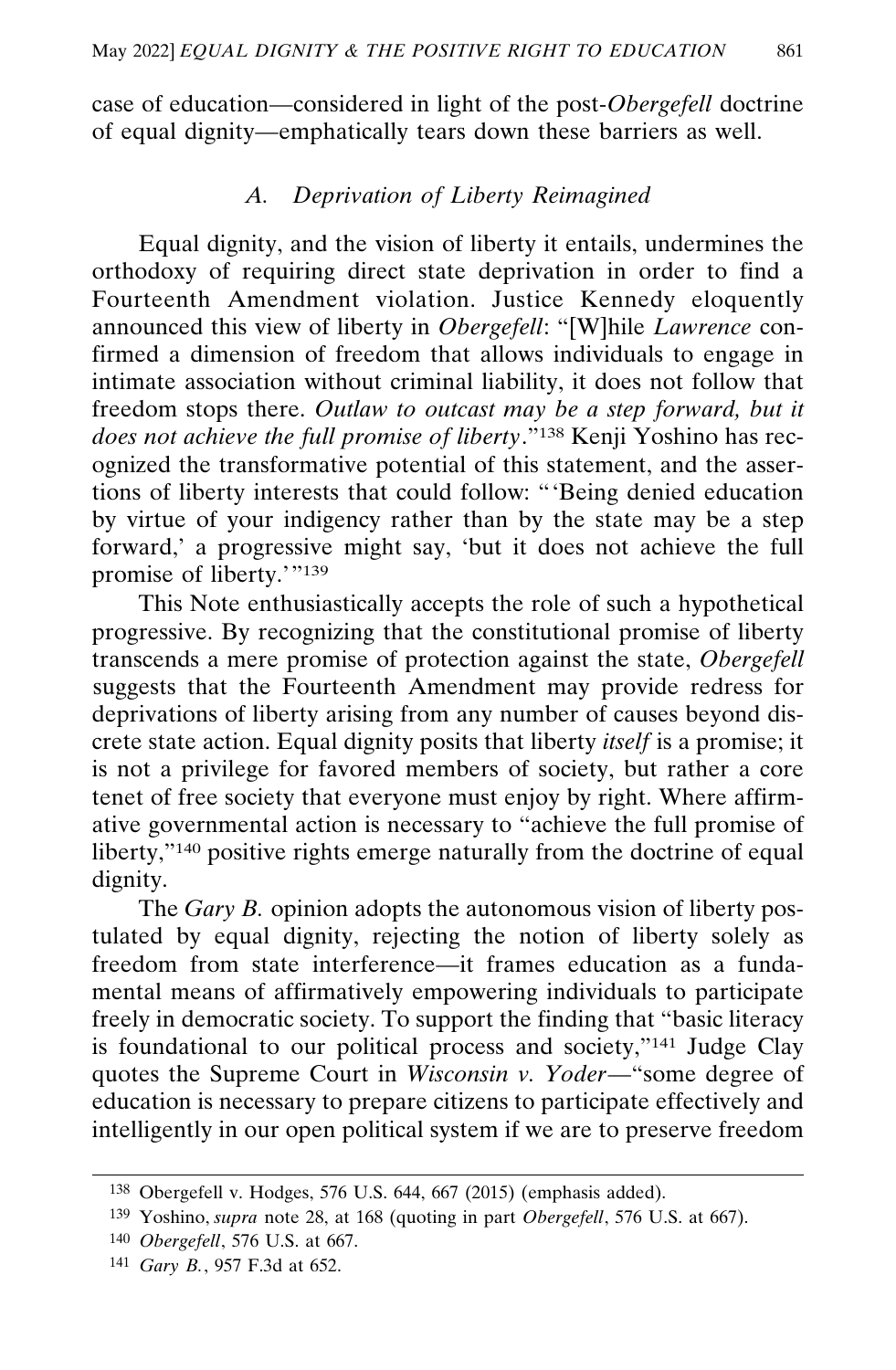and independence."142 Negative-rights constitutionalism, as applied to education, would fall far short of the "full promise of liberty"<sup>143</sup> invoked in *Obergefell* and echoed in *Gary B*. Whether or not the state is the direct cause of a person's lack of literacy, the state's failure to afford meaningful access to literacy amounts to a deprivation of liberty because of the fundamentality of literacy to free participation in society. This recognizes the harms of the bifurcated Due Process Clause—with no affirmative guarantee of any liberty interests, those denied liberty by means other than direct state deprivation could be shut out of a plethora of institutions and rights we consider fundamental for those who are able to access them. As Judge Clay articulates,

[e]ffectively every interaction between a citizen and her government depends on literacy. Voting, taxes, the legal system, jury duty—all of these are predicated on the ability to read and comprehend written thoughts. Without literacy, how can someone understand and complete a voter registration form? Comply with a summons sent to them through the mail? Or afford a defendant due process when sitting as a juror in his case, especially if documents are used as evidence against him?144

Liberty, to some extent, thus has to *itself* constitute a substantive right, one given meaning by considerations of antisubordination and equality. The opinion explicitly addresses the presumption against positive rights, arguing that indeed affirmative rights have been recognized, such as the right to counsel, and cites a string of marriage cases including *Obergefell* to argue that "while the burden involved in performing a marriage is substantially less than the burden in providing an education, the marriage cases at least show that the Constitution does not categorically rule out the existence of positive rights."145

Equal dignity does more to relocate state deprivation in Fourteenth Amendment analysis. The infusion of equality interests into conceptions of liberty calls for zooming out several frames and evaluating the historical role of governments in creating, nurturing, and perpetuating systems of subordination. There are circumstances under which—by virtue of prior acts or status relationships—governments obtain duties to act affirmatively, and derogation from such duties can be recast as state deprivation. The uniquely expansive role

<sup>142</sup> *Id.* (quoting Wisconsin v. Yoder, 406 U.S. 205, 221 (1972)); *see also id.* at 652 ("[A] basic minimum education—meaning one that plausibly provides access to literacy—is fundamental because it is necessary for even the most limited participation in our country's democracy.").

<sup>143</sup> *Obergefell*, 576 U.S. at 667.

<sup>144</sup> *Gary B.*, 957 F.3d at 652–53.

<sup>145</sup> *Id.* at 657.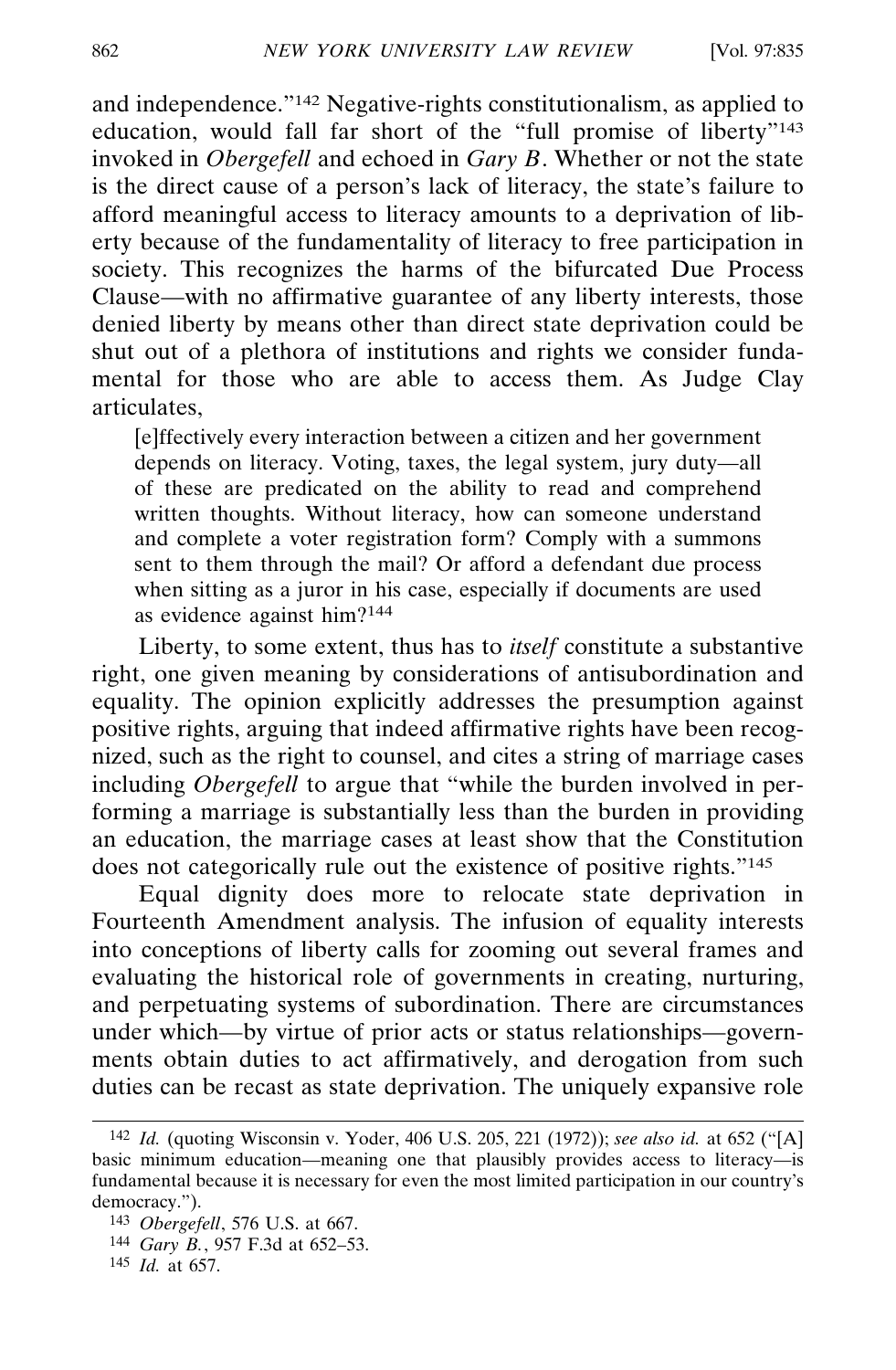of government in furnishing public education makes the context of education particularly ripe for this analysis.

Consider an analogy to tort law: As a general matter, private individuals owe no duty of rescue to others.146 This maps onto the traditional constitutional view of the role of government—it must not actively inflict harm in ways the Constitution deems impermissible, but has no duty to rescue its citizens. But the "no duty to rescue" rule is merely a default; it is subject to exceptions.147 Broadly, these exceptions fall into three categories—an individual may bear a duty to rescue if 1) they have created the risk that another is exposed to;<sup>148</sup> 2) they have a special relationship with either a person facing harm or a person threatening to harm another such that they incur a duty of protection;<sup>149</sup> or 3) they undertake to rescue another and, in so doing, either further increase the other's risk or leave the other reliant on them for care and rescue.150

The first two of these categories of exceptions are already familiar to constitutional law, with analogs in the state-created danger doctrine reflected in, for example, *Wood v. Ostrander*, 151 and the involuntary confinement or commitment doctrine reflected in, for example, *Youngberg v. Romeo*,<sup>152</sup> respectively. Just as an individual may accrue a duty to rescue under tort law when they cause the risk that another is exposed to, $153$  the state may accrue a duty to act affirmatively to protect those under its watch when the state itself has placed them in danger.154 As Judge Posner has written, "[i]f the state puts a man in a position of danger from private persons and then fails to protect him, . . . it is as much an active tortfeasor as if it had thrown him into a snake pit."<sup>155</sup> Just as an individual may accrue a duty to rescue by virtue of their special relationship establishing a necessary responsibility of care,156 the state may accrue a duty to provide for

152 457 U.S. 307 (1982) (holding that the state owes certain duties to a person involuntarily committed to a state institution).

153 *See, e.g.*, Montgomery v. Nat'l Convoy & Trucking Co., 195 S.E. 247 (S.C. 1938) (finding that truck drivers stalled on a highway had a duty to warn approaching vehicles).

154 *See supra* note 151 and accompanying text.

155 Bowers v. DeVito, 686 F.2d 616, 618 (7th Cir. 1982).

156 *See, e.g.*, Tarasoff v. Regents of Univ. of Cal., 551 P.2d 334 (Cal. 1976).

<sup>146</sup> *See* RESTATEMENT (THIRD) OF TORTS: LIABILITY FOR PHYSICAL AND EMOTIONAL HARM § 37 (AM. L. INST. 2012).

<sup>147</sup> *Id.*

<sup>148</sup> *Id.* §§ 37, 39.

<sup>149</sup> *Id.* §§ 40, 41.

<sup>150</sup> *Id.* § 42.

<sup>151</sup> 879 F.2d 583 (9th Cir. 1989) (finding a state-created danger where police abandoned an arrestee's companion in a high-crime area). *See generally* Erwin Chemerinsky, *The State-Created Danger Doctrine*, 23 TOURO L. REV. 1 (2007) (describing the evolution and contours of the state-created danger doctrine).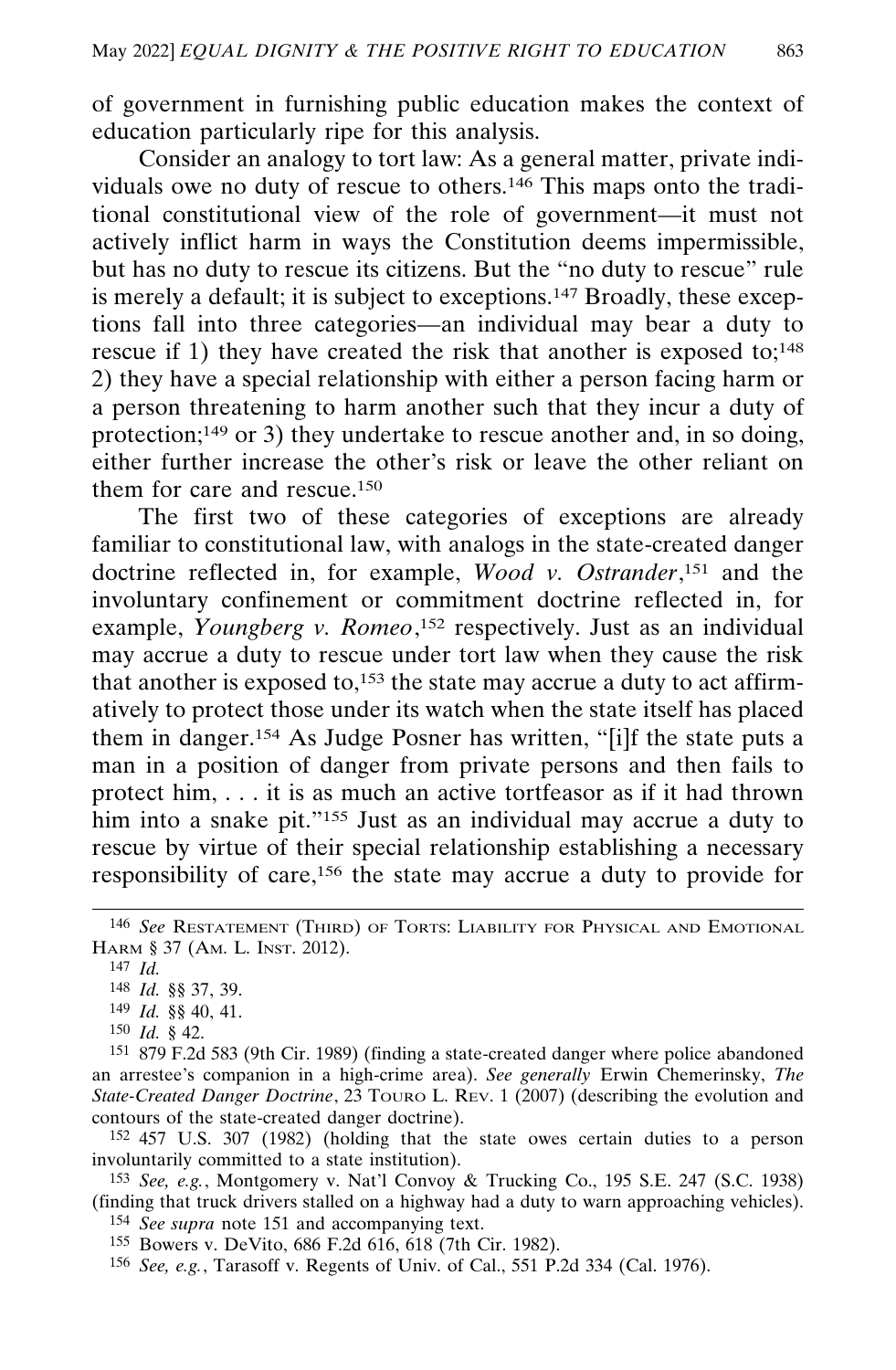those with whom it bears a special relationship by virtue of having deprived them of their ability to provide for themselves—that is, through incarceration or involuntary commitment.<sup>157</sup>

The third category of exceptions, however—where an individual obtains a duty to rescue by virtue of having undertaken to rescue another such that they either exacerbate harm or engender reliance158—has yet to be meaningfully translated into the language of constitutional law and constitutional duties. The case of education begs this translation. The Restatement (Third) of Torts states:

An actor who undertakes to render services to another and who knows or should know that the services will reduce the risk of . . . harm to the other has a duty of reasonable care to the other in conducting the undertaking if: . . . the person to whom the services are rendered or another relies on the actor's exercising reasonable care in the undertaking.159

Put simply, undertaking a rescue—even when there was no preexisting duty to do so—leaves one with a duty to exercise reasonable care in continuing that rescue.

The analogy to the role of government in public education is potent. State governments have long undertaken to provide public education such that they arguably now bear the affirmative duty to continue providing public education, and to exercise reasonable care—here, providing at least some basic minimum education—in doing so. As Judge Clay notes in *Gary B.*, "state-provided education is ubiquitous throughout all but the earliest days of the United States, a historical fact that today leads its citizens to expect a basic public education as of right."160 He continues, "the people have come to expect and rely on this education—second perhaps only to the immediate family—in order to provide the basic skills needed for our children to participate as members of American society and democracy."161 Given the comprehensive manner in which states have undertaken to provide public education, even *if* the Constitution did not otherwise house a positive right to education, they would have an ongoing duty to continue providing such education with reasonable care—reasonable care translated here to mean providing a basic minimum education.

<sup>157</sup> *See, e.g.*, *Romeo*, 457 U.S. at 307 (1982); Estelle v. Gamble, 429 U.S. 97 (1976).

<sup>158</sup> *See* RESTATEMENT (THIRD) OF TORTS: LIABILITY FOR PHYSICAL AND EMOTIONAL HARM § 42 (AM. L. INST. 2012).

<sup>159</sup> *Id.*

<sup>160</sup> Gary B. v. Whitmer, 957 F.3d 616, 649 (6th Cir. 2020).

<sup>161</sup> *Id.* at 650.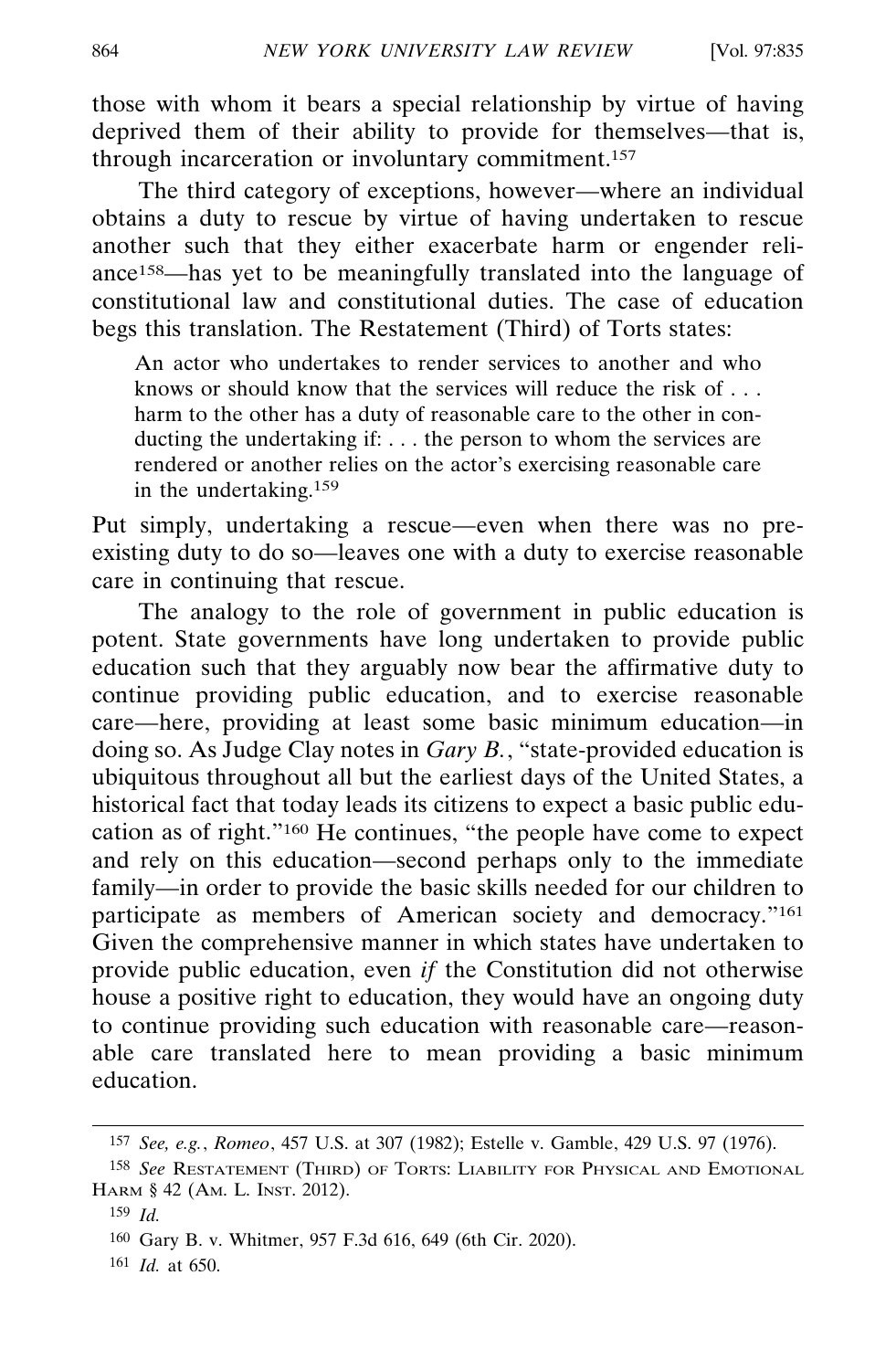While the "undertaking" exception is the most relevant in establishing a broad-based affirmative duty of government to provide a basic education, it is worth noting as well that the other exceptions establishing duties of rescue under tort law can also be analogized to education, albeit creating perhaps more narrow, remedial duties of rescue and still resting on the notion that some state deprivation is needed to trigger affirmative duties (either historical deprivation creating a "danger" or deprivation of liberty through compulsion creating a special relationship). With respect to the "state-created danger" doctrine, the *Gary B.* opinion looks back at the dark history of state-led and state-sanctioned educational deprivation as a means of racial subordination:

Education, and particularly access to literacy, has long been viewed as a key to political power. Withholding that key, slaveholders and segregationists used the deprivation of education as a weapon, preventing African Americans from obtaining the political power needed to achieve liberty and equality. While most starkly displayed during the time of slavery, this history is one of evolution rather than paradigm shift, and so what began in the slave codes of the antebellum South transformed into separate-and-unequal education policies that persisted well after *Brown v. Board of Education*. 162

Even as the requirement of direct state deprivation has been eroded by equal dignity, in the realm of education there is indeed a robust history of state involvement in the creation and maintenance of educational disparities, further counseling in favor of recognizing an affirmative remedial state duty.163 This move of looking to historical discrimination is traditionally associated with equal protection jurisprudence, but is plainly relevant to the substantive due process analysis here, and harkens back to Justice Kennedy's consideration of historical discrimination against LGBTQ+ individuals in *Obergefell*. 164 Characterizing the *DeShaney* majority as "resting its holding on the fact that the state had played no role in creating or

<sup>162</sup> *Id.*

<sup>163</sup> *See* Alana Semuels, *Good School, Rich School; Bad School, Poor School*, ATLANTIC (Aug. 25, 2016), https://www.theatlantic.com/business/archive/2016/08/property-taxes-andunequal-schools/497333 [https://perma.cc/CBT5-SZH9] (discussing various ways in which states generated and sustained unequal educational opportunity, from de jure segregation—the vestiges of which were never truly eradicated, even after *Brown*—to the centuries-old and ongoing property tax-based school financing schemes). Those same schemes have resulted in "high-poverty districts spend[ing] 15.6 percent less than lowpoverty districts." *Id.* This is a meaningful difference given that a "20 percent increase in per-pupil spending a year for poor children can lead to an additional year of completed education, 25 percent higher earnings, and a 20-percentage-point reduction in the incidence of poverty in adulthood." *Id.*

<sup>164</sup> *See supra* text accompanying note 105.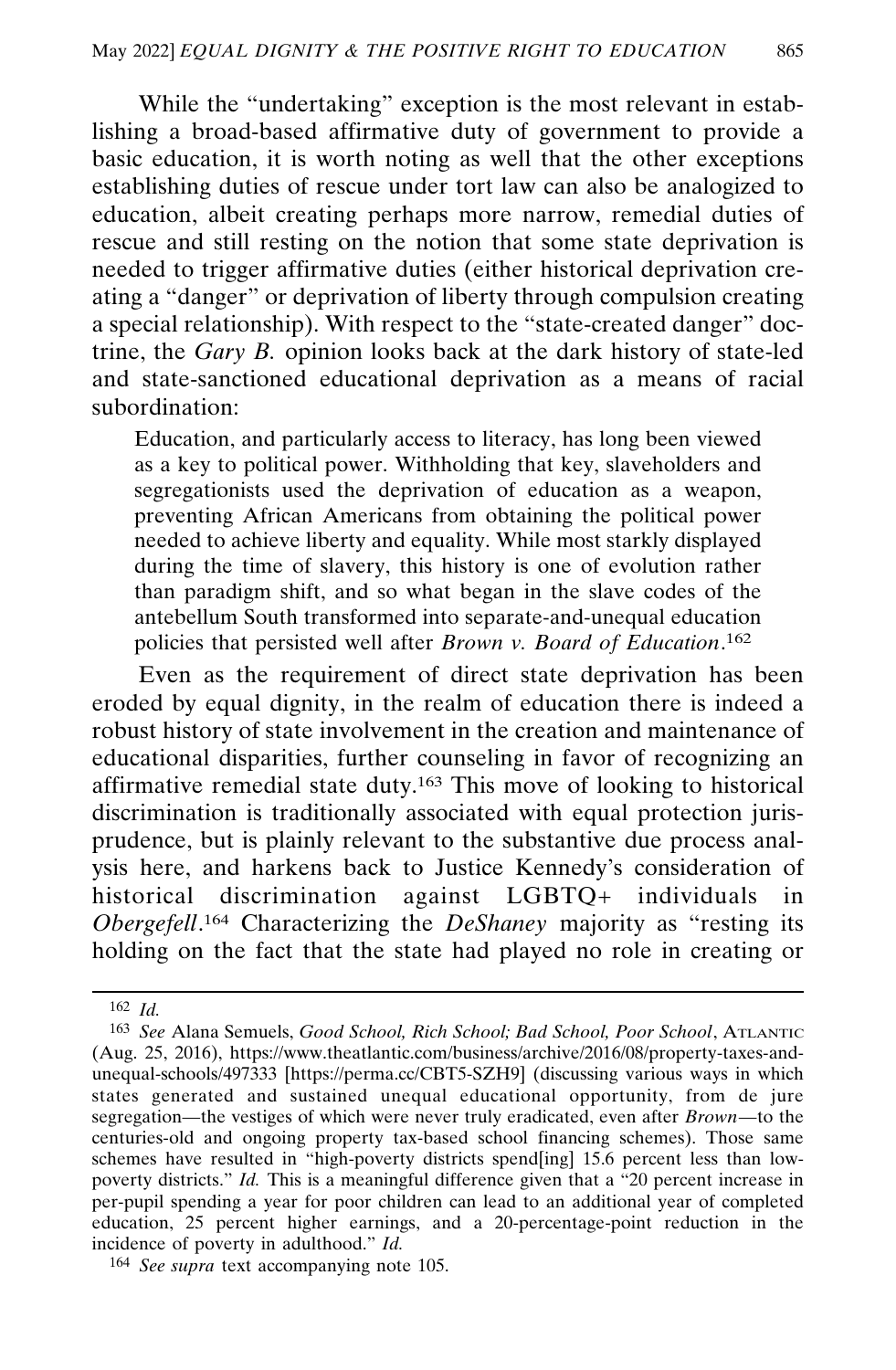worsening the threat of harm the victim faced," *Gary B.* clearly distinguishes education as a realm which has consistently been under the dominion of state and local governments, who *have* often played a role in creating and worsening the harm facing marginalized students.165 With respect to the "special relationship" exception, that states have made public education mandatory leaves them with a special duty to those under their supervision by compulsion—a duty that arguably extends beyond mere safety and requires actually furnishing an adequate education.166

Under any of these theories, states are left with an affirmative "duty to rescue" in the form of providing a basic education to those within their borders—refuting the notion that a duty can only arise under the Due Process Clause when government actively deprives an individual of a protectable interest.167

### *B. Separation of Powers: To the Courts*

The vision of separation of powers that posits legislation, not constitutional rights, as the appropriate vehicle for curing social and economic ills is unsettled by equal dignity. While that vision may, in a vacuum, generally counsel in favor of judicial restraint, the antisubordination principle at the heart of equal dignity instructs that there are circumstances in which democratic failures lead to cycles of injustice that indeed *require* judicial intervention to protect the liberty and equality interests that separation of powers exists to protect. This invokes the political process theory reflected in the famous Footnote Four of *United States v. Carolene Products Co.*, rhetorically considering whether restrictions on "those political processes which can ordinarily be expected to bring about repeal of undesirable legislation,

<sup>165</sup> *Gary B.*, 957 F.3d at 658; *see also id.* ("Simply put, education is different. . . . [T]he state has come to effectively occupy the field in public education, and so is the only practical source of learning for the vast majority of students."). Note that this characterization of the *DeShaney* majority highlights the argument that the holding was simply wrong on the facts, aside from its doctrinal assertions related to positive rights— Justice Brennan's dissent argues that the State did in fact worsen Joshua's situation and that the State's role in creating his harm went unrecognized by the majority. *See* DeShaney v. Winnebago Cnty. Dep't of Soc. Servs., 489 U.S. 189, 205–10 (1989) (Brennan, J., dissenting).

<sup>166</sup> *See* Helen Hershkoff & Nathan Yaffe, *Unequal Liberty and a Right to Education*, 43 N.C. CENT. L. REV. 1, 43 (2020) ("[T]he State's right to restrain a person's liberty is limited by the purpose of the restraint; some kinds of detention are constitutionally valid only if the state provides the goods or services that justify the restraint. Public schooling, supported by rules of compulsory attendance and state-enforced discipline, comfortably falls within this category.").

<sup>&</sup>lt;sup>167</sup> The full contours and implications of this tort analogy are beyond the scope of this Note but should be explored in future scholarship.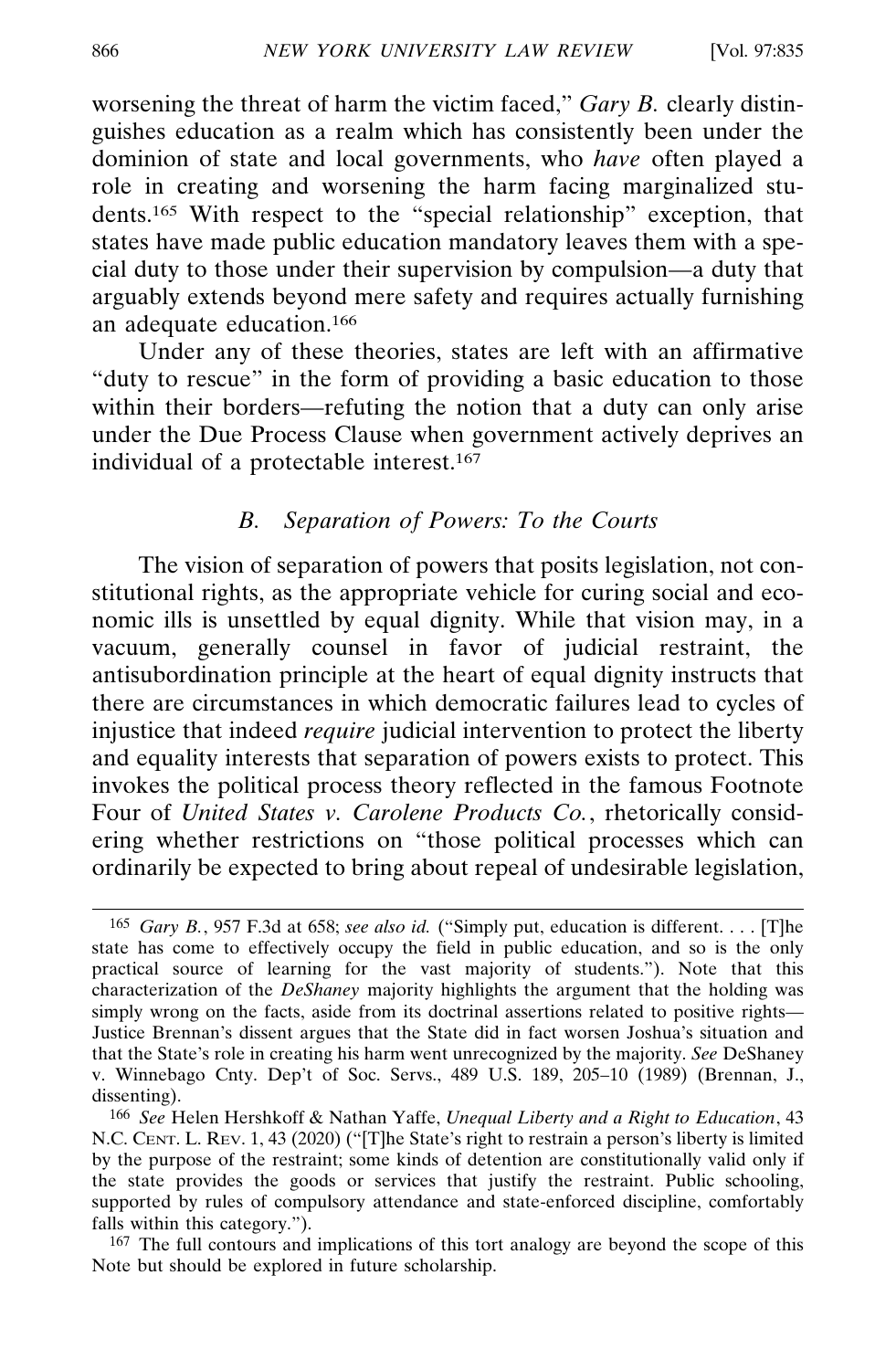[are] to be subjected to more exacting judicial scrutiny."<sup>168</sup> This footnote alone has generated its own rich body of literature,169 and is subject to various interpretations, but carries the central proposition that although the political process is typically the vehicle for people to generate change and ensure that their interests are addressed by governing bodies, where law curtails participation in that very political process such that organic change is unlikely to occur, judicial intervention is warranted.170 Understanding the inequalities inherent in political processes, equal dignity calls on us to remember the very purpose of separation of powers, which "exists not just to protect the component parts of our governmental architecture, but for the more basic reason of protecting the individuals that architecture serves."171 Separation of powers, like federalism, "exists principally to protect personal liberty and equality."<sup>172</sup>

In the context of education, an argument against recognition of a positive right on the purported ground of separation of powers thus falls flat—negative-rights constitutionalism has entrenched the very inequality and deprivation of liberty that separation of powers ought to protect against. In *Gary B.*, responding to concerns raised by the dissent,173 Judge Clay directly addresses the separation of powers argument, leaning into a compelling Footnote Four-adjacent rationale for why judicial recognition of a positive right is appropriate:

[I]t is unsurprising that our political process, one in which participation is effectively predicated on literacy, would fail to address a lack of access to education that is endemic to a discrete population. The affected group—students and families of students without access to literacy—is especially vulnerable and faces a built-in disadvantage at seeking political recourse. The lack of literacy of which they complain is exactly what prevents them from obtaining a basic minimal education through the normal political process. This double bind

<sup>168</sup> 304 U.S. 144, 152 n.4 (1938).

<sup>169</sup> *See, e.g.*, JOHN HART ELY, DEMOCRACY AND DISTRUST: A THEORY OF JUDICIAL REVIEW (1980); Lea Brilmayer, Carolene*, Conflicts, and the Fate of the "Inside-Outsider*,*"* 134 U. PA. L. REV. 1291 (1986); Bruce A. Ackerman, *Beyond* Carolene Products, 98 HARV. L. REV. 713 (1985).

<sup>170</sup> *See* Jamal Greene, *The Supreme Court, 2017 Term—Foreword: Rights as Trumps?*, 132 HARV. L. REV. 28, 37–38 (2018) (characterizing John Hart Ely's conception of Footnote Four as "reserv[ing] judicial review for instances in which the ordinary political process was unworthy of trust").

<sup>171</sup> Tribe, *supra* note 25, at 28.

<sup>172</sup> *Id.*

<sup>173</sup> Gary B. v. Whitmer, 957 F.3d 616, 663 (6th Cir. 2020) (Murphy, J., dissenting) ("This positive right to a minimum education will jumble our separation of powers. It will immerse federal courts in a host of education disputes far outside our constitutionally assigned role to interpret legal texts.").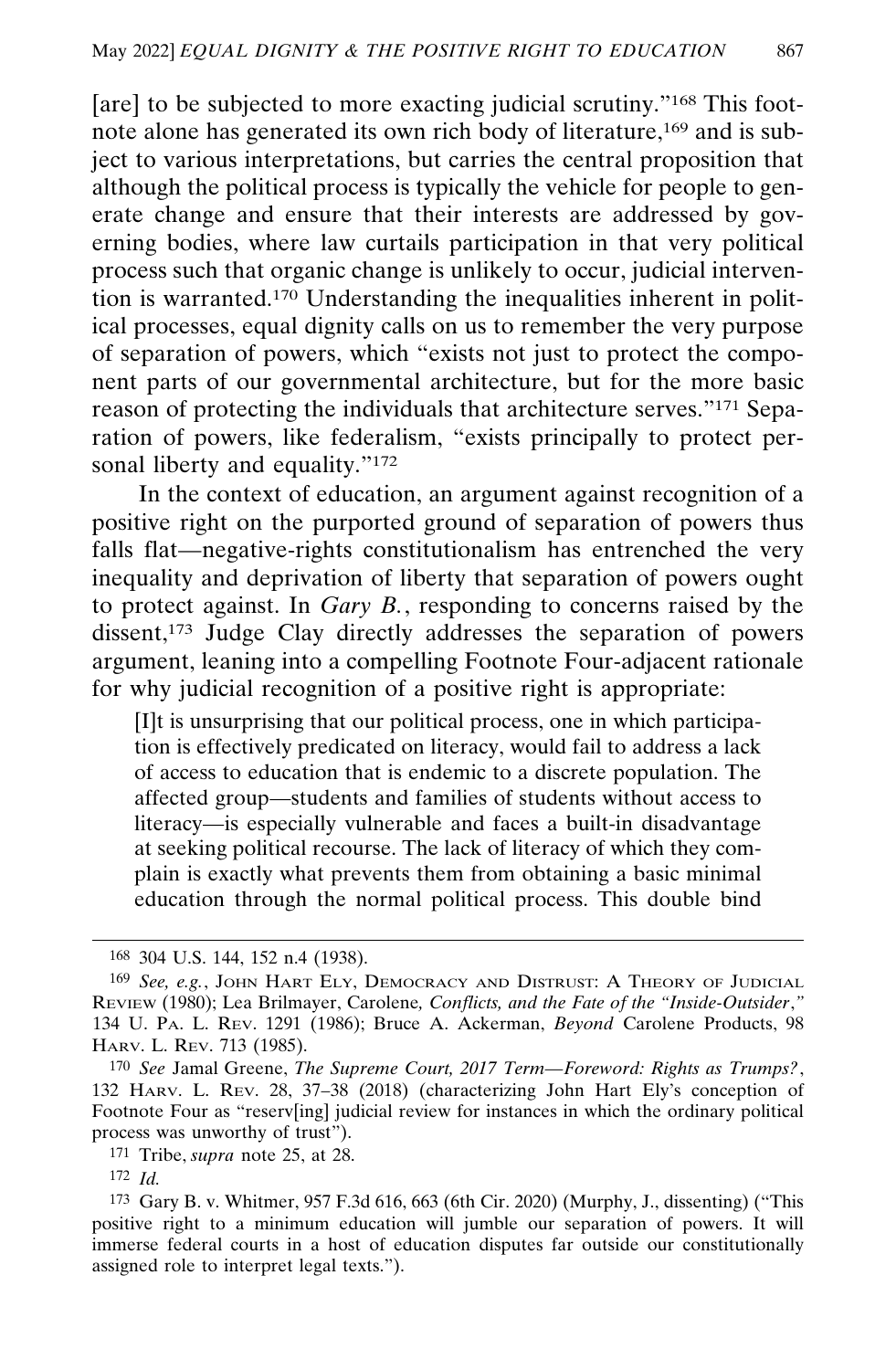provides increased justification for heightened judicial scrutiny and the recognition of the right as fundamental.<sup>174</sup>

In short, the political process is unlikely to provide redress for a class of persons whose injury directly interferes with their ability to meaningfully participate in the political process. An affirmative guarantee of a basic minimum education is thus a crucial prerequisite for a truly free and egalitarian polity.175

And there is more—Footnote Four also considers "whether prejudice against discrete and insular minorities may be a special condition, which tends seriously to curtail the operation of those political processes ordinarily to be relied upon to protect minorities, and which may call for a correspondingly more searching judicial inquiry."<sup>176</sup> Footnote Four expressly contemplates racial minorities here.177 Deprivation of literacy has been used precisely for the purpose of excluding racial minorities from the political process, recognized in the *Gary B.* opinion by way of reference to "our history of segregated and unequal education based on race, a history that began for the express purpose of limiting African Americans' political power."178 In the face of this subordination, excluding particularly Black Americans from the political process, judicial intervention has often been the only means of redress available.179

The *Gary B.* opinion also responds to concerns about judicial overreach and inhibiting local legislative innovation. While leaving the contours of the newly declared right to the district court on remand, the majority suggests that the right would likely include "facilities, teaching, and educational materials (e.g., books). For each of these components, the quality and quantity provided must at least be sufficient for students to plausibly attain literacy within the educational system at issue."180 However, "this does not mean that any of these things individually has a 'constitutionally required' minimum level.

<sup>174</sup> *Id.* at 655–56.

<sup>175</sup> *See id.* at 653 ("[A]ccess to literacy is itself fundamental because it is essential to the enjoyment of . . . other fundamental rights, such as participation in the political process."); *see also id.* at 651–52 ("[A]ccess to literacy was [historically] viewed as a prerequisite to the exercise of political power, with a strong correlation between those who were viewed as equal citizens entitled to self-governance and those who were provided access to education by the state.").

<sup>176</sup> United States v. Carolene Prods. Co., 304 U.S. 144, 153 n.4 (1938).

<sup>177</sup> *Id.*

<sup>178</sup> *Gary B.*, 957 F.3d at 654.

<sup>179</sup> *See id.* at 652 ("[W]hen faced with exclusion from public education, would-be students have repeatedly been forced to rely on the courts for relief. The denials of education . . . are now universally accepted as serious injustices, ones that conflict with our core values as a nation.").

<sup>180</sup> *Id.* at 660.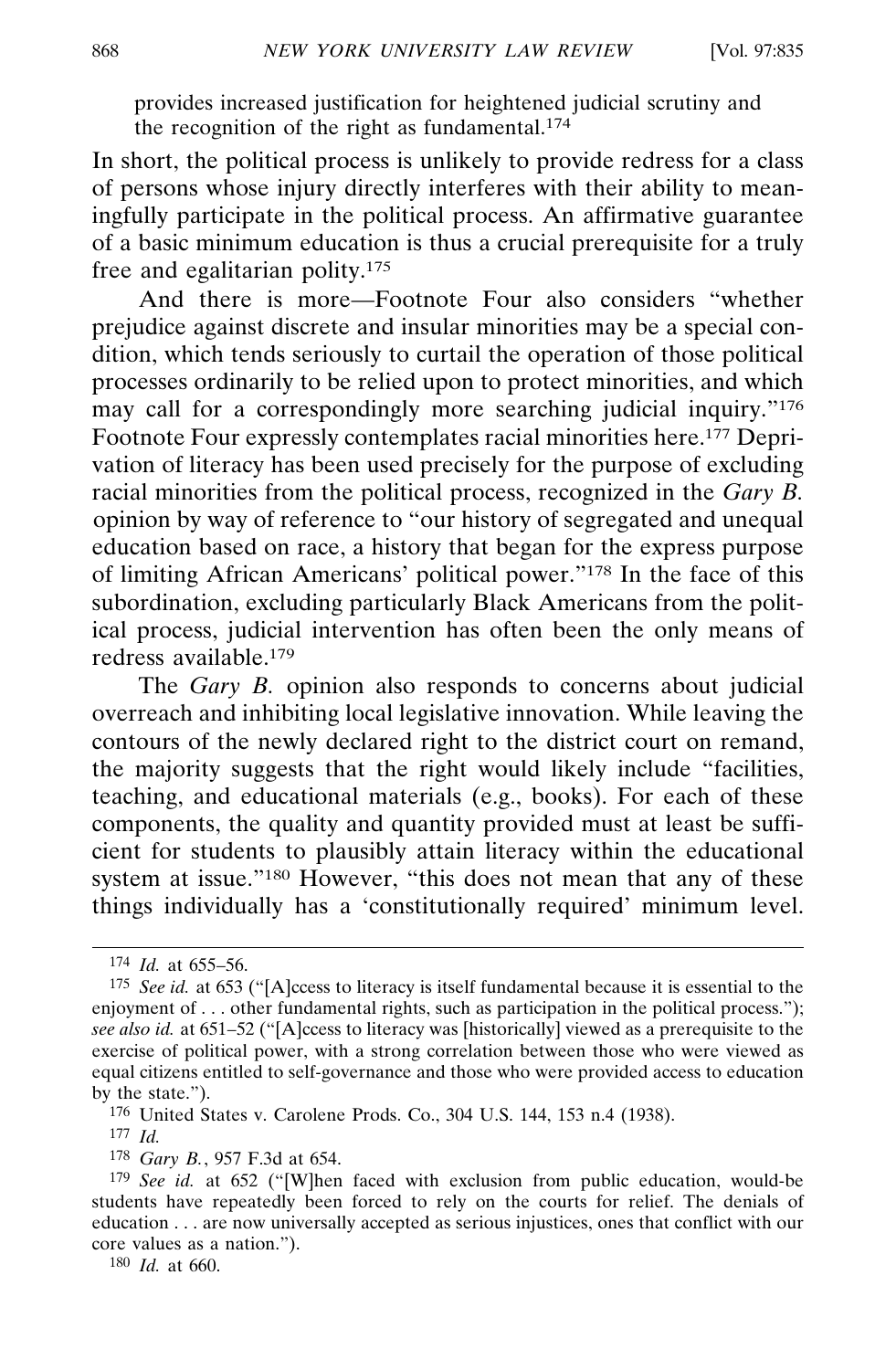Rather, the question is whether the education the state offers a student—when taken as a whole—can plausibly give her the ability to learn how to read."181 As such, legislative innovation is not inhibited. There is no particular prescription that every state and local government must fill in order to satisfy their constitutional duty, and indeed each may go about satisfying this duty in any number of ways.182 The only mandatory criterion is the one imposed directly by the Constitution: that a school system "must give all students at least a fair shot at access to literacy—the minimum level of education required to participate in our nation's democracy."183

As to the critique that positive rights are not conducive to enforcement, scholars have noted that courts do indeed enforce positive rights already—they are just statutorily granted rights, rather than judicially recognized ones.184 Other scholars have looked to state and international constitutional traditions to demonstrate that positive rights regimes can indeed be effective, even if imperfect in achieving their stated aspirations.185 The problem, therefore, may not be prima-

181 *Id.*

183 *Id.*

184 *See* Jenna MacNaughton, Comment, *Positive Rights in Constitutional Law: No Need to Graft, Best Not to Prune*, 3 U. PA. J. CONST. L. 750, 779 (2001) ("American courts can already mandate the public expenditure of funds or the supervision of agency policies and have done so with considerable success . . . . "); Jorge M. Farinacci-Fernós, *Looking Beyond the Negative-Positive Rights Distinction: Analyzing Constitutional Rights According to Their Nature, Effect, and Reach*, 41 HASTINGS INT'L & COMPAR. L. REV. 31, 40 (2018) (remarking that socioeconomic rights have indeed been recognized and enforced in the statutory context and that "[i]f statutory socioeconomic rights are normally enforced, so should those same rights that are promoted to constitutional status").

185 *See, e.g.*, Hiroaki Matsuura, *State Constitutional Commitment to Health and Health Care and Population Health Outcomes: Evidence from Historical US Data*, 105 AM. J. PUB. HEALTH 48, 51 (2015) (finding that state constitutional commitment to a right to health was associated with a 7.8% reduction in infant mortality rates); Helen Hershkoff, *"Just Words": Common Law and the Enforcement of State Constitutional Social and Economic Rights*, 62 STAN. L. REV. 1521 (2010) (analyzing the positive rights in some U.S. state constitutions and whether they might influence state common law decisionmaking); Alana Klein, *Judging as Nudging: New Governance Approaches for the Enforcement of Constitutional Social and Economic Rights*, 39 COLUM. HUM. RTS. L. REV. 351 (2008).

<sup>182</sup> *See id.* ("[H]ow each state reaches the basic minimum level of education discussed above can vary dramatically, and nothing in our recognition of this right—or even any resulting remedy in this case—could alter the broad powers of the states under our federalist system."). It is true that this flexibility in means may be a double-edged sword; legislative freedom may come at the expense of prompt and full implementation of a judicially recognized right. However, it also strikes an appropriate balance between setting a clear declaratory goal of what the Constitution requires—in this context, meaningful access to literacy—and avoiding complete usurpation of the legislative role by courts. Further, injunctions are necessarily fact-dependent, so to the extent that in a particular case there is only one viable path to achieving the constitutionally required goal, courts may of course enjoin states or localities to follow that path.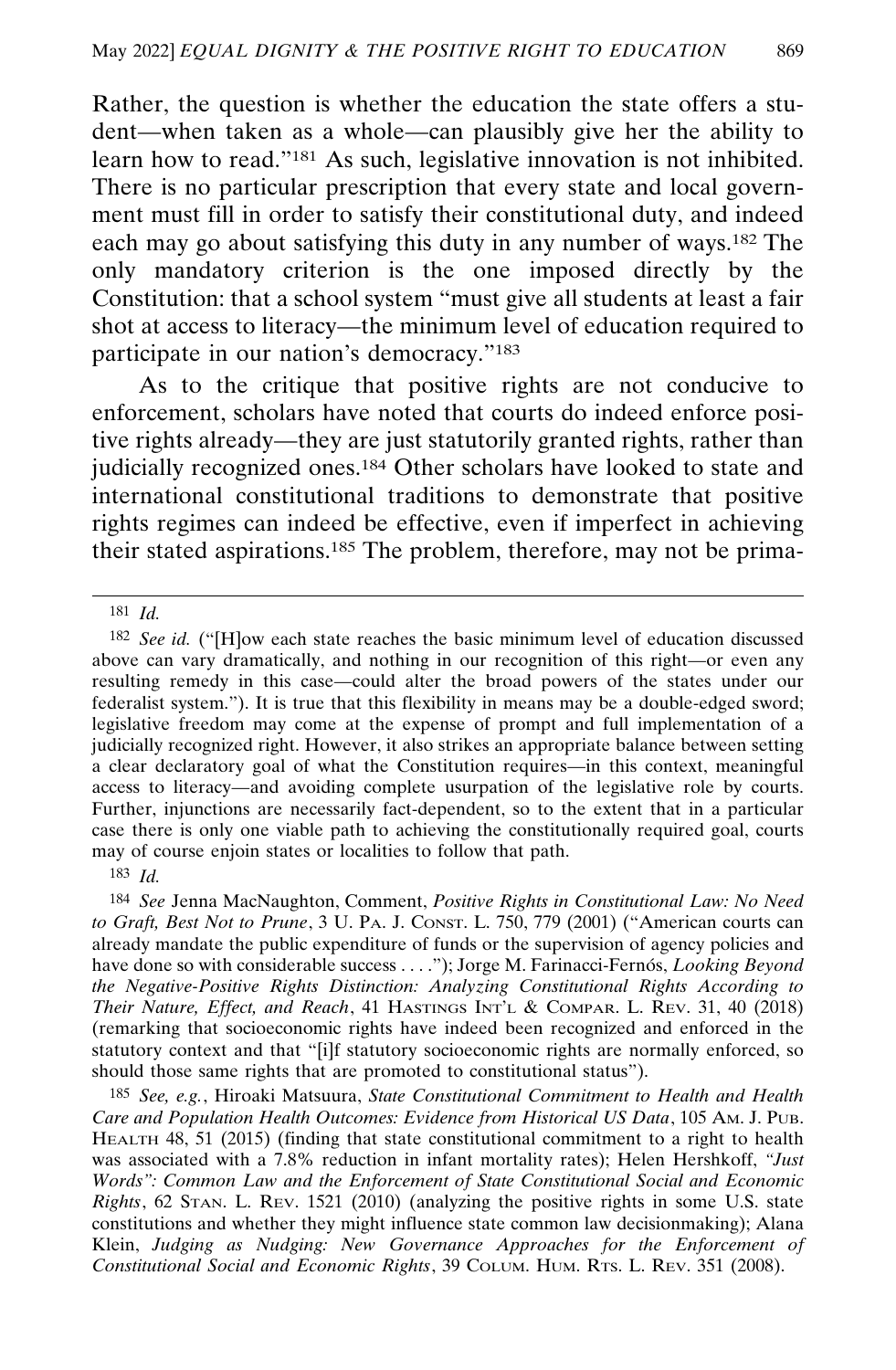rily one of enforcement, but rather judicial willingness to grant recognition and shape consistent remedies.186

Legitimate critiques can be levied against arguments for an expanded judicial role—our Constitution does not empower federal courts to serve as super-legislatures, and courts have often been forces for entrenchment rather than progress.<sup>187</sup> But as this Part argues, when that same constitutional structure fails to deliver on its core promises of liberty and equality, courts cannot pretend that nothing is broken. The *Gary B.* opinion urges that the very purpose of separation of powers is to *serve* liberty and equality, and where judicial intervention is required to answer the call of the Constitution, abstention is not an option:

The recognition of a fundamental right is no small matter. This is particularly true when the right in question is something that the state must affirmatively provide. But just as this Court should not supplant the state's policy judgments with its own, neither can we shrink from our obligation to recognize a right when it is foundational to our system of self-governance.188

# *C. Equality Indispensable*

Equal dignity plainly, yet emphatically, shatters any strictures about keeping equality interests out of substantive due process analysis—the very core of equal dignity as constitutional doctrine is the fusion of equal protection and due process. It is clear in *Lawrence*, and glaring in *Obergefell*, that the Clauses not only interact with one another, but indeed have fused so tightly so as to create a new doctrinal regime.189 The Court's statement nearly half a century ago in *Rodriguez*, that "[i]t is not the province of this Court to create substantive constitutional rights in the name of guaranteeing equal protection of the laws,"190 has been rendered antiquated by equal dignity. A contemporary Court faithfully following in the tradition of *Obergefell* might revise this phrase to read: "It is the *duty* of this Court to recognize substantive constitutional rights *particularly* in the name of guaranteeing equal protection of the laws."

The operative influence of equality interests in recognizing a positive right to a basic minimum education is evident and explicit across the pages of the *Gary B.* opinion. In addition to the importance of

<sup>&</sup>lt;sup>186</sup> See Farinacci-Fernós, *supra* note 184, at 40-41 ("[I]t would seem that the objections [to recognition of socioeconomic rights] are more ideological than conceptual.").

<sup>187</sup> *See supra* Section I.B. 188 *Gary B.*, 957 F.3d at 662.

<sup>189</sup> *See supra* Part II.

<sup>190</sup> San Antonio Indep. Sch. Dist. v. Rodriguez, 411 U.S. 1, 33 (1973).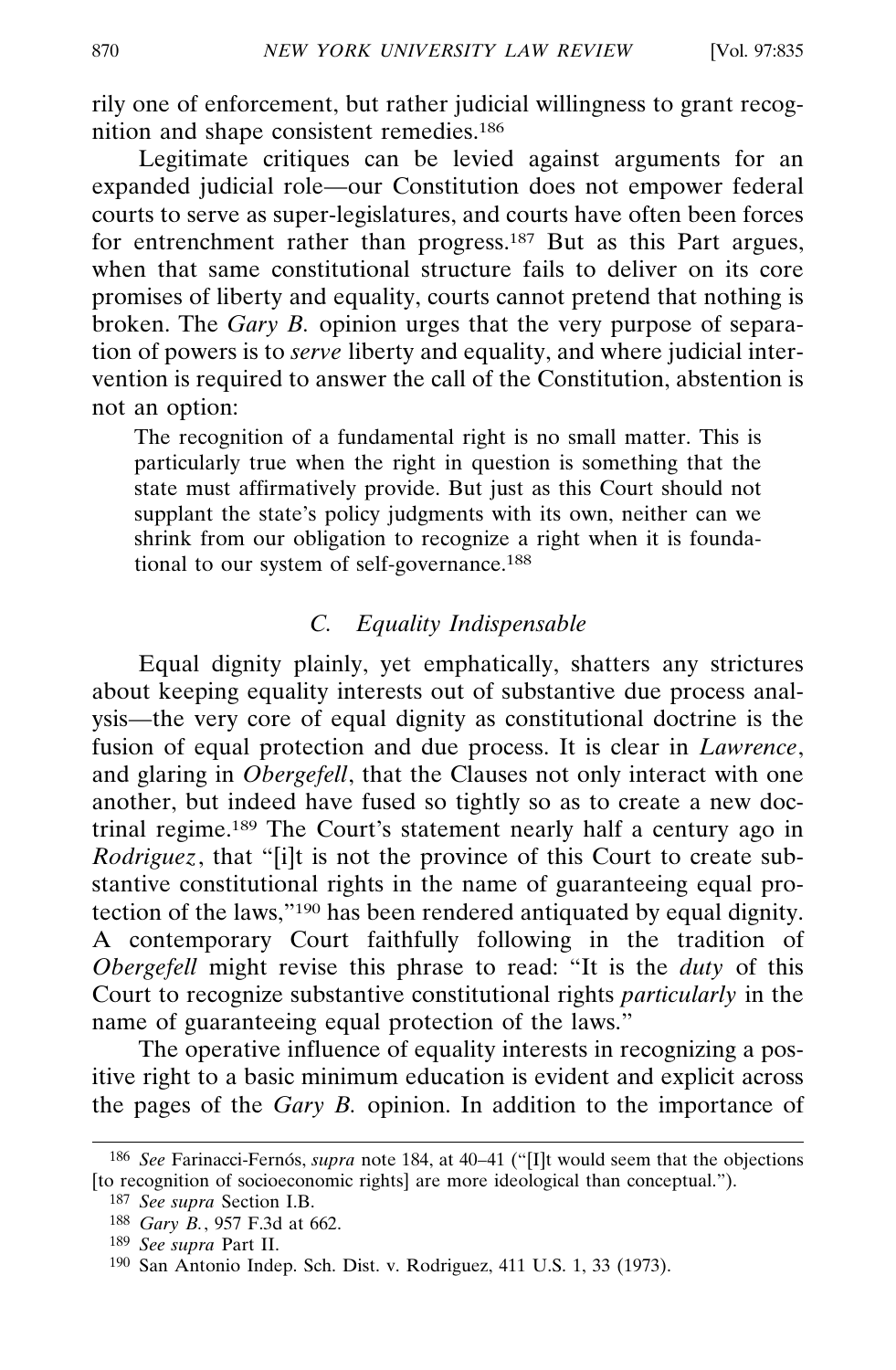literacy to participation in the political process, Judge Clay identifies "another reason why access to literacy is implicit in the ordered liberty of our nation. '[T]hat education is a means of achieving equality in our society' is a belief 'that has persisted in this country since the days of Thomas Jefferson.'"191 This clear infusion of equality considerations into the substantive due process inquiry exemplifies the doctrine of equal dignity. While "[i]t may never be that each child born in this country has the same opportunity for success in life, without regard to the circumstances of her birth," neither can "the Constitution . . . permit those circumstances to foreclose *all* opportunity and deny a child literacy without regard to her potential."<sup>192</sup>

The *Gary B.* opinion leans on the Supreme Court's 1982 decision in *Plyler v. Doe*,<sup>193</sup> which held that state policy excluding undocumented children from public schooling violated the Equal Protection Clause,194 to discern and demonstrate the equality-promoting nature of education.195 It borrows this language directly from *Plyler*: "[The] denial of education to some isolated group of children poses an affront to one of the goals of the Equal Protection Clause: the abolition of governmental barriers presenting unreasonable obstacles to advancement on the basis of individual merit."196 The important role of education in promoting equality counsels strongly in favor of recognizing a fundamental right. This phenomenon harkens back to the inklings of equal dignity expressed in *Lawrence*, where both equality and liberty interests are implicated in a particular constitutional claim "and a decision on the latter point advances both interests."<sup>197</sup> As Judge Clay put it, "[e]ducation has long been viewed as a great equalizer, giving all children a chance to meet or outperform society's expectations, even when faced with substantial disparities in wealth and with past and ongoing racial inequality."198

#### **CONCLUSION**

Education provides a potent test case for the advancement of positive rights, in no small part because of the depth of scholarship across several decades arguing for a right to education under myriad

198 *Gary B.*, 957 F.3d at 662.

<sup>191</sup> *Gary B.*, 957 F.3d at 654 (alteration in original).

<sup>192</sup> *Id.* at 654–55.

<sup>193</sup> 457 U.S. 202 (1982).

<sup>194</sup> *See id.* at 230.

<sup>195</sup> *See Gary B.*, 957 F.3d at 647 ("Invoking *Brown*, the *Plyler* Court also noted the distinct role of education as a social equalizer.").

<sup>196</sup> *Id.* at 654 (alteration in original) (quoting *Plyler*, 457 U.S. at 221–22).

<sup>197</sup> Lawrence v. Texas, 539 U.S. 558, 575 (2003).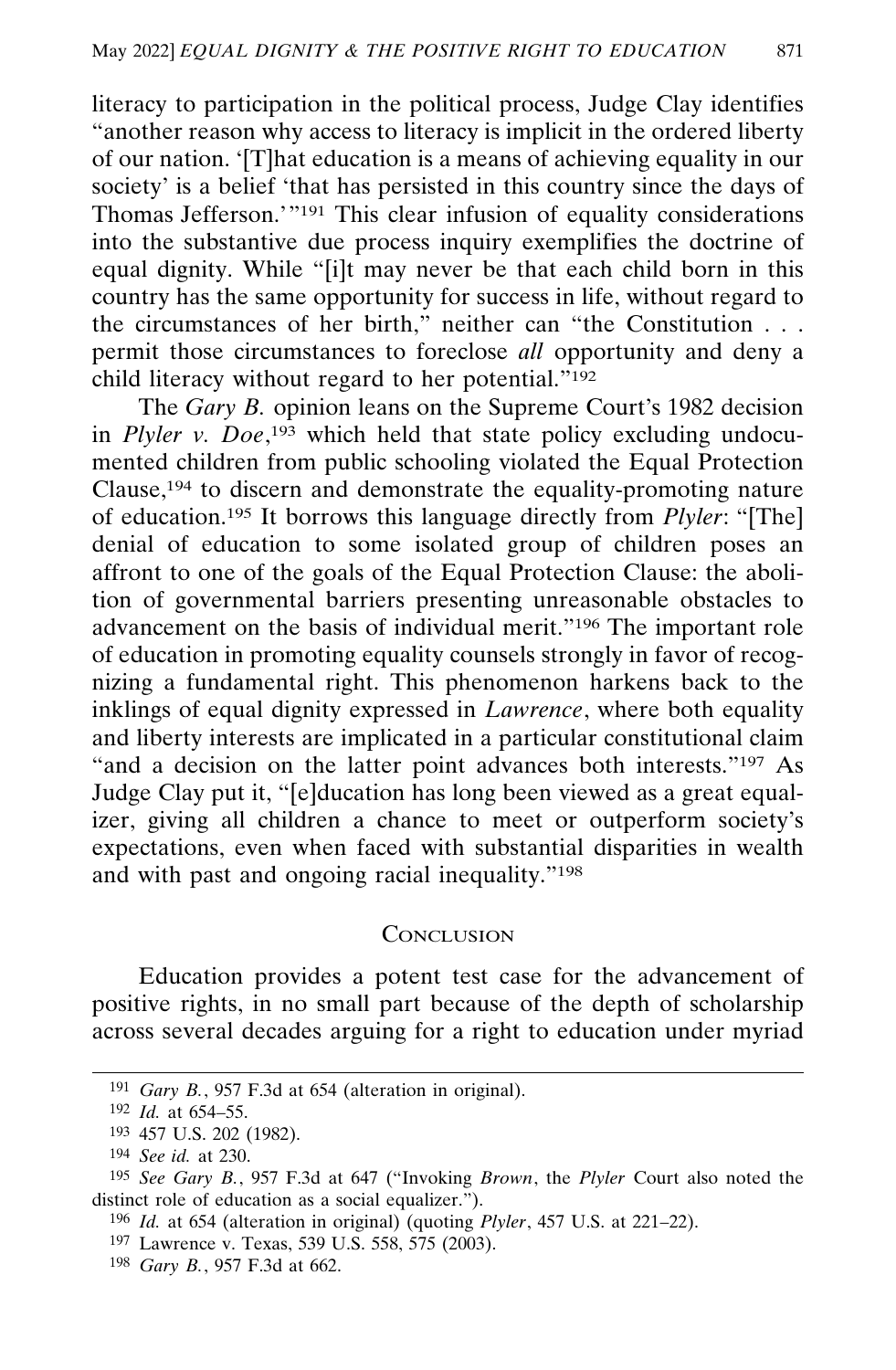legal theories.199 The character of education, given the extent of state involvement it already entails, also locates it closer to more conventional Fourteenth Amendment jurisprudence.<sup>200</sup> But rather than suggesting some sort of education exceptionalism, the strong principles underlying arguments for a positive right to education under a doctrine of equal dignity may well stand equally firm beneath arguments for other positive social welfare rights. Notwithstanding the exalted nature of marriage ascribed to it by the Court, Cary Franklin reminds us that "[t]o focus primarily on the marriage part of marriage equality is to miss the broader equality project of which the marriage cases are only one manifestation."201

That equal dignity provides a doctrinal framework for recognition of positive rights only begins the conversation. A full normative case for positive rights is beyond the scope of this Note—this case has already been made by scholars and advocates<sup>202</sup> and should continue to be expounded. The very definition of such rights also requires further explication—the question of whether a positive right to education ought to be defined as a "basic minimum" education or a more expansive notion of a quality education geared toward achieving something closer to *equal* educational opportunity is also beyond the scope of this Note. But a few brief observations are in order.

First, just as "pluralism anxiety" has perhaps cemented a judicial and political reticence for recognizing new group-based protections,203 the intersectionality of American subordination makes it difficult to comprehensively define such groups even for actors who *are* inclined to do so.204 Of course positive rights are no panacea, but they can perhaps begin to redress the most urgent harms—including those with

<sup>199</sup> *See, e.g.*, Christine M. Naassana, *Access to Literacy Under the United States Constitution*, 68 BUFF. L. REV. 1215 (2020); Areto A. Imoukhuede, *Enforcing the Right to Public Education*, 72 ARK. L. REV. 443 (2019); Derek W. Black, *The Constitutional Compromise to Guarantee Education*, 70 STAN. L. REV. 735 (2018); Barry Friedman & Sara Solow, *The Federal Right to an Adequate Education*, 81 GEO. WASH. L. REV. 92 (2013); Susan H. Bitensky, *Theoretical Foundations for a Right to Education Under the U.S. Constitution: A Beginning to the End of the National Education Crisis*, 86 NW. U. L. REV. 550 (1992).

<sup>200</sup> *See* Michelman, *supra* note 5, at 58 ("It happens that educational inequality and educational deprivation are so closely intertwined that minimum protection thinking about the educational-finance problem may lead to a statement of grievance in a justiciable form resembling that of more conventional equal protection disputation.").

<sup>201</sup> Cary Franklin, *Marrying Liberty and Equality: The New Jurisprudence of Gay Rights*, 100 VA. L. REV. 817, 827 (2014).

<sup>202</sup> *See* Michelman, *supra* note 5 and accompanying text.

<sup>203</sup> *See* Yoshino, *supra* note 84, at 748.

<sup>204</sup> *See generally* Katy Steinmetz, *She Coined the Term 'Intersectionality' Over 30 Years Ago. Here's What It Means to Her Today*, TIME (Feb. 20, 2020, 7:27 AM), https://time.com/ 5786710/kimberle-crenshaw-intersectionality [https://perma.cc/H4BT-73UH] (interviewing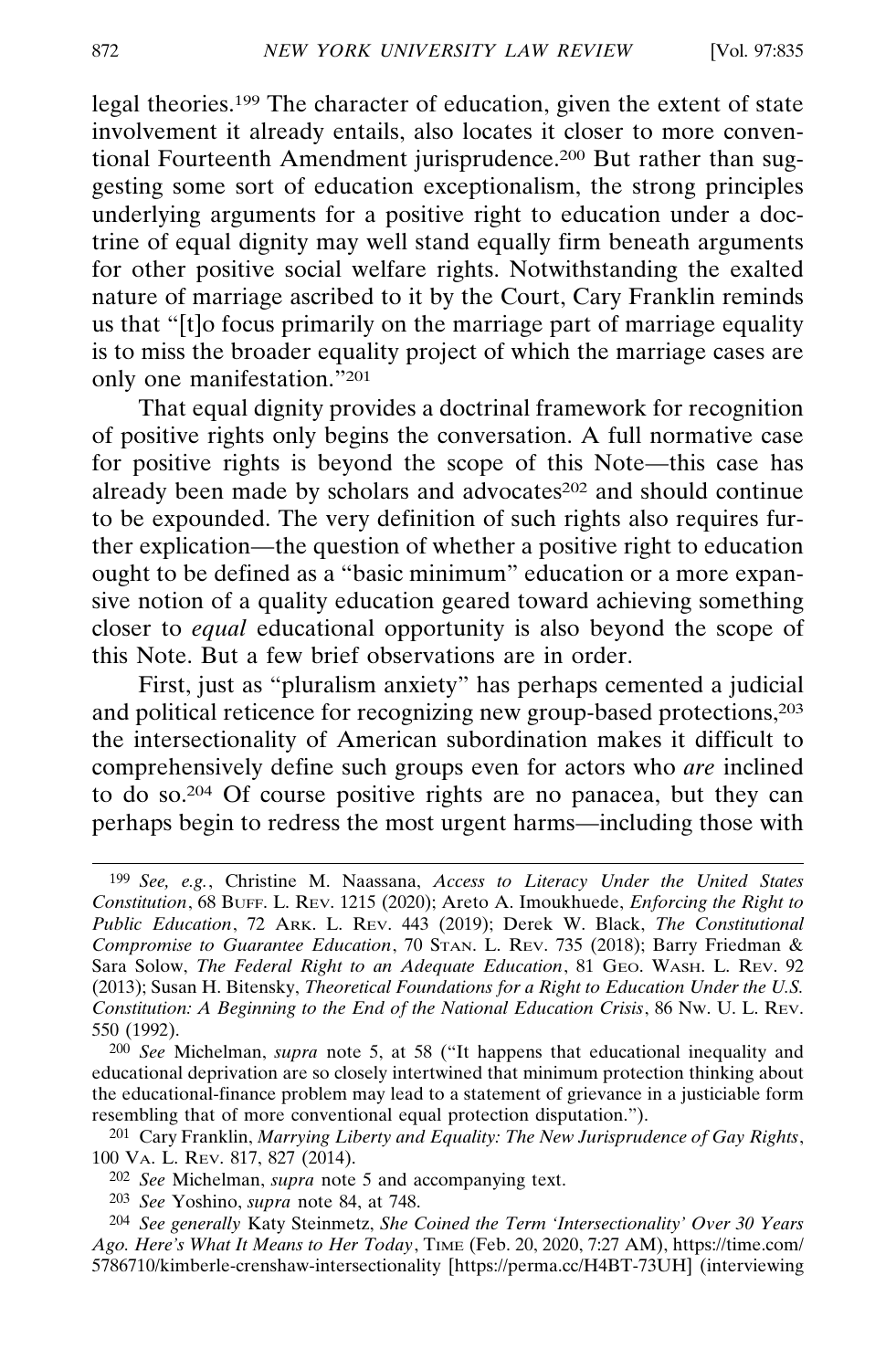quite literally life-threatening consequences—for *all* those experiencing material deprivation and subordination. Second, although enforcement of positive rights will often be less straightforward than enforcement of negative rights, there is a substantial body of literature suggesting that positive rights can in fact have a meaningful, material impact in redressing inequality.205 Finally, recognition of positive rights can situate our Constitution more comfortably within international human rights frameworks, widely recognized as establishing the basic conditions of liberal society.206

This Note's focus on doctrinal theory may seem naïve to the current political valence of the Supreme Court and federal judiciary more broadly.207 In an important sense, this observation is entirely valid the judiciary is unlikely to radically shift ideological course anytime soon, with the current Court composition likely to remain steady for decades.208 But there are reasons to believe that, should other lower courts follow the lead of the panel that decided *Gary B. v. Whitmer* and recognize a fundamental substantive due process right to education or another positive right, such decisions could have some staying power and gradually lift the presumption that the Constitution is a "charter of negative liberties." For one, political considerations and principles of stare decisis alike suggest that even the current Court could well be hesitant to overturn *Obergefell*. 209 Leaving the equal dignity doctrine of *Obergefell* in place—as demonstrated by this Note—clears the path for a more expansive substantive due process

205 *See supra* notes 184–85 and accompanying text.

209 *See* Evan Gerstmann, *Don't Panic: The Supreme Court Is Not Going to Overrule Its Same-Sex Marriage Decision*, FORBES (Oct. 10, 2020, 5:39 PM), https://www.forbes.com/ sites/evangerstmann/2020/10/10/dont-panic-the-supreme-court-is-not-going-to-overrule-itssame-sex-marriage-decision [https://perma.cc/AYQ6-59MF]. Commentators from across the political and ideological spectrum have suggested that *Obergefell* is likely to stand—for example, Walter Olson of the conservative think tank Cato Institute penned a Wall Street Journal opinion piece to that effect. *See* Walter Olson, *Gay Marriage Is Here to Stay, Even with a Conservative Court*, WALL ST. J. (July 8, 2018, 2:22 PM), https://www.wsj.com/ articles/gay-marriage-is-here-to-stay-even-with-a-conservative-court-1531074136 [https:// perma.cc/TBQ5-ZDEG]; *see also* Jonathan H. Adler, *8 Reasons Why* Obergefell *Won't Be Overturned*, VOLOKH CONSPIRACY (July 8, 2018, 2:50 PM), https://reason.com/volokh/2018/ 07/08/8-reasons-why-obergefell-wont-be-overtur [https://perma.cc/5R94-M3AS] (agreeing with Olson's opinion).

Kimberlé Crenshaw and discussing the definition and implications of the concept of intersectionality in the context of understanding inequality).

<sup>206</sup> *See supra* note 114.

<sup>207</sup> *See* Ruiz et al., *supra* note 24 (noting the rightward lurch of the federal judiciary under the Trump administration).

<sup>208</sup> *See* Joan Biskupic, *The Supreme Court Hasn't Been This Conservative Since the 1930s*, CNN (Sept. 26, 2020, 6:33 PM), https://www.cnn.com/2020/09/26/politics/supremecourt-conservative/index.html [https://perma.cc/BB3R-3UCC] (framing the new six-three conservative majority on the Supreme Court as a "new judicial era").